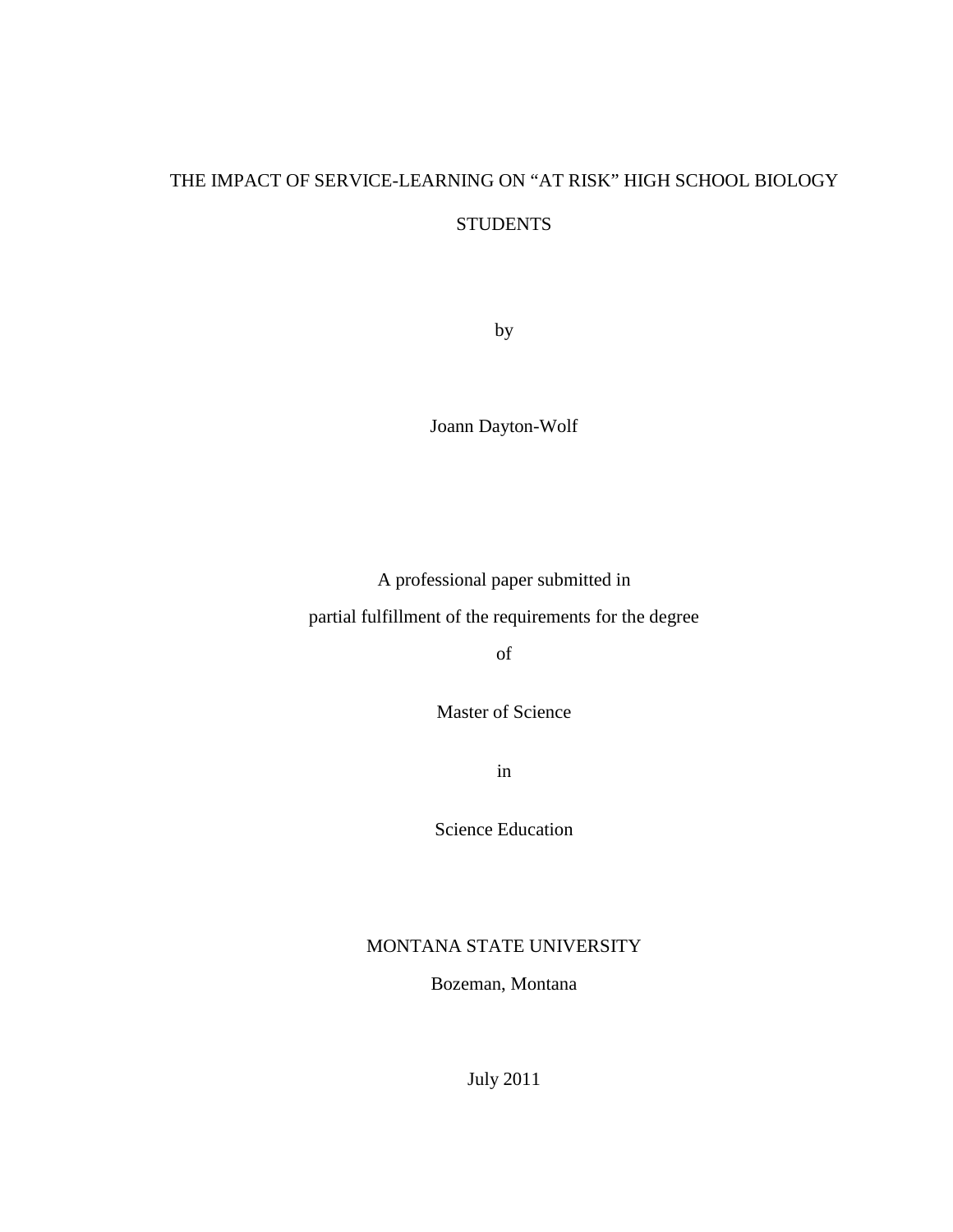# STATEMENT OF PERMISSION TO USE

In presenting this professional paper in partial fulfillment of the requirements for a master's degree at Montana State University, I agree that the MSSE Program shall make it available to borrowers under rules of the program.

Joann Dayton-Wolf

July 2011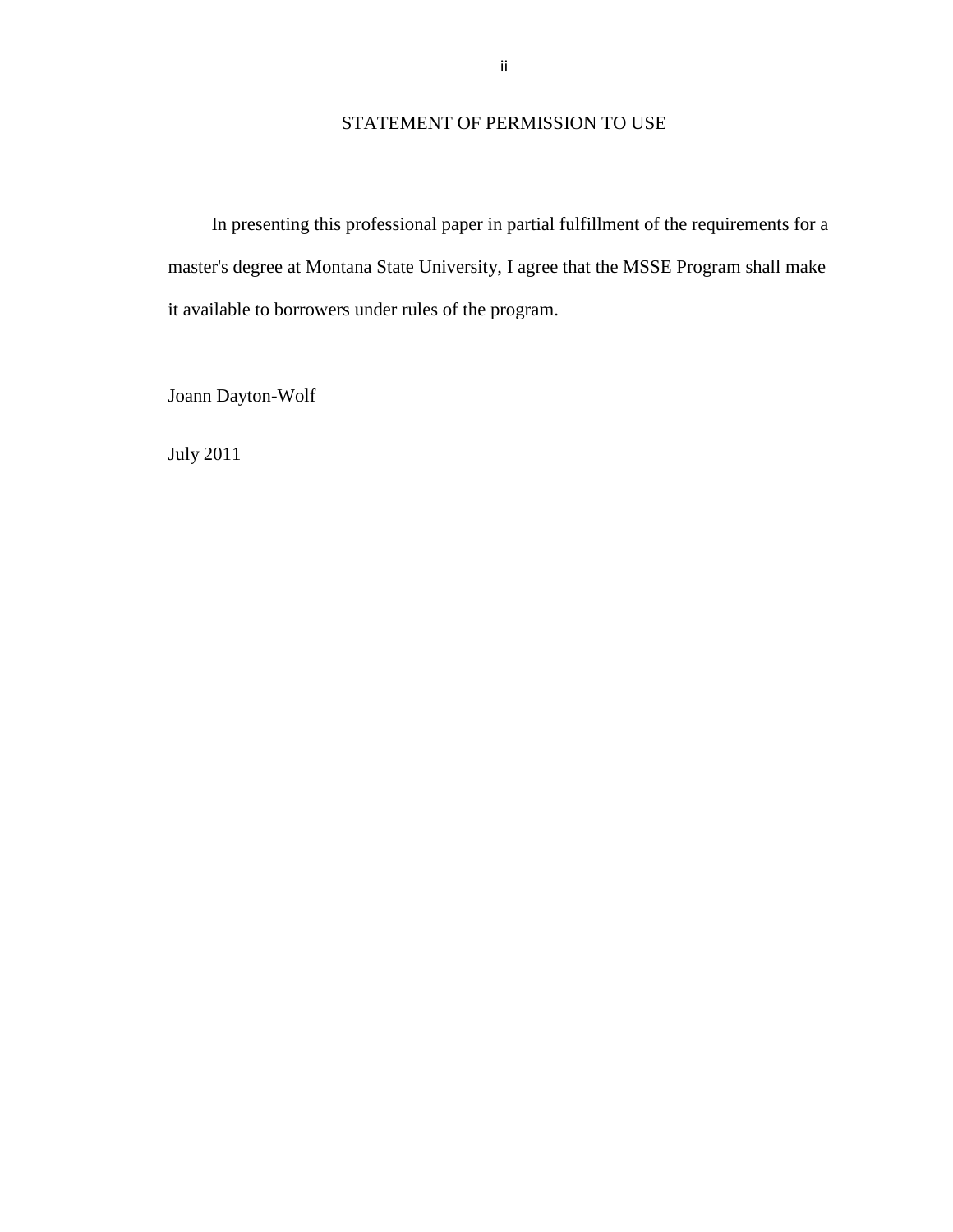#### ACKNOWLEDGMENTS

The following people are members of my support team and have helped me to gather and analyze the data needed to address these questions as well as communicate these findings clearly:

• Atterbury, Heather - Science teacher at Kingston High School

Ms. Atterbury teaches earth science and astronomy. She has a wonderful gift for editing my thoughts and words and helps clarify my muddiest points. Her friendship and support are invaluable.

• Fisher, Jane - Science teacher at Kingston High School

Ms. Fisher is a biology and ecology teacher. She teaches integrated science classes (a mixture of both regular and special education students) and has a teaching style similar to mine. She received her MSSE from Montana State and introduced me to the program. She understands what it takes to do action research and design an appropriate capstone project. Her input and guidance have already been invaluable.

• Onderdonk, Dixon - Science teacher at Kingston High School

Mr. Onderdonk is a biology and environmental science teacher. He and I have been involved in service- learning projects together for over ten years. He has a great understanding of the topic of service- learning and its potential impact on student engagement. He introduced me to service learning, and for that I will be forever grateful. He critiqued the entire capstone from a service perspective. He also has experience with the trout-in-the-classroom program and is involved again this year.

• Skaar, Mary Lou - Professor of English at SUNY Ulster

Professor Skaar is a life-long friend who has agreed to edit my work for grammar, ease of understanding, and proper protocols in literature searches and documentation. She has edited several doctoral theses, including her son's, and wrote/edited the 2005 Middle States evaluation at SUNY Ulster. She is a wonderful editor who makes me work hard to get the best end result possible.

• Ten Dyke, Elizabeth - Director of Student Information, Testing, and Assessment for the Kingston City School District.

Dr. Ten Dyke oversees the English as a Second Language (ESL) program for the District. Last summer we worked together on a garden program that involved only ESL students. Her understanding of data handling as well as the ESL population makes her a wonderful addition to my support team.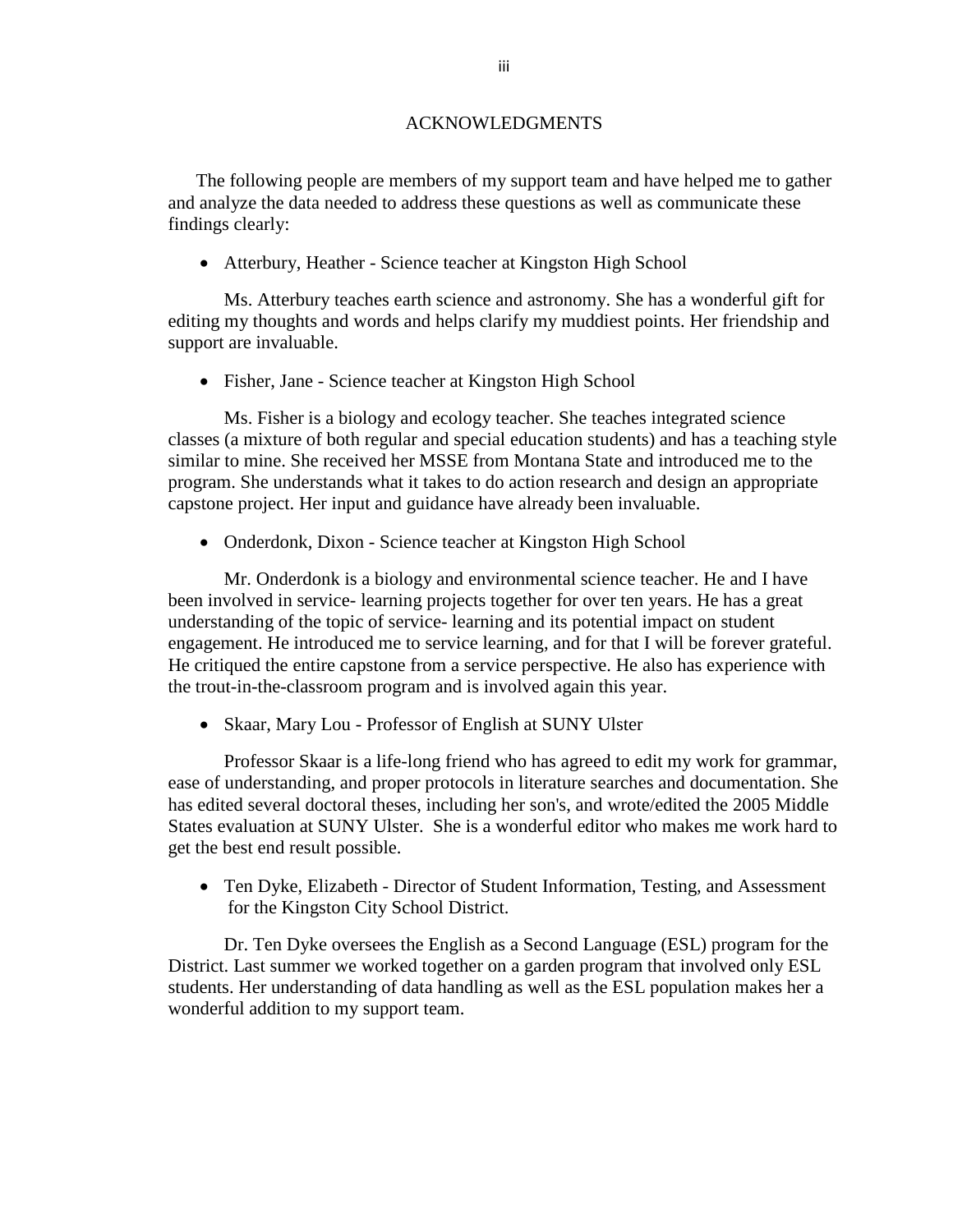# TABLE OF CONTENTS

| APPENDIX A:Table of Data Methodologies for Each Treatment41    |  |
|----------------------------------------------------------------|--|
| APPENDIX D: Attitude Survey and Service learning Evaluation 49 |  |
|                                                                |  |
|                                                                |  |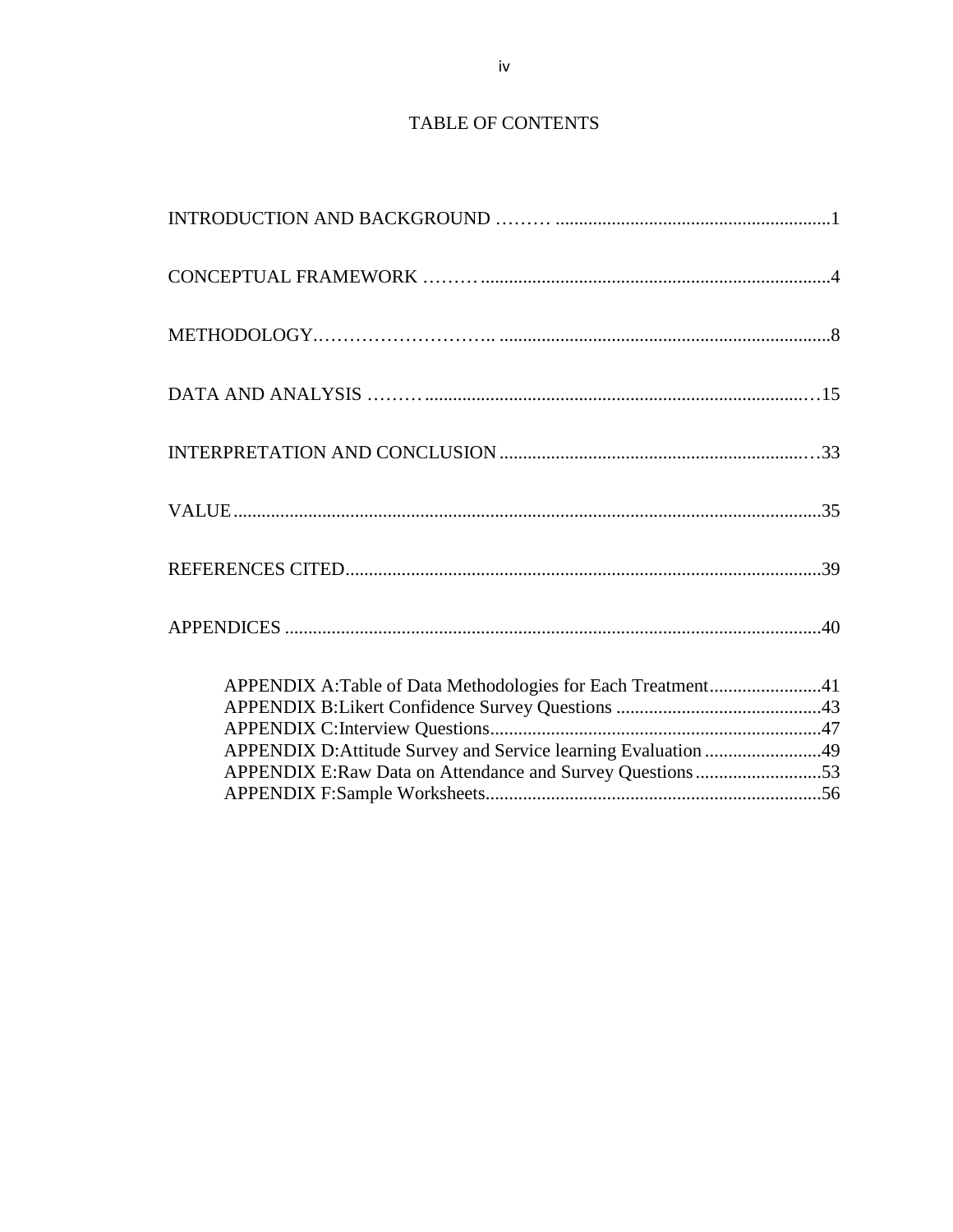# LIST OF TABLES

| 6. Achievement Data on Pre/Post Tests during Trout in the Classroom 30 |  |
|------------------------------------------------------------------------|--|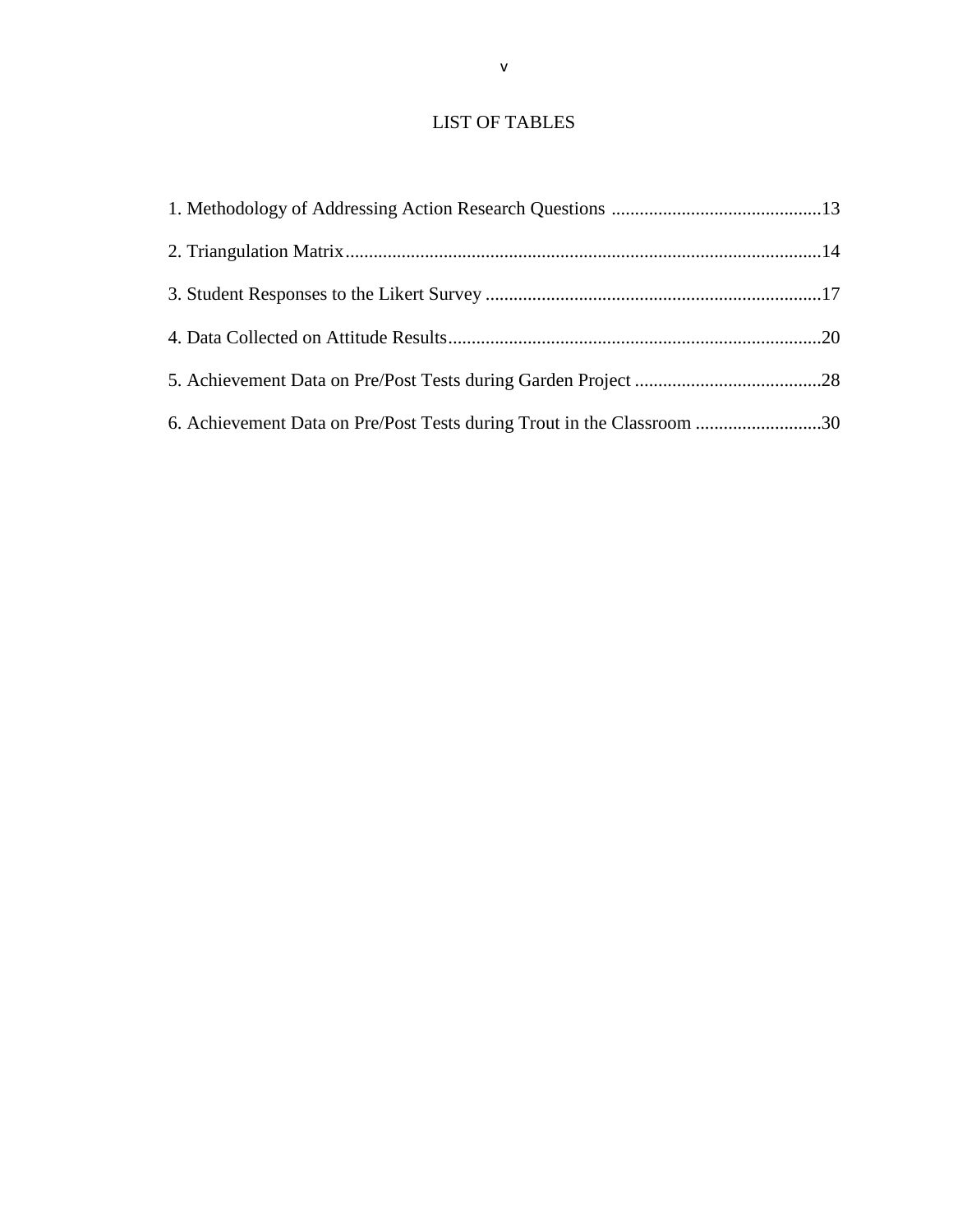# LIST OF FIGURES

| 1. A Comparison of Students in my Ecology Class and their Responses to Survey |  |
|-------------------------------------------------------------------------------|--|
|                                                                               |  |
|                                                                               |  |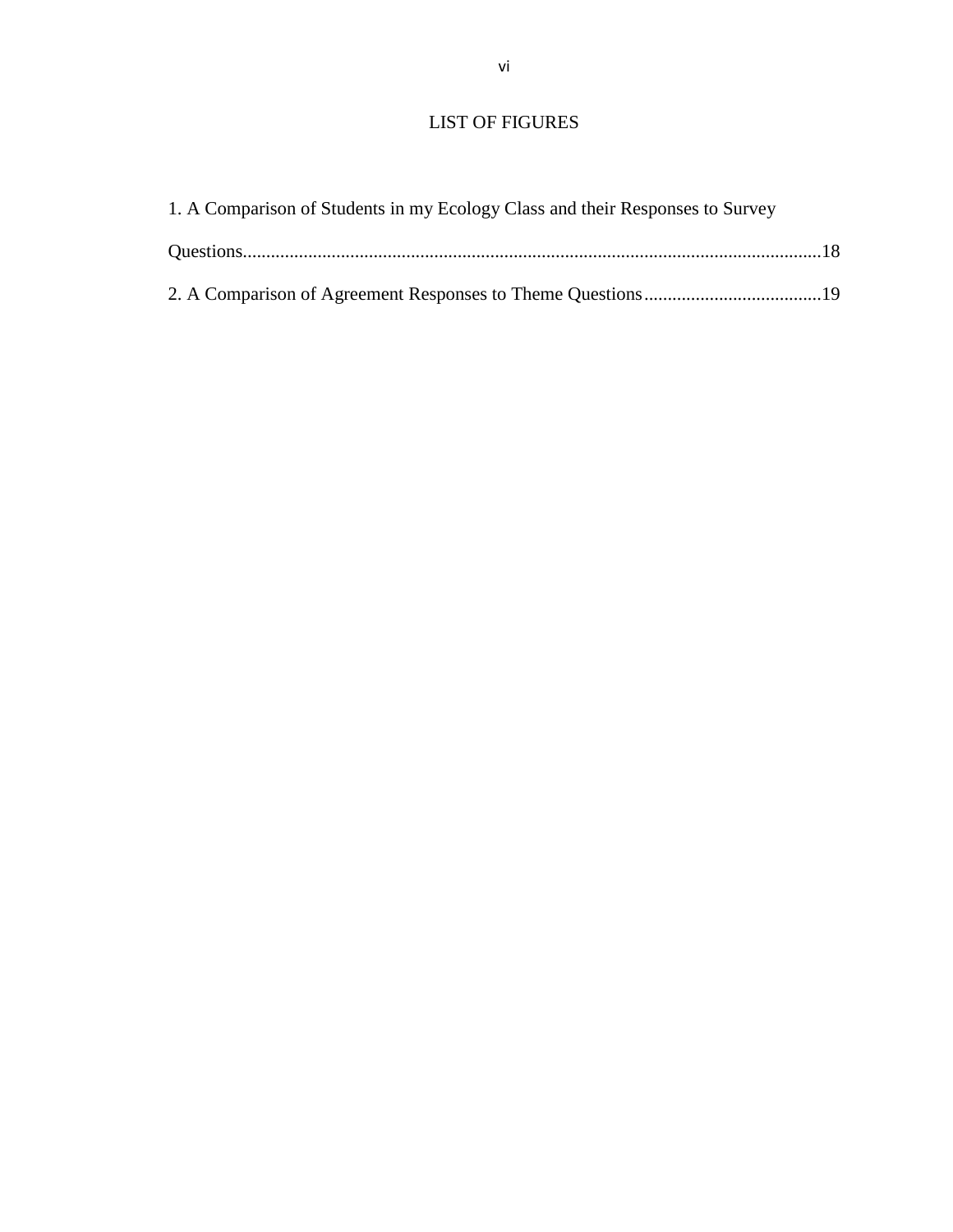### ABSTRACT

Students who may not graduate with their peer cohort are deemed "at risk." This investigation studied the effect of service- learning on attendance, attitude, and achievement of at- risk high school biology students. Students participated in two community service- learning projects: raising trout for release into local streams and/or implementing a vegetable garden on high school property. Data collected included attendance records of students both prior to the projects and during the projects. Surveys and interviews were conducted to assess the confidence factor, and pre- and post-project content questions were administered to assess the achievement portion of the research. An improvement in confidence or attitude was documented, but it did not correlate to a significant improvement in attendance or achievement. Therefore, the results are inconclusive and indicate a longer-term study is warranted.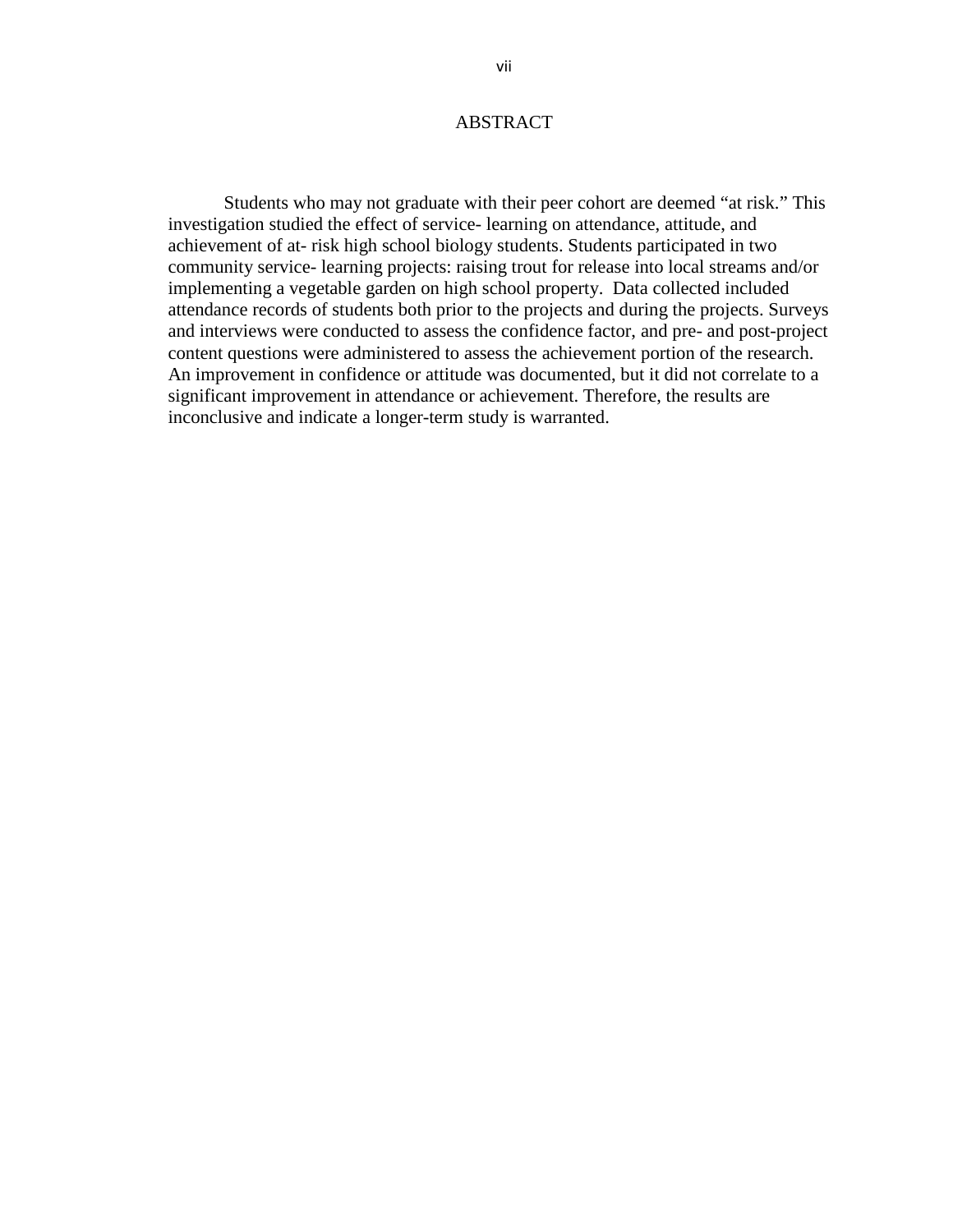#### INTRODUCTION AND BACKGROUND

When I was introduced to service- learning as a teaching tool in 1998, I experienced an "aha!" moment. I realized it is a modality that fits my teaching style, and I believe it is a viable teaching tool. My research project was designed for an "at risk" population to determine whether service-learning fosters success on an academic level and whether it produces measurable positive change in attitude or character development.

Service -learning is defined as a teaching method whereby classroom learning is deepened through service to others. This process provides structured time for reflection on the service experience and a demonstration of the skills and knowledge the student has acquired. While preserving education as a central theme, service learning also provides students with meaningful practical application of their education in the community.

The goal in service- learning is for students to be so engaged in service tasks that learning takes place more naturally and efficiently, while providing clear benefits for both the community and the students. The development of long- term relationships is also at the heart of service- learning.

My action research project took place in ecology classrooms in Kingston High School in Kingston, New York. This is a high school of about 2300 students in grades 9- 12 located in a city of 30,000 people. The demographics of the high school reveal that 73% of our students are white, 8% are Hispanic/Latino, 2% are Asian, and 16% are Black/African American. In addition, 35% of our students participate in the free or reduced lunch program. Our "at risk population" is defined as any student who may be unable to graduate with his/her cohort. Students are also deemed at risk if they have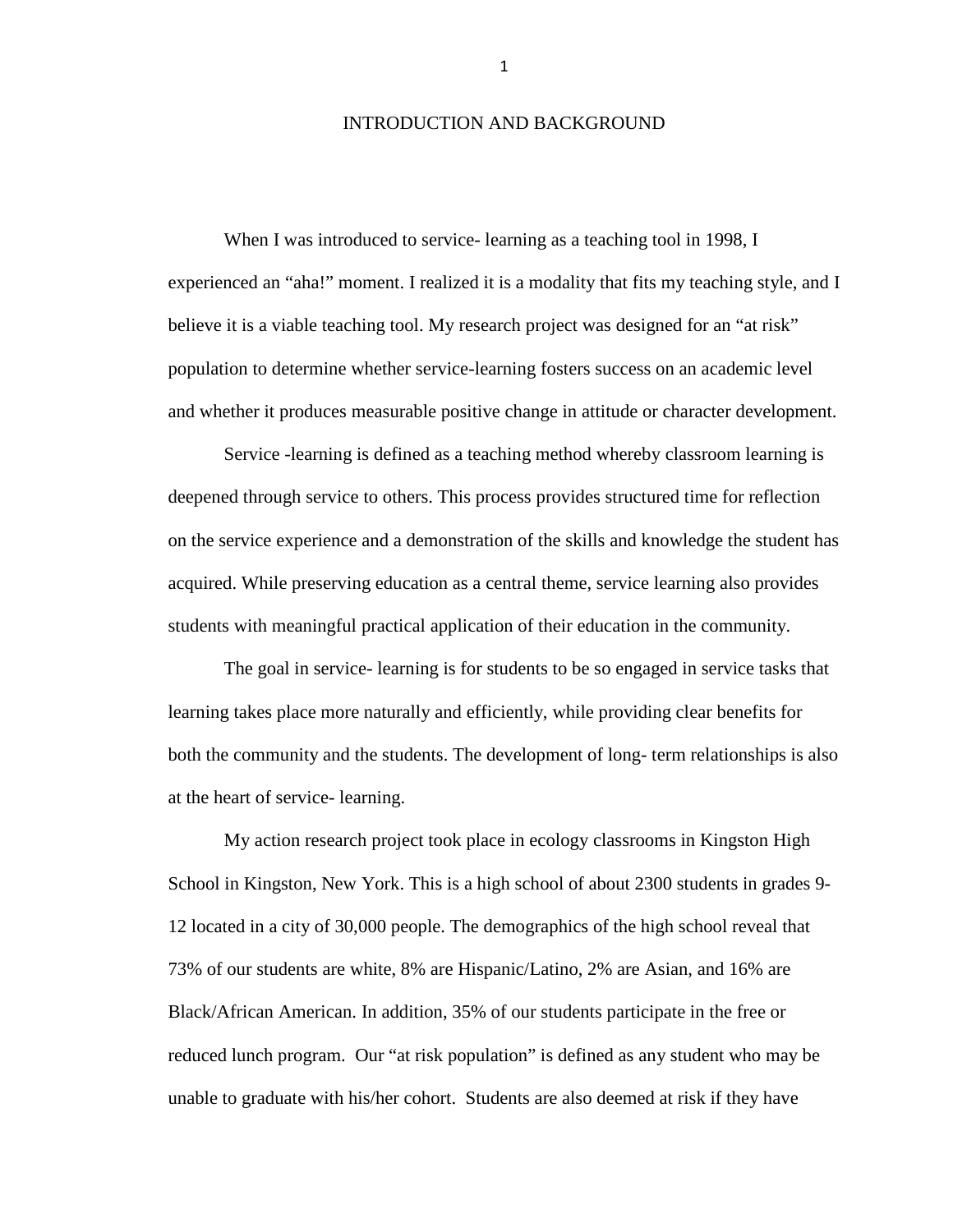failed  $9<sup>th</sup>$  grade twice. The students I have identified as at risk in my classes are predominately English-as-Second Language (ESL) students, special education students, or students with serious attendance issues. The at-risk students in my ecology classes are generally not engaged and/or successful in classroom activities.

Kingston High School has been identified by the New York State Education Department as a school in need of improvement due to the low graduation rate of special education students, ESL students, and African American students. Many of these students do graduate but not with their cohort. For example, some students drop out but earn a Graduate Equivalency Diploma (GED), which does not fall into the category of graduating with their cohort. This said, it is to everyone's advantage that as many students graduate on time as possible. Due to an increased focus on our at risk population, my research was supported on many levels within the Kingston School District. This project has the potential to pilot many more forms of service learning in the District.

Kingston School District realizes the importance of attendance and the correlation of attendance with student success. Kingston School District Attendance Policy Objectives state that school attendance is both a right and a responsibility. The Board of Education states that each minor must attend school full time in accordance with New York State Education Law. Research supports the importance of attendance and its relationship to student achievement and completion of a high school diploma. Regular and uninterrupted classroom attendance is vital to the learning process and a major factor in the success of any child in school or subsequent career pursuits. Regular and timely attendance is necessary for learning as well as establishing the whereabouts of every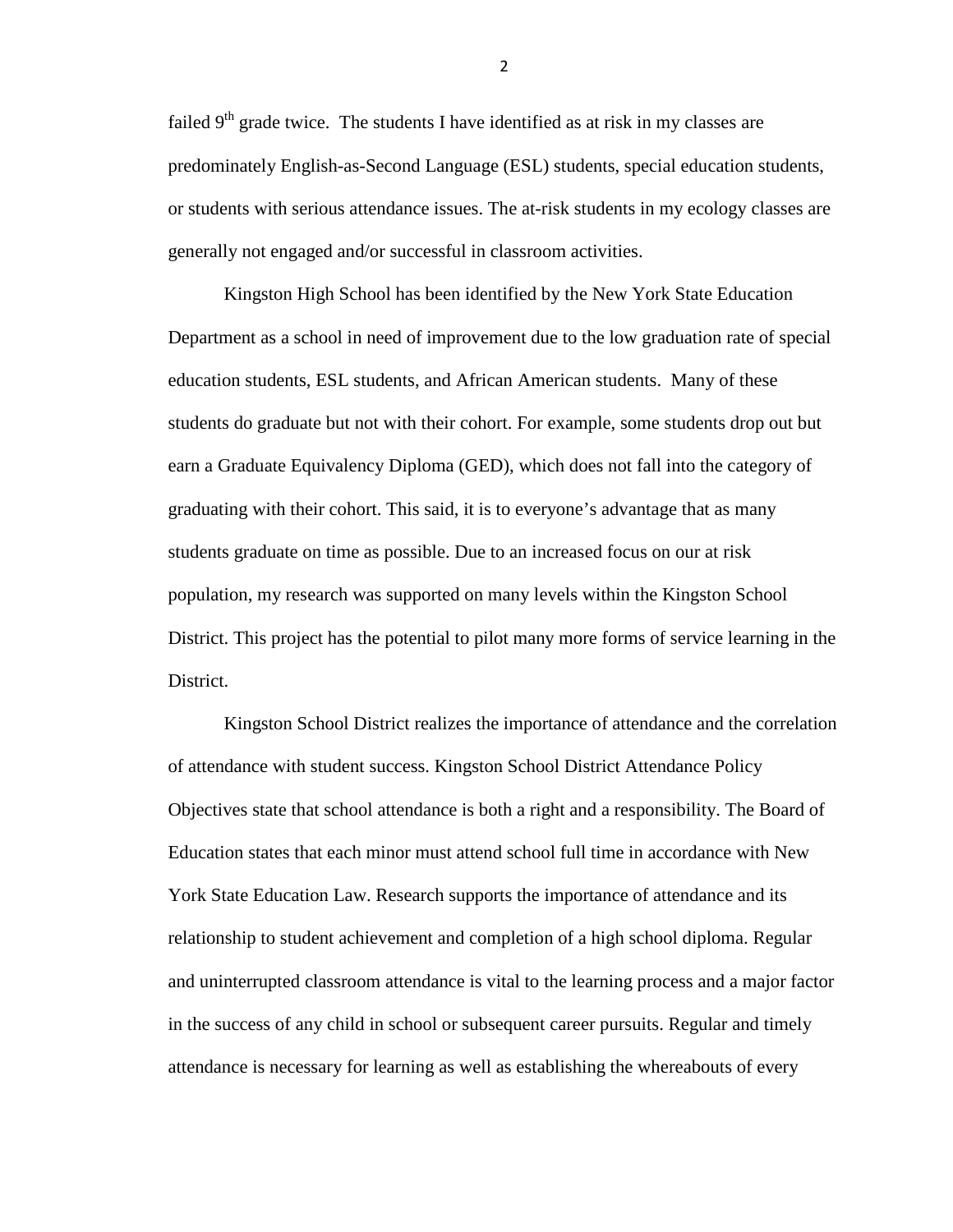student for safety and school management reasons. Attendance data are used by the Kingston School District to identify student attendance patterns to plan timely and appropriate interventions and sanctions.

The first strategy listed by the Kingston School District is that the District will foster a positive and safe school climate aimed at encouraging a high level of student investment in the school which in turn should lead to increased attendance. The inclusion of service learning is one means of creating this positive and safe school climate. My research question addresses the District's belief that this environment should lead to increased attendance. It is interesting to note the District's choice of the word *should* as opposed to *will*.

The research questions that I addressed in my action research project are focused on whether service learning is a viable teaching tool in a science classroom. To evaluate students' success through service- learning, I posed these testable action research questions:

- 1. Will involvement in service- learning projects help at risk students become more successful learners in my science classroom?
- 2. What effects will outdoor gardening or raising trout in the classroom as a service learning project have on at risk student academic performance on graded activities such as tests, quizzes, and in-class worksheets? What will be the effect on engagement in classroom activities?
- 3. What effect will student involvement in the garden project/trout in the classroom have on daily attendance?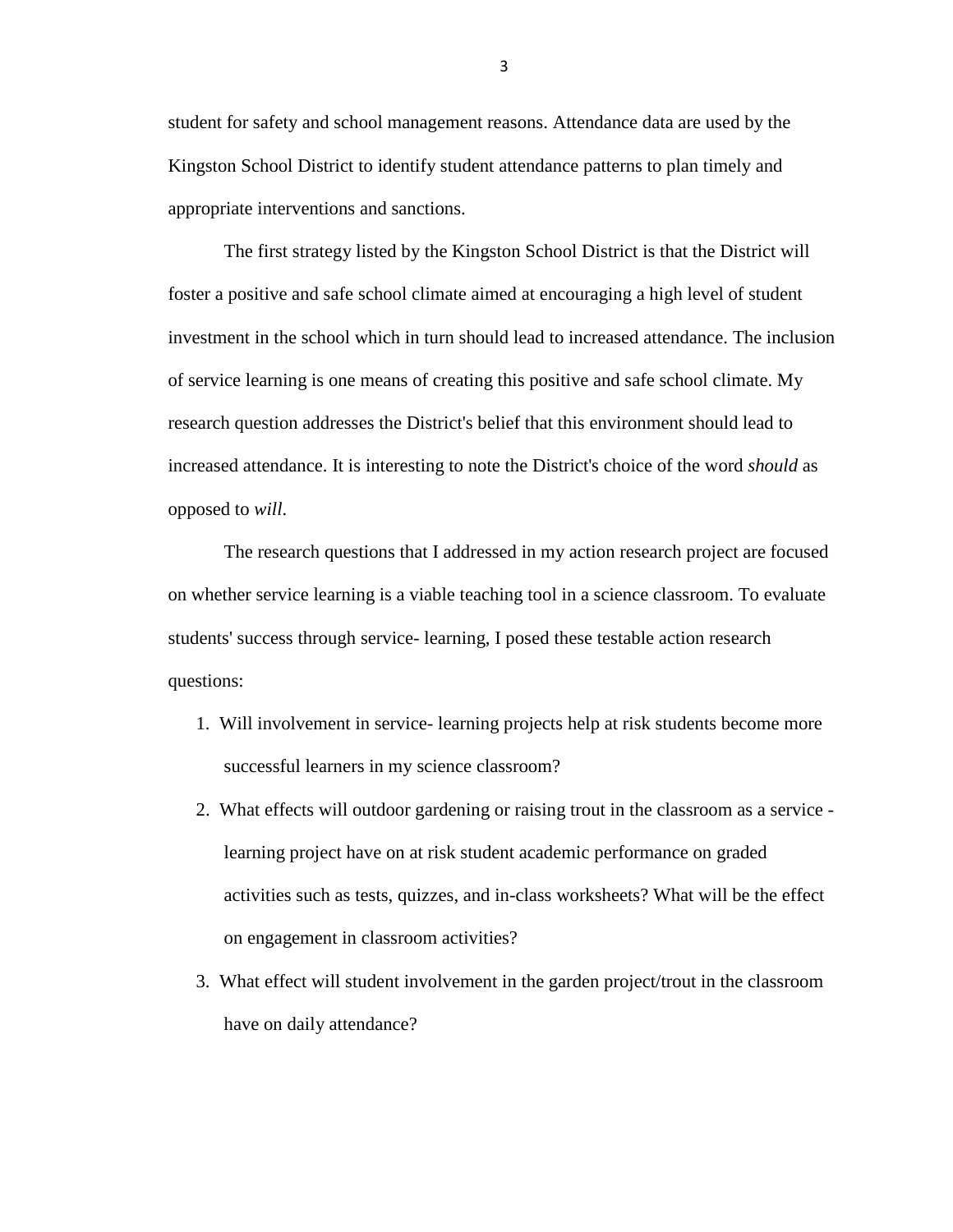- 4. What effect will involvement in the outdoor garden project/trout in the classroom have on increasing student confidence in the science community/classroom?
- 5. How does working on the outdoor garden project affect the teacher-student relationship?

### CONCEPTUAL FRAMEWORK

Service learning is not a new educational tool to improve civic involvement or to encourage students to attend school. Service- learning has been a part of American education for more than 30 years, yet less than 30% of K-12 schools in the United States are participants in this form of education (Spring, Grimm & Dietz, 2008). The educational merit of service- learning is questioned despite research that shows consistent positive outcomes for students. Research that includes close to 70 studies documents positive impacts on academic, civic, personal, social, ethical, and vocational development for most participating students (Conrad & Hein, 1991; Furco, 1994; Anderson, 1998; Billig, 2000; Shumer, 2005). That said, the U.S. Department of Education specifies that evidence is secured only when the effects of an educational intervention are tested under certain research conditions. Of the 68 studies cited in the K-12 service learning literature, only 25% were tested under such research conditions. Those studies that have been conducted under research conditions show a consistent set of positive outcomes for students. These outcomes are categorized as improved academic achievement, improved student engagement in school and learning, enhanced civic responsibility and citizenship, and enhanced personal and social skills (Furco, 2010). However, more research that increases the status of service- learning as an evidence-based practice is required.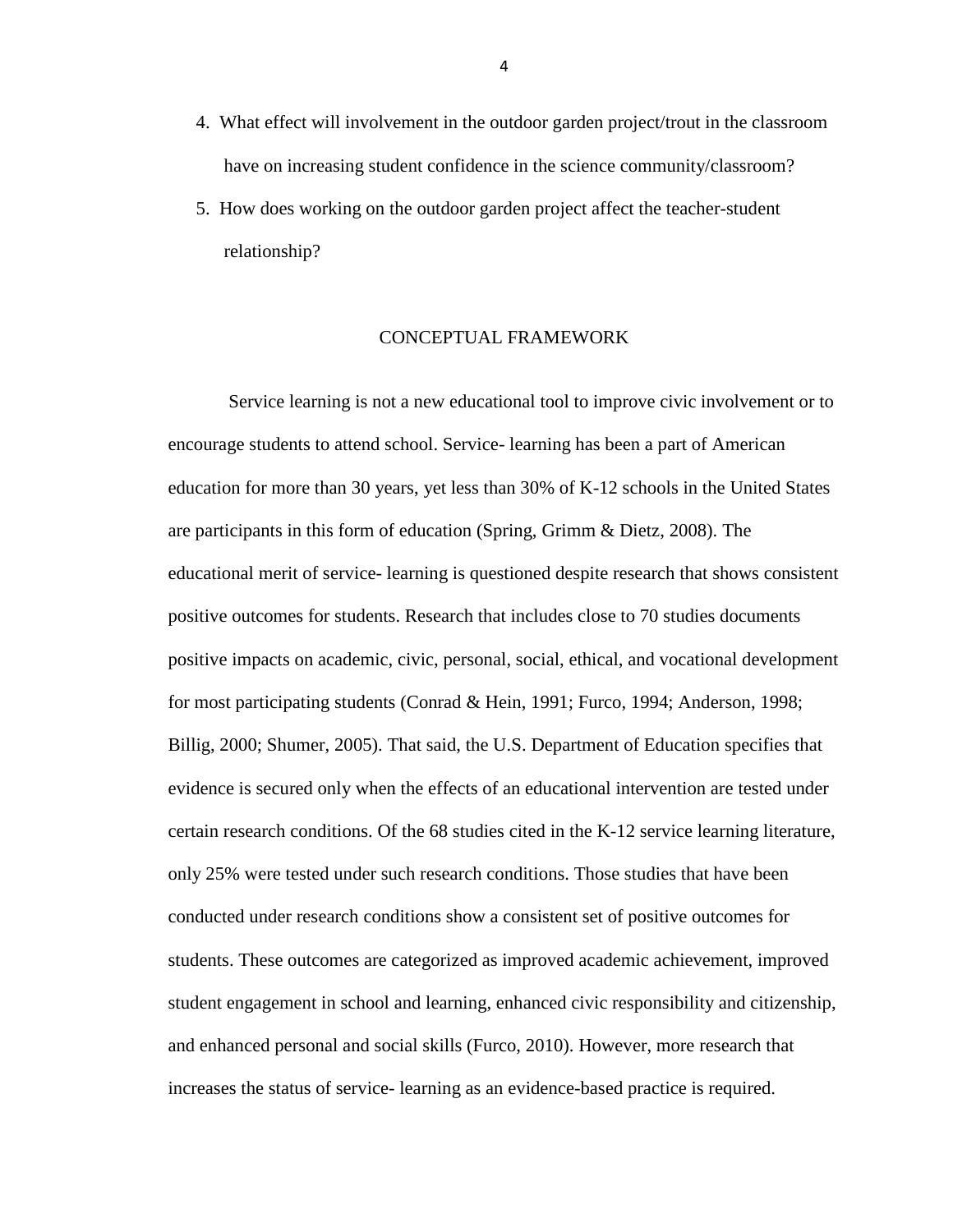Much of the research that has been compiled about service- learning presents it as an approach to increase a student's awareness in the area of civic responsibility. One such study was done by the Circle Group *Center for Information & Research on Civic Learning & Engagement* (Billig, Root & Jesse, 2005), a study which was of particular help in my research into constructing a project of this nature. This study compared over 1000 high school students who participated in service-learning programs with those who did not participate. The schools were matched for similar demographics and student achievement profiles. A comparison was made to show the effects of service -learning and those of more traditional ways of teaching in similar subject areas. Although servicelearning students scored higher than comparison students on several outcomes, most of the differences were not statistically significant. There was, however, an interesting result in one of the comparisons: service learning students were significantly more likely to say that they intended to vote and that they enjoyed school. This result sums up what I have seen over the years in service learning projects with which I have been involved. The difference seen is not quantifiable by an increase in test scores in part, perhaps, because some of my students just don't test well. They did, however, show an increased awareness of community need and a marked increase in compassion and activity to help or be involved with others. Still, for education to adopt service learning into curricula, quantifiable results obtained through research protocols and conditions must be produced.

Because one of the projects I am involved with is a community garden in our city, I chose to read an article on participatory action research as a form of service learning. This is popular in distressed urban and rural communities, according to Kenneth M. Reardon (1998). A community owned farmers' market in East St. Louis, Illinois, was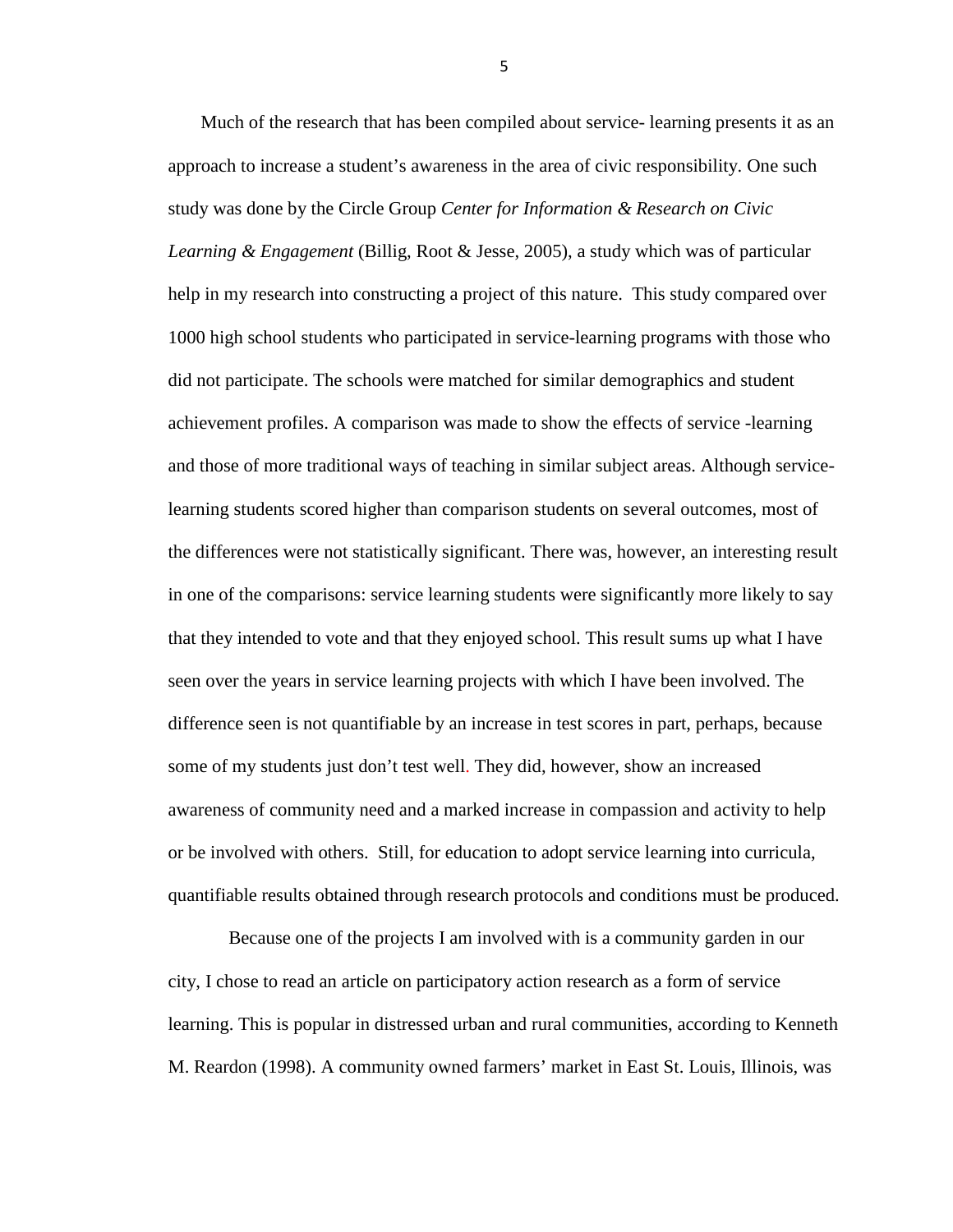the outcome of the project. This was collaboration between a university and a community, with students of the university as the liaisons between the two stakeholders. The university compiled the data, the community got a farmers' market, and the students obtained hands on experience in working with community leaders as well as the university. Such experience is what my students had as they worked with the mayor and local councilman.

When educators look at what students gain from their 13 years of required schooling, they find different answers. Students need to acquire academic knowledge, but in addition most educators agree graduates should also be prepared for life as productive citizens who can problem solve, who can work in a team, who have good oral and written communication skills, and who care about others (Duckenfield & Drew, 2006). Education, then, is a vehicle for making good citizens. The Massachusetts Constitution predates the U.S. Constitution by a decade and devotes an entire section to promoting better citizenship through education. Schools should educate citizens in many subjects but also promote both private charity and the public good (Bridgeland, 2007).

While high stakes testing contributes to the increase in drop-out rates, the disengagement of high school students is also reasonable cause for schools to develop curricula that connect what students are learning in the classroom with real life experiences and the real world, leading again to service- learning as a possible tool for engaging the disengaged (Bridgeland, 2007). This is a philosophy of education based in need and sharing. It reminds me of Rousseau's thoughts on education in *Emile* (1762). When a person needs to learn something, he/she will learn it quickly and well. Otherwise, he /she are learning for someone else's need. I believe that Rousseau could relate to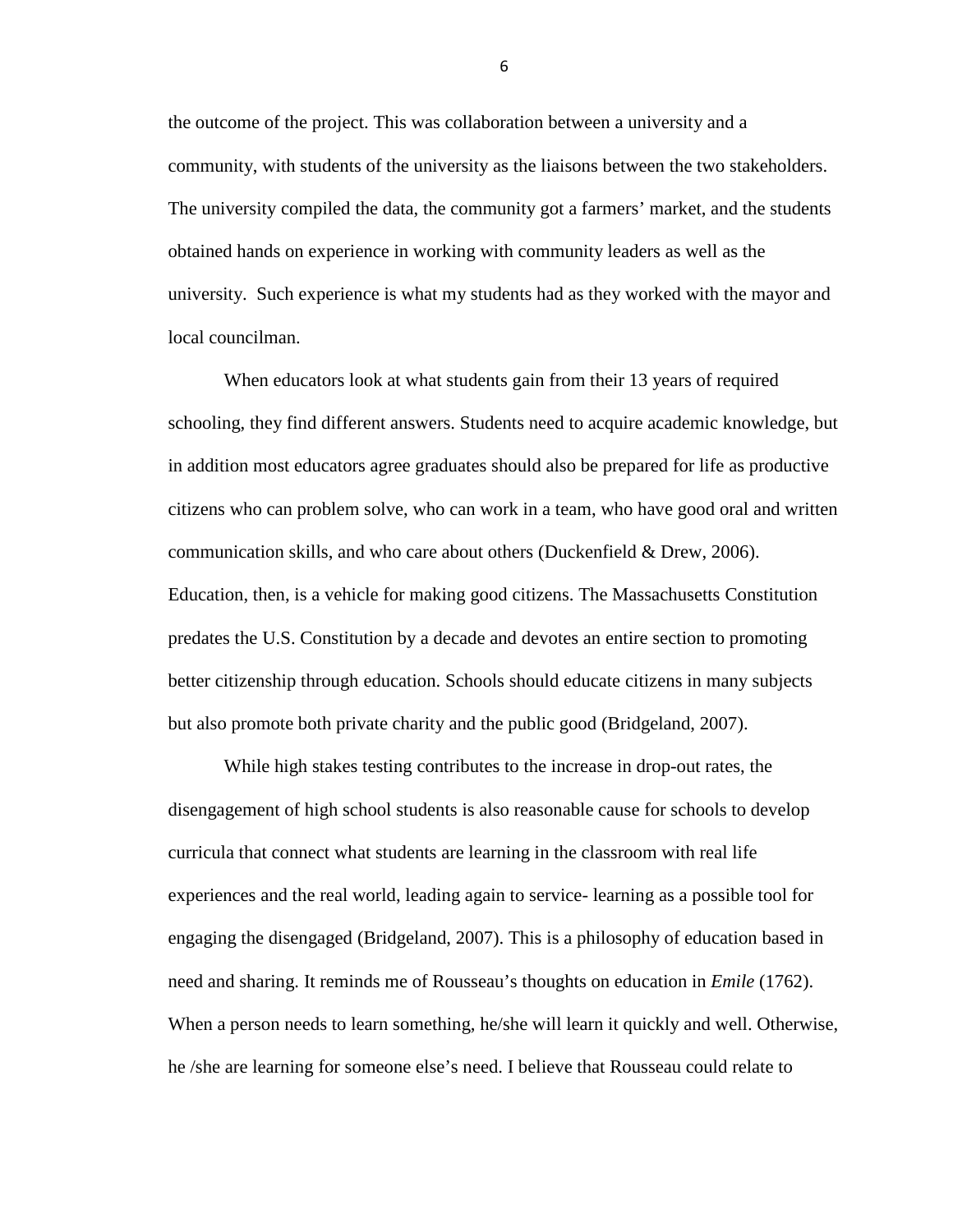students of the  $21<sup>st</sup>$  century in terms of education. If a student has a need or a desire to learn something new, he/she is, by definition, engaged or motivated. I believe that service- learning projects will engage students to a greater level of involvement with the community, with the science behind the project, and possibly with the school itself.

Data collection and analysis have been proven to be tricky; indeed, credible assessment of the quality and impact of service learning is just beginning (Pickerel, 2002). When dealing with at risk students, the assessment shows a greater sense of self, increased community awareness and better problem solving, but there has been no direct data gathering or analysis (Slavkin & Faust, 2002).

The best data collection and analysis I found were in the original study by the Circle Group (Billing, et al., 2005) noted earlier. Data collection was done by a mixed method approach with a collection of quantitative and qualitative data. Student surveys were administered in fall and spring. The pretest survey was scored by individual question with a mean, standard deviation, number of items, range, and internal reliability as measurements. The post test survey asked students about the quality of their experience - if they acquired academic and work related skills and how engaged they were in the project. Measurements were similar to the pretest survey. A chart prepared in this study which I found useful, was a comparison of student surveys/teacher surveys/interviews/observations. These were compared with students in other schools who did not participate. The study also provided bar graphs of each comparison.

 There is a great deal of information on service learning as a concept, as a deterrent to dropping out of school and as a vehicle for making good citizens. The problem arises when looking for hard data. Does service -learning increase academic achievement?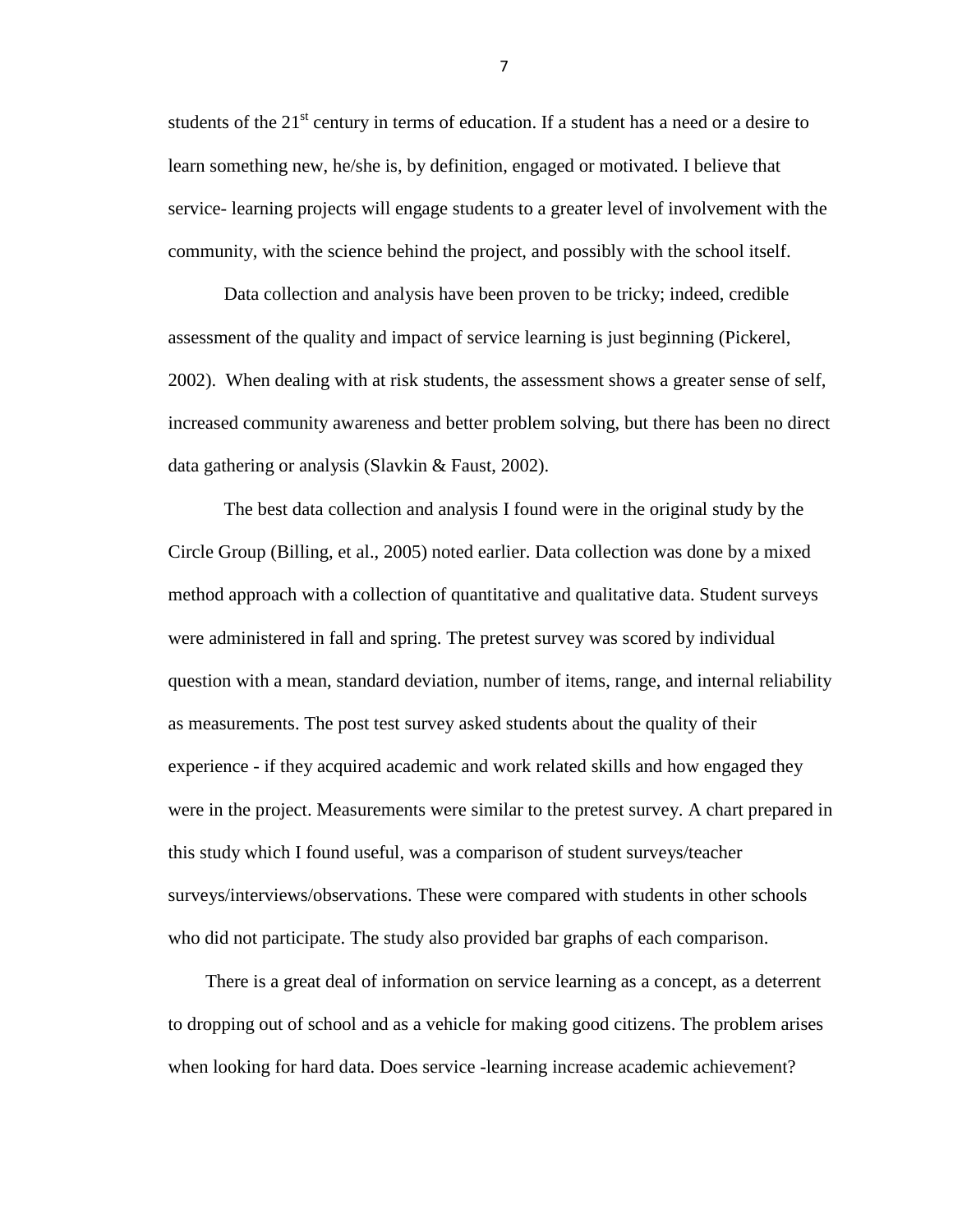What are contributing factors? Is the time involved as important as the project choice? What role does the teacher play in making it successful? How do we answer such questions with quantifiable results? More research needs to be done to make service learning an evidence-based educational alternative.

#### METHODOLOGY

#### Research Treatment

My students participated in two service- learning projects this year: an outdoor community garden and raising trout in the classroom. Two classes were involved. The first ecology class, composed of juniors and seniors, was an integrated class with six special education students and 14 regular education students with no special needs. There were 11 male students and nine female students. The second class was an ESL ecology class for freshman and sophomores that was taught over five weeks during July and August of 2010. Students were required to perform 18 hours of service between the first week in July and the last week in August. Students earned .5 credits toward the science requirement for graduation. Our students come from diverse backgrounds and have very different learning styles and academic abilities; one of the special education students in the group has a severe eye problem. I worked with a special education teacher in the first ecology class and an ESL teacher in the second. I asked the special education teacher and the ESL teacher to act as observers and journal their observations to share with me.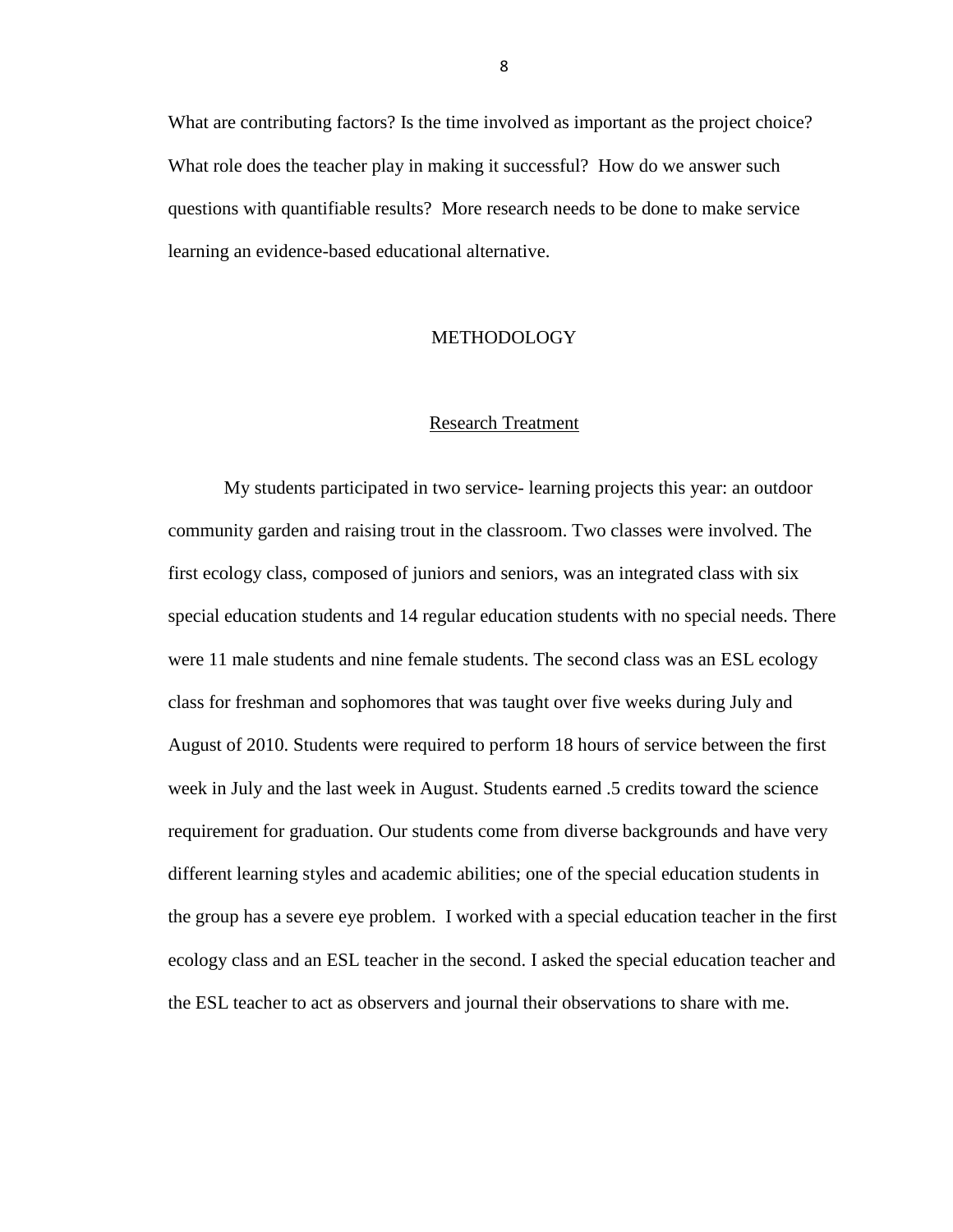The research methodology for this project received an exemption from Montana State University's Institutional Review Board, and compliance for working with human subjects was maintained.

The community garden had been in existence for two years, developed and maintained by other biology and ecology classes. The garden area is located in a courtyard approximately 10 feet from classrooms; and the area adjacent to the garden is utilized by students as an outdoor lunch area. Fruit trees have been planted along both 44 foot fence lengths to create a living barrier between the building and the garden. The garden area is 44 feet long by 27 feet wide. It includes eight raised beds, each designated for a separate growing purpose; we grow vegetables, fruits, flowers, and herbs for cooking as well as for medicinal use.

The service portion of this project was the planning, cultivating, growing and harvesting of the garden and taking the food home to families. The science education portion was in planning the garden and doing the necessary research: where to plant, what to plant, and how to plant. We did soil testing and started our own seeds in the classroom in early March. Each of the eight raised beds had a theme that has been researched. One theme is tomatoes from large to small with a basil ring for pesto; the bean theme includes tall to short to bush beans. There are also peppers, hot to sweet; medicinal herbs; a butterfly garden; a cut flower garden; and a strawberry and melon garden. Each criterion for each garden was researched, and the benefit the yield could provide was calculated. This is a service project, and therefore maximum yield is a factor.

 Students researched and displayed the scientific name of each plant. After viewing the film *Food Inc* as a discussion starter, the class debated the value of good food. A long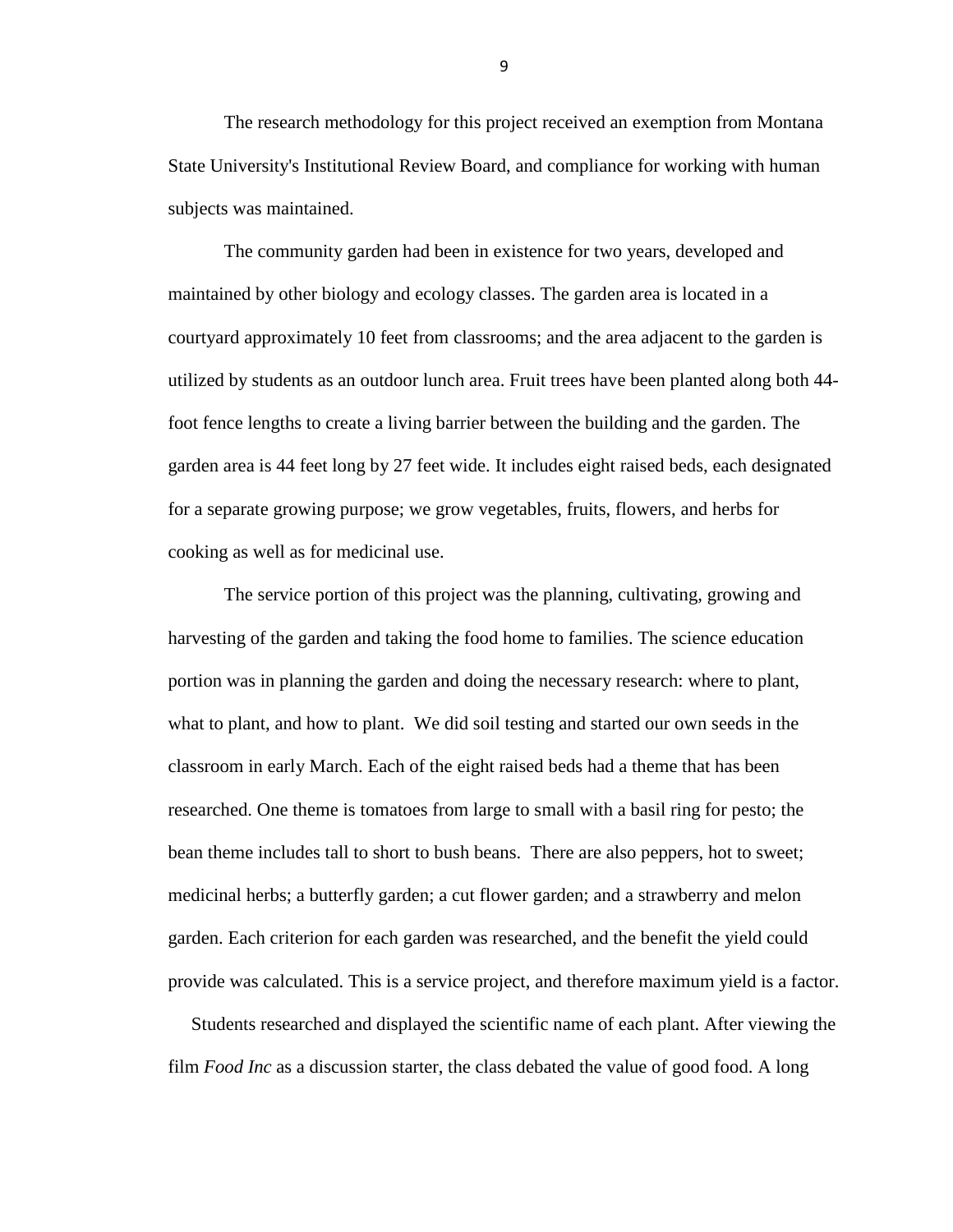winter season delayed the project, and the spring weather was very unseasonable. Because the weather was so unpredictable, our plans became very flexible, and a good weather day meant we were in the garden. There were very few of those days. We spent a total of 10 ecology class periods of 20-30 minutes out in the garden this spring. April 2011 was a month of rain. Only in the last two weeks of April could we begin to spring clean and plant in the garden 1-2 periods a week. May 2011 was our most productive month for periods spent in the garden, but we never had more than two consecutive days to work there. I continued the project through June 13, 2011, due to the weather conditions.

Consistency and continuity of lesson planning were challenging due to the unusual weather pattern. Classroom assignments included students designing controlled experiments for the garden and growing plants from seeds. Collectively, students researched the plants they would like to grow (See Appendix F). They spent 120 minutes in our school library determining which plants to start from seed in our classroom. We decided on criteria for which plants to start as seeds and used that information to begin our seed experiment. As part of an assignment, students determined that their garden is in the Northeast in growing zone 5. This is an important element in gardening because the zone determines the type of plants that will survive. It is also known as the hardiness zone or climate zone. The entire assignment was to choose a plant for the garden and design an experiment for seed growth and plant development, fulfilling the New York State Biology curriculum requirement for students to gain the ability to design a controlled experiment; this includes forming a hypothesis, determination of control, independent and dependent variables, data collection, analysis, and a conclusion.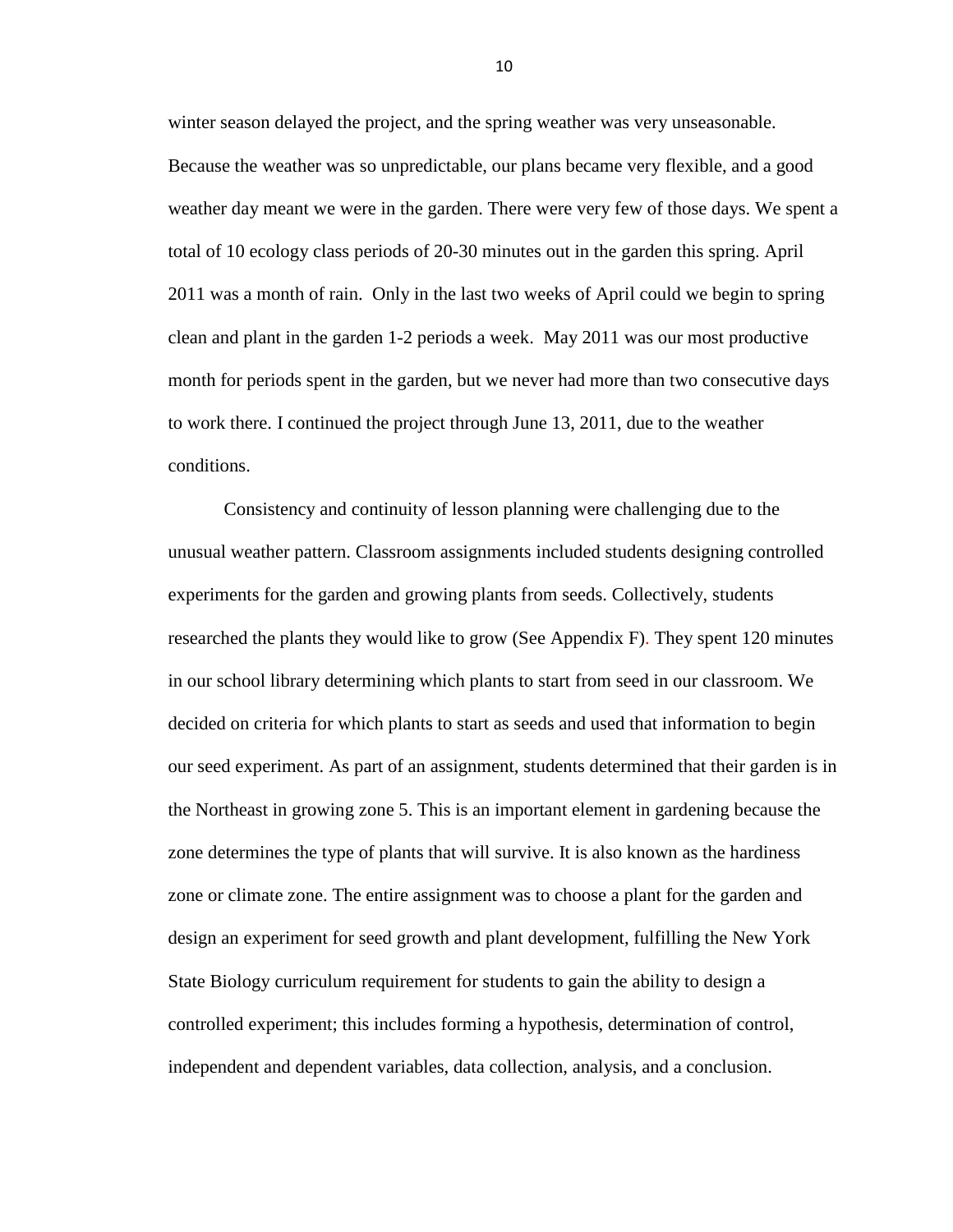One of the obvious approaches to gardening is inquiring and asking open-ended questions. In my teacher journal I documented student response to open-ended questions when we were outside in the garden as opposed to in a classroom situation under the assumption that the intimidation of a classroom setting disappeared in the garden and students would be more likely to take a risk in learning. I administered a confidence survey in November and after the project in June. I also collected attendance records for my students. The records were generated and maintained by the computerized high school attendance program. Students journal about their experience and were tested on appropriate topics. A pre test and post test were administered on appropriate topics including taxonomy and scientific naming, nutrient cycles, and elements of gardening.

Trout in the classroom was the other service project, and it generated a great deal of enthusiasm in the students. We obtained 80 brook trout eggs to hatch, raise and release into Black Creek, a local stream designated for brook trout release by the New York State Department of Environmental Conservation (DEC). None of the eggs developed due to a fungus that was present. We began again with 60 eggs, and of the 60 eggs, 50 developed. We then lost 20 newly hatched fish due to starvation; we simply did not feed them enough. The death of our first study population led to many discussions of the embryological development, and we received information and support from Trout Unlimited, an organization that supports conservation and education about the environment that affects trout. When considering the needs of brook trout to survive, students had many questions about macro invertebrates, dissolved oxygen content (DO), and water pollution. A representative from the DEC spoke to the class in January about watersheds. Students were responsible for checking the water quality and monitoring the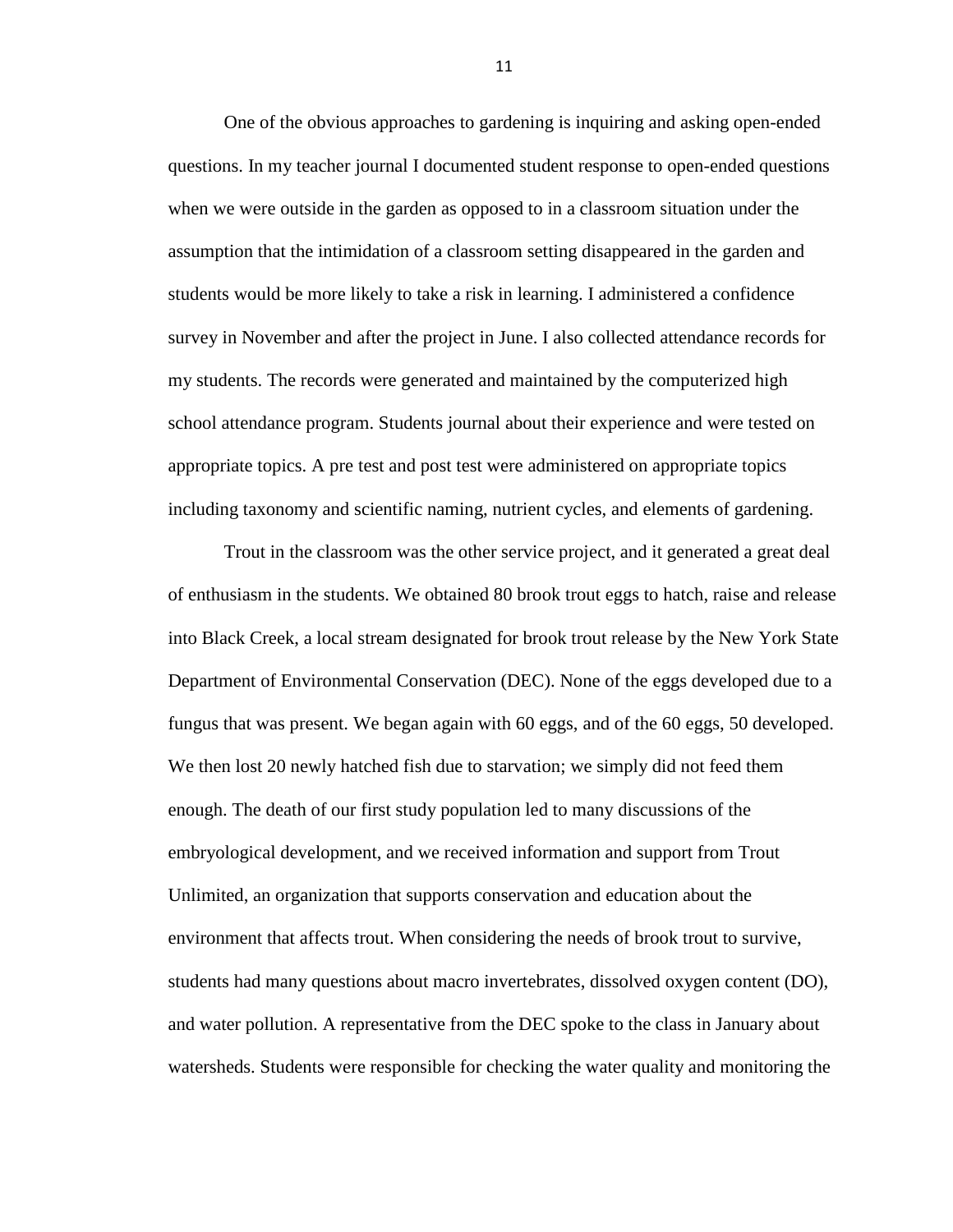trout eggs for fungus on a daily basis. Their observations were documented in a daily log. The surviving trout were released to Black Creek on April 29, 2011. From December to April, students kept a journal about the trout project in which they answered specific questions and wrote about the progress of the project from both scientific and personal points of view. The journal questions were very clear, and short responses were acceptable. With special education students and ESL students, writing is very difficult; I was interested only in what they were thinking and not how they recorded their thoughts. The journals were pre-coded (positive or negative experience) to help make trends more easily documented.

During the week of November  $15th-19<sup>th</sup>$ , five students from each class were interviewed as a follow up to some of the survey questions. The interviews were accomplished privately, with only one student and me present. Only three questions were asked, so there was neither a time issue nor a problem with needing a recording device.

The effect of the project on attendance and attitude was addressed because not only was attendance easy to document quantitatively, but it also affected all other results of the investigation. High absenteeism has historically been a major problem with the at risk population.

Because many of my students have serious language issues (ESL), and some have difficulty expressing themselves in writing (special education), for the survey I used the Likert scale, which is simple and has clearly stated questions. The interview was personal and did not require the student to read or write. The interview and the Likert scale survey helped level the playing field for expression and gave valuable data.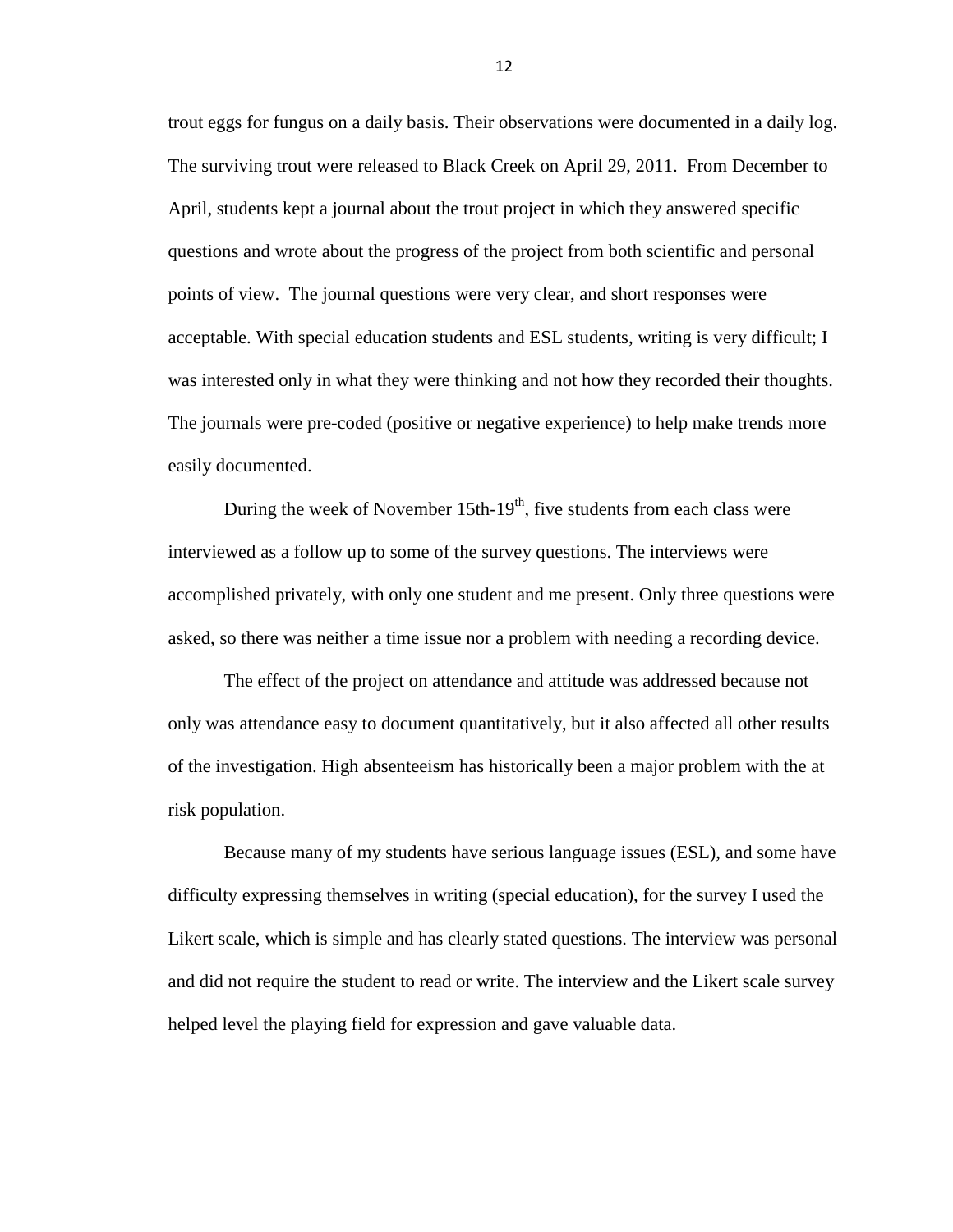The acquisition of historical data on attendance and data from the Likert survey on attitude as well as the follow up interview gave insight into motivation to come to school or to stay home. Data collected indicated a possible correlation of community, attendance and attitude (See Table 1).

| <b>Research Question</b>                                                                                                                                                                                                       | Literature<br>Review | Likert<br>Survey | Pre $\&$<br>Post Test | Student &<br>Teacher<br>Surveys<br>Pre $\&$<br>Post | Journal<br>Entries |
|--------------------------------------------------------------------------------------------------------------------------------------------------------------------------------------------------------------------------------|----------------------|------------------|-----------------------|-----------------------------------------------------|--------------------|
| 1. Will an outdoor garden<br>service learning project<br>help at risk students<br>become more successful in<br>science classroom? This<br>will be tested by attendance<br>records, achievement on<br>tests, and participation. |                      |                  | X                     | X                                                   | X                  |
| 2. Will an outdoor garden<br>project help student<br>connections between<br>classroom learning and<br>what is happening in the<br>community?                                                                                   | X                    |                  | X                     | X                                                   | X                  |
| 3. Will being engaged in an<br>outdoor garden project<br>increase student confidence<br>in the classroom?                                                                                                                      | X                    | X                |                       | X                                                   | X                  |

Table 1 *Methodology of Addressing Action Research Questions*

*Note*. The journal entries are teacher journals as well as student journals.

The students were involved with two service learning projects: the garden project and trout in the classroom project. The garden project was a long- term project although not a daily commitment. Trout in the classroom was a service -learning project that was a daily student commitment. Trout needed to be fed, any dead needed to be removed, and water quality needed to be measured daily to assure a healthy environment for the trout.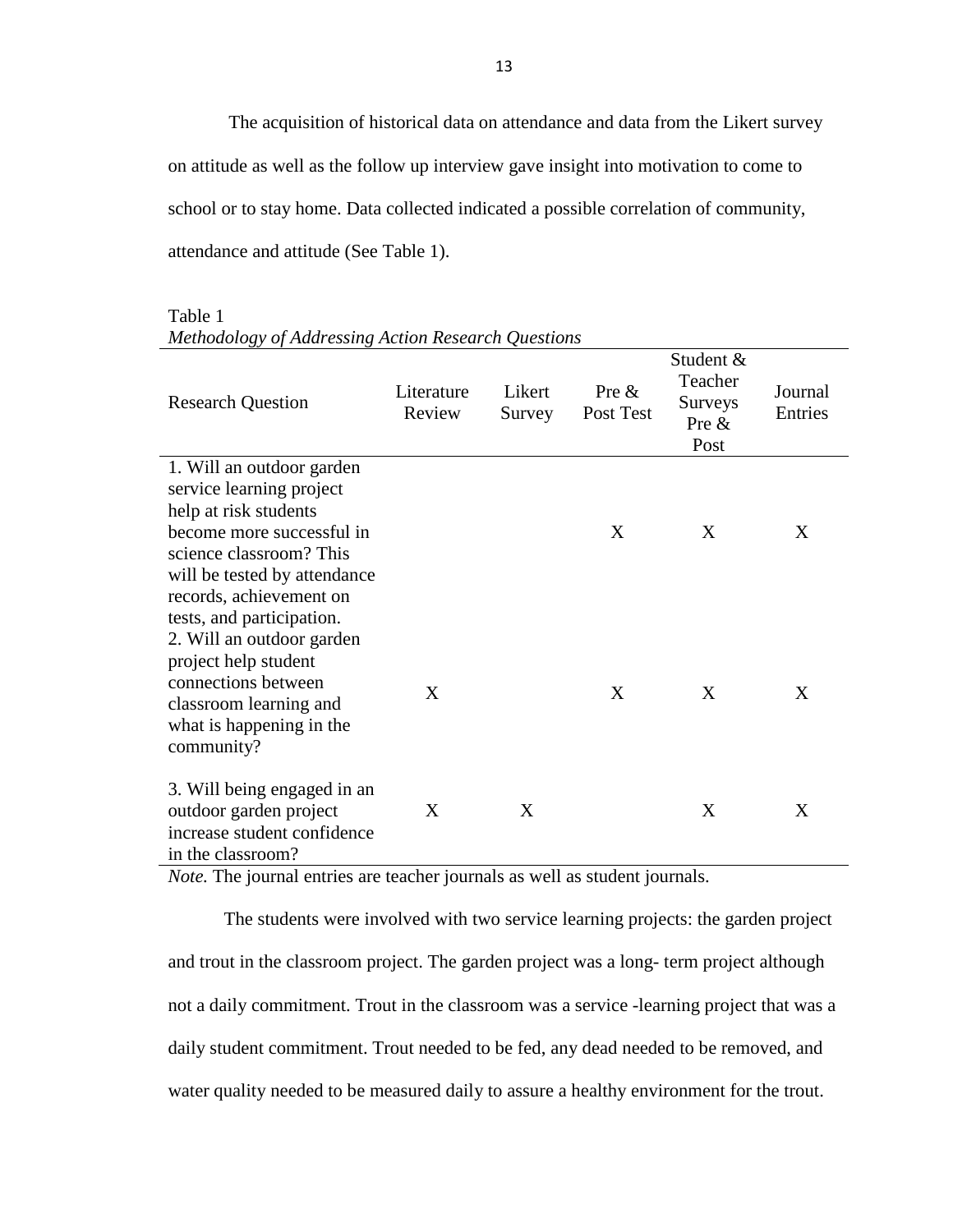Table 2 is the triangulation matrix of all the data that was collected and what data will be collected and compared.

| Table 2                      |                  |                    |                 |  |  |  |  |  |
|------------------------------|------------------|--------------------|-----------------|--|--|--|--|--|
| Triangulation of Data Matrix |                  |                    |                 |  |  |  |  |  |
| <b>Focus Question</b>        | Data Source 1    | Data Source 2      | Data Source 3   |  |  |  |  |  |
| 1. Outdoor garden project    |                  |                    |                 |  |  |  |  |  |
| Attendance                   | attendance data  | student interviews | journal entries |  |  |  |  |  |
| Achievement                  | pre - post tests | quarterly average  |                 |  |  |  |  |  |
| Attitude                     | <b>Surveys</b>   | student interviews | journal entries |  |  |  |  |  |
| (participation)              |                  |                    |                 |  |  |  |  |  |
| 2. Trout in the classroom    |                  |                    |                 |  |  |  |  |  |
| Attendance                   | attendance data  | student interviews | journal entries |  |  |  |  |  |
| Achievement                  | pre-post tests   | quarterly average  |                 |  |  |  |  |  |
| Attitude                     | <b>Surveys</b>   | student interviews | journal entries |  |  |  |  |  |
| (participation)              |                  |                    |                 |  |  |  |  |  |
| 3. Connection with classroom |                  |                    |                 |  |  |  |  |  |
| Learning and                 | Surveys          | Interviews         | journal entries |  |  |  |  |  |
| community                    |                  |                    |                 |  |  |  |  |  |
| involvement                  |                  |                    |                 |  |  |  |  |  |
| 4. Student confidence        |                  |                    |                 |  |  |  |  |  |
| Attitude                     | Surveys          | teacher & student  | journal entries |  |  |  |  |  |
|                              |                  | interviews         |                 |  |  |  |  |  |

Information from each data source was analyzed independently and compared with the other data sources for triangulation. Analysis of three different data instruments helps to show data validity. I compared surveys to interviews (both teacher and student) and then to student journal entries. For achievement data, I compared pre- and post unit tests as well as quarterly averages pre and during treatment. I also looked at a difference in project grades pre treatment and during treatment. I compared this data with survey questions concerning achievement and service- learning. Attendance data were analyzed pre treatment and during treatment and then compared. The data were compared to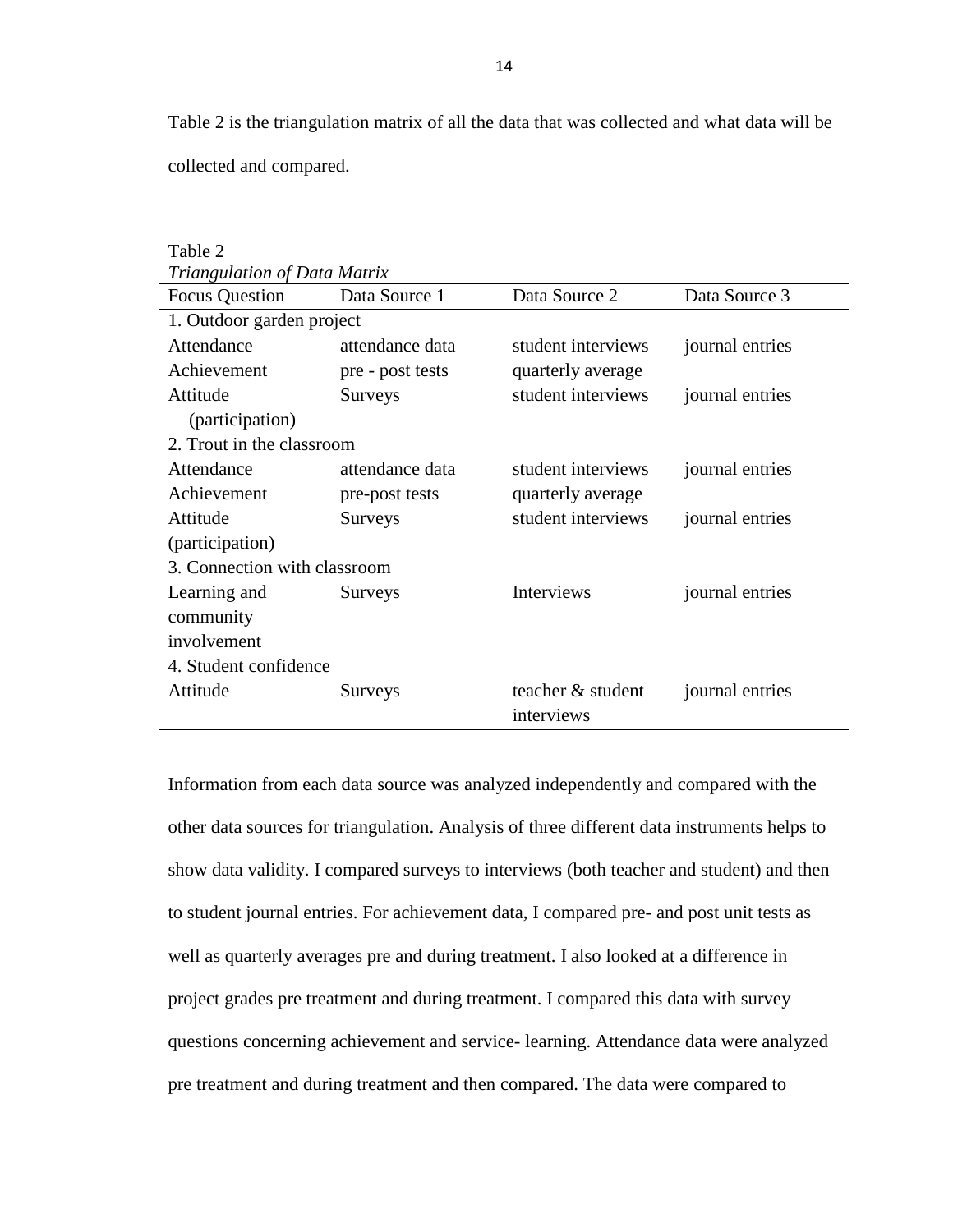student responses in interviews and specific journal entries concerning attendance questions. Likert surveys were administered with pre treatment and post treatment to help determine student responses to questions about attitude and participation. The data from these surveys were compared to student responses to specific interview questions and journal entries.

#### DATA AND ANALYSIS

During this action research, 34 students were involved in the service -learning projects. Student responses to questions on attitude, attendance and achievement were collected and analyzed. A Likert survey was given to both ecology classes. The summer ecology class consisted of 100% ESL students. There were 14 students, seven male and seven female, all  $9<sup>th</sup>$  and  $10<sup>th</sup>$  graders. The second class was an integrated ecology elective which consisted of  $11<sup>th</sup>$  and  $12<sup>th</sup>$  graders, six of whom were special education students; 14 were regular education students. Of these 20 students, 11 were male and nine female. The survey was administered on November  $10<sup>th</sup>$  to one ecology class. The same survey was administered at the start of the summer ESL ecology class in July 2010.The purpose of the survey questions was to collect baseline data with a focus on attitude. The survey was scaled 1-4, with 1 signifying strongly disagree and 4 signifying strongly agree. Analysis was completed looking at simple averages and frequency of response.

During the week of November 15th-19<sup>th</sup>, five students from each class, chosen at random, were interviewed as a follow up to some of the survey questions. These students were picked by assigning each student a number and drawing numbers from a beaker.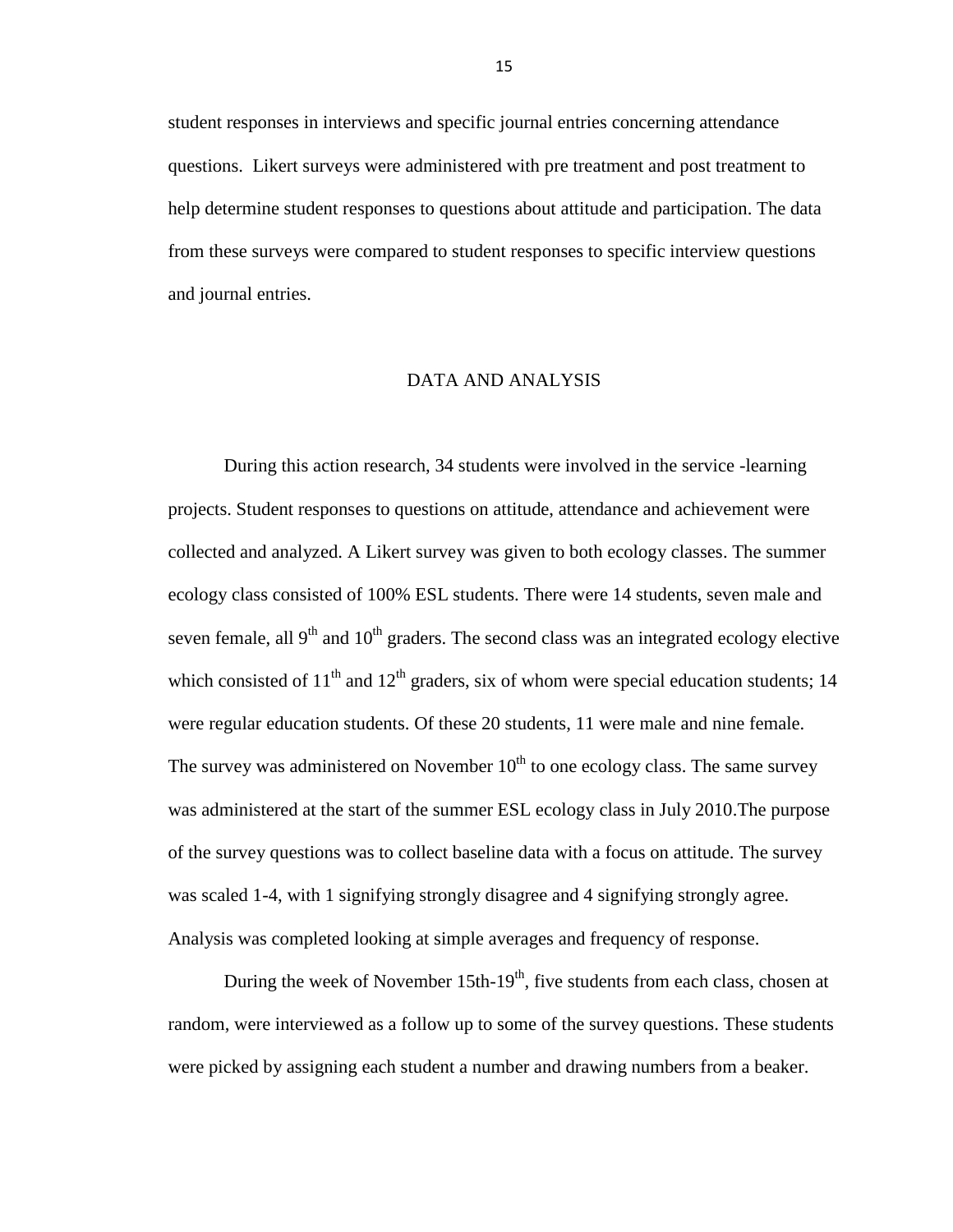Three at risk students and two not at risk students were chosen in the regular ecology class, and all at risk in the ESL class. The interviews were accomplished privately, one on one. Because only three questions were asked, there was not a time issue or the need for a recording device. Together, three types of data collection addressed the research sub question on confidence and attitude .These data collection instruments were the Likert surveys, student and teacher journals, and interviews. The following questions are on the Likert survey given before service- learning projects were introduced. The questions were grouped together by common themes to be analyzed.

- Q1. I look forward to attending my science class.
- Q2. I feel confident about science.
- Q3. I feel confident about speaking up in science class.
- Q4. I would like to take another science class next year.
- Q5. I learn best by doing hands on activities.
- Q6. I am active in my community (outside of school activities).
- Q7. I am interested in being involved in service learning.
- Q8. I am interested in growing my own food.

Table 3 organizes the questions administered into themes and shows the

comparison of averages of answers and frequency of responses by at-risk students

(AR) and not at-risk students (NAR).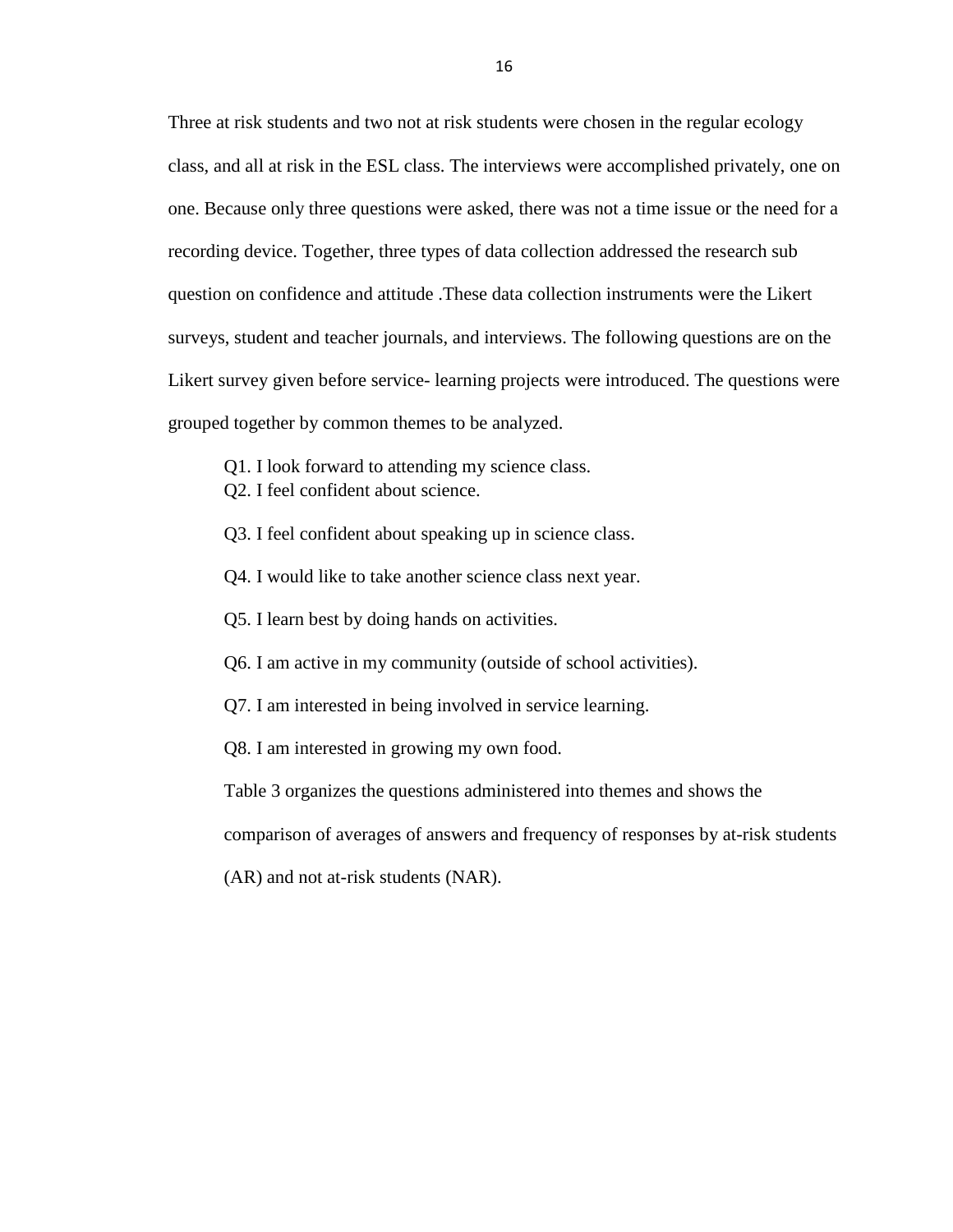| Category                                                                                                                                                                   | Average<br>(NAR)<br>students) $N=14$ | Frequency<br>disagree/<br>agree<br>(NAR)<br>students) |     | Average<br>(ARstudents) | Frequency<br>disagree/agree<br>(ARstudents)<br>only) $N=20$ |      |
|----------------------------------------------------------------------------------------------------------------------------------------------------------------------------|--------------------------------------|-------------------------------------------------------|-----|-------------------------|-------------------------------------------------------------|------|
| Attitudes towards<br>science class<br>Questions 1, 2, 3 $\&$<br>4                                                                                                          | 3.15                                 | 36%                                                   | 64% | 2.65                    | 16%                                                         | 84%  |
| Attitudes towards<br>outside activities<br>Questions 6, 7                                                                                                                  | 2.95                                 | 19%                                                   | 81% | 3.10                    | $0\%$                                                       | 100% |
| Attitudes towards<br>hands on activities<br>Questions 5, 7, 8<br><i>Note.</i> 34 students were surveyed. Of those surveyed, 20 students fall into the at risk<br>criteria. | 3.13                                 | 33%                                                   | 67% | 3.03                    | 29%                                                         | 71%  |

Table 3 *Student responses to the Likert survey* (N=34) Pre treatment

The average was calculated from the Likert scale of 1-4 for each category for comparison. For students not at- risk, the average score for questions concerning attitude about science class was greater by .50 than those students at- risk. This result reflects the student attitude about science before we started the service learning projects. There were greater similarities when comparing the students using the other question topics. Students at risk showed a slight increase (.15) in desire for community involvement. Both groups of students prefer hands on activities, although the average shows a slight increase (.10) in students who are not at- risk. Figure 1 shows a comparison of AR and NAR students as they responded to questions grouped as themes.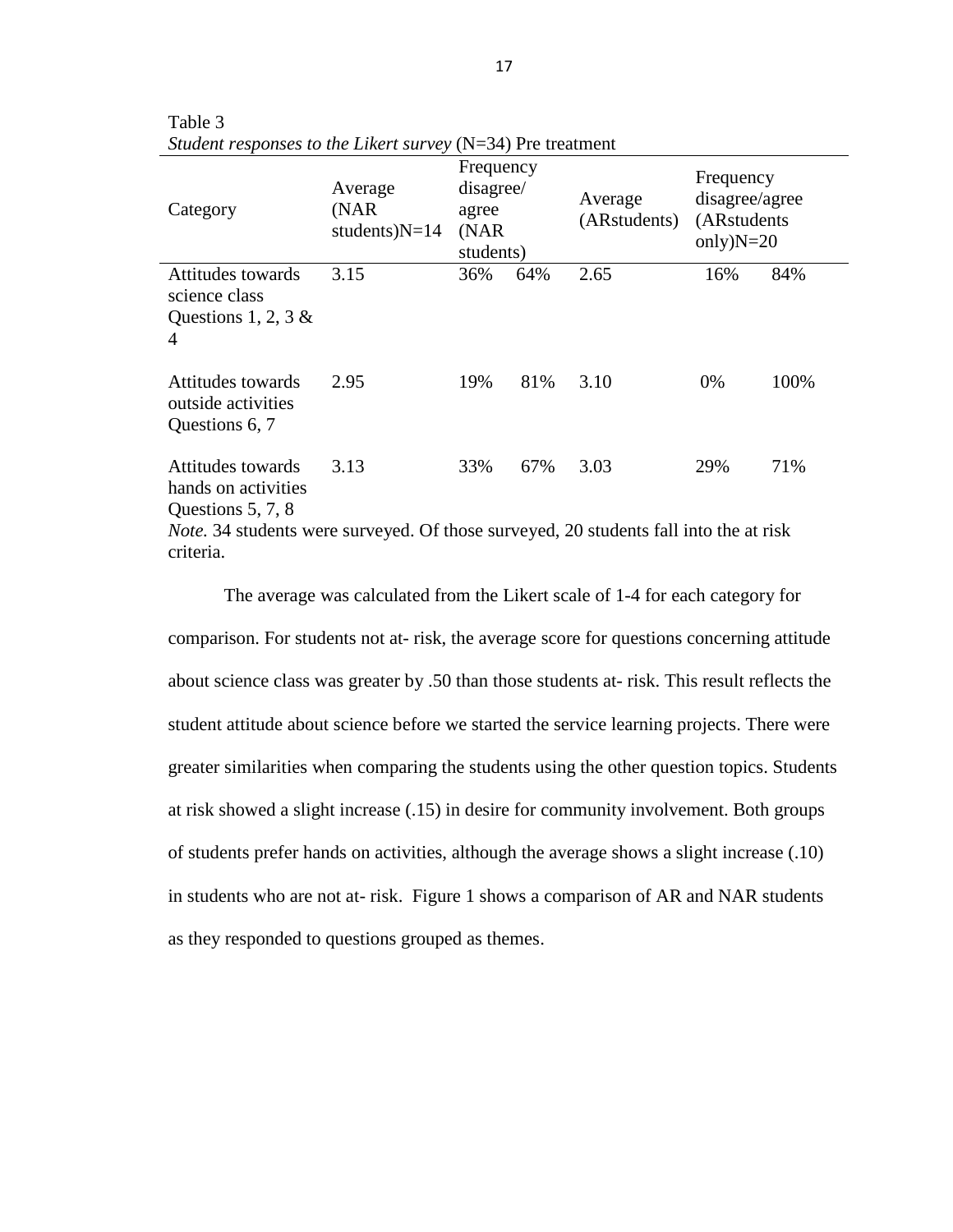

*Figure 1.* Student Attitudes Before Service Learning Projects (Pre treatment) with 14 students (NAR) and 20 students (AR), (N=34*).*

The frequency of responses of agree and strongly agree were averaged for each question set. Positive responses dominated the results on student attitudes about science class (Q1-4). A 20% difference is noted between NAR and AR students before service learning projects started. 100% of AR students had a positive response concerning outside activities with the community or the school. This is compared with 81% of the students NAR. I think many times students who do not excel academically find other avenues to feel success and many times that involves a hands-on activity. The data from this pre-service learning survey, found in Figure 2, was compared to data collected post service learning project.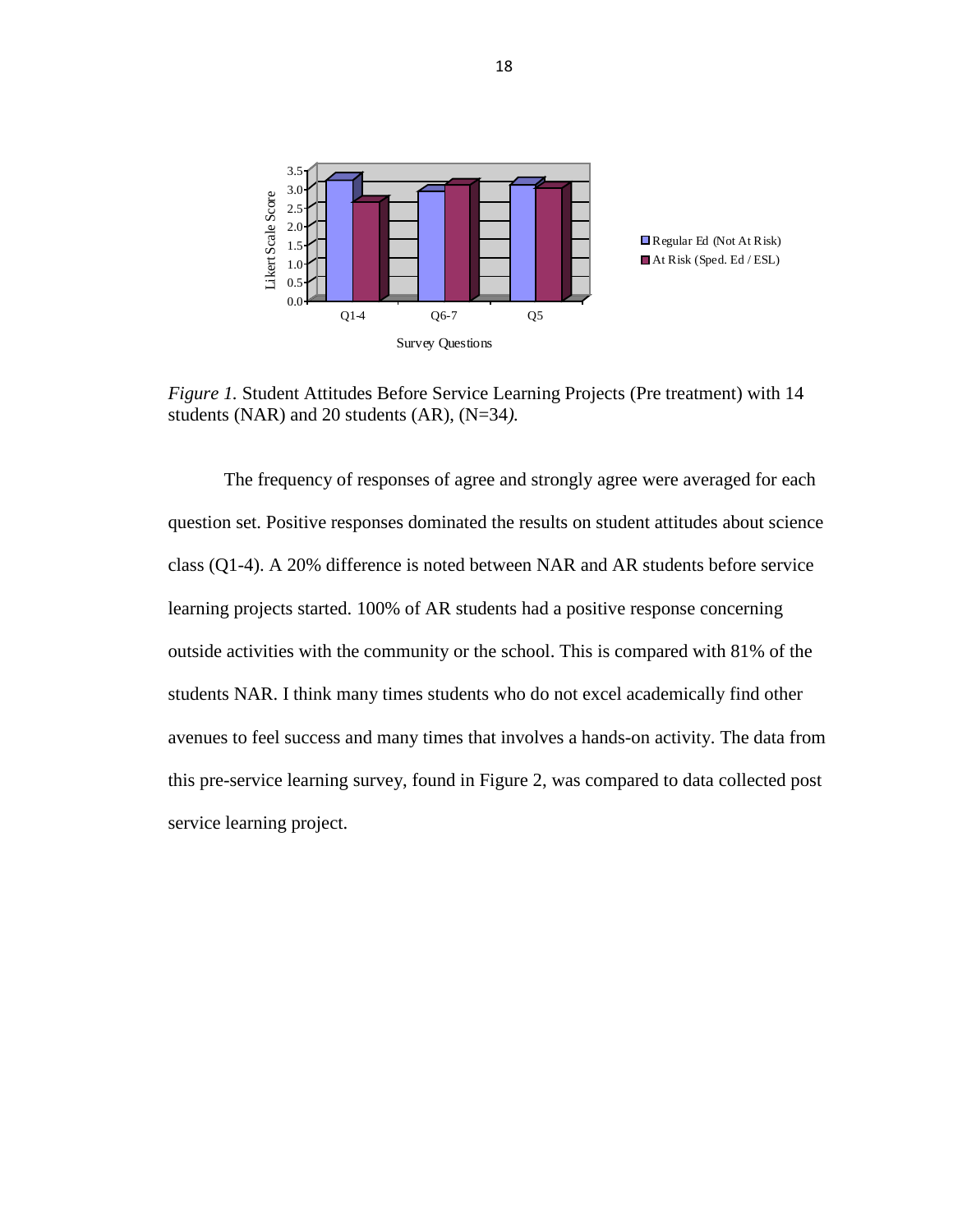

*Figure 2*. A Comparison of Agreement Responses to Theme Questions between 20 At Risk Students and 14 Students Not at Risk, (N=34).

The data in Table 4 is presented mostly in percentages. I looked at positive student responses to particular theme questions. I took the number of positive responses and divided that by the number of possible positive responses. I separated these responses into AR and NAR categories for comparison. Surveys, journal entries, and teacher observations were carried out both before the projects (pre treatment) and during the project. These data were documented in this table. The interviews were done only pre treatment and therefore no comparison could be considered.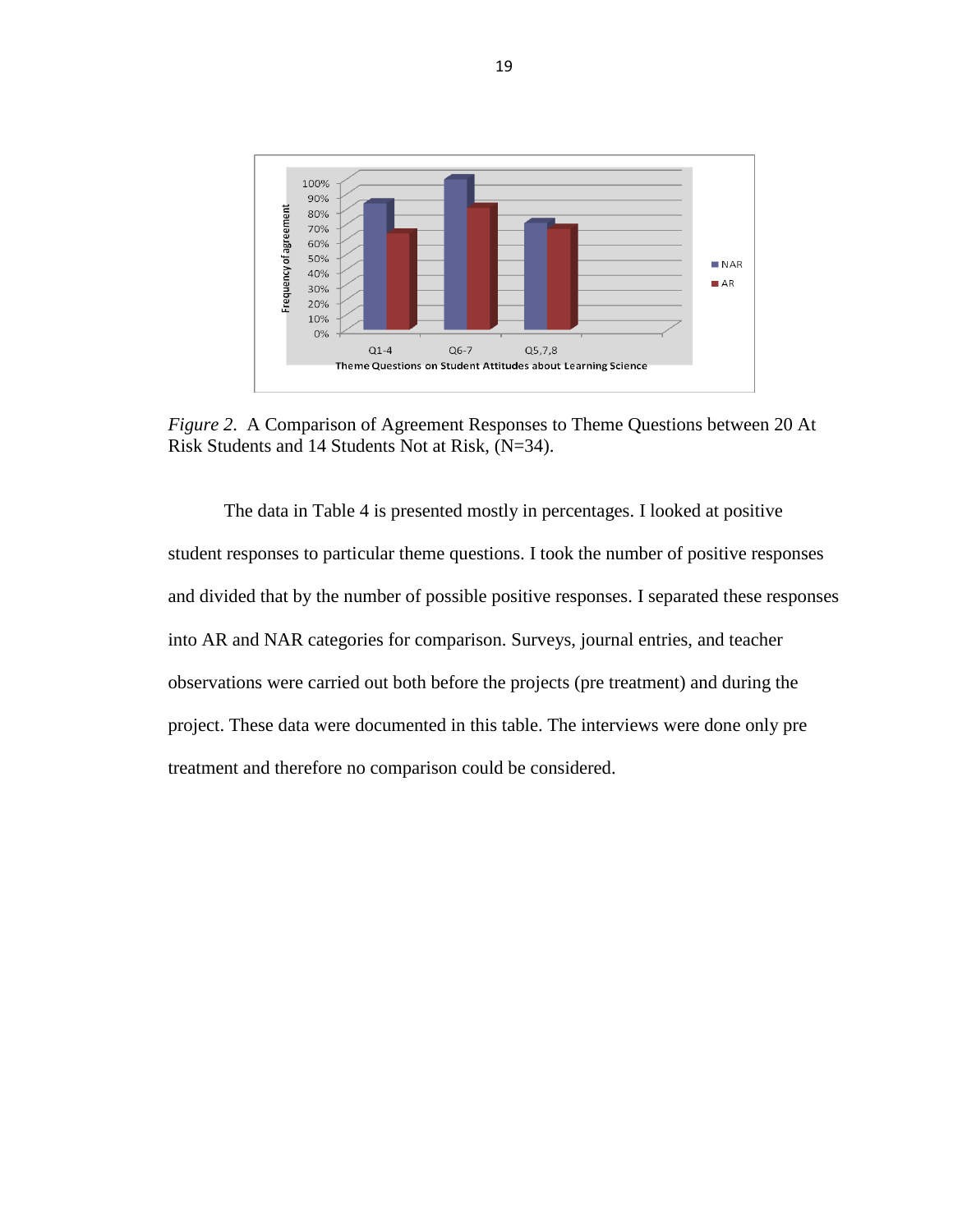## Table 4

*Data Collected on Attitude Pre treatment (before the project)and During Treatment on At-Risk (AR) Students (N=20) and Students Not At –Risk (NAR)( N=14)*

| Question            | <b>Positive Attitude About</b> |                    |           | Positive Attitude about |           |                    | Positive Attitude about |                     |                  |                    |           |                     |
|---------------------|--------------------------------|--------------------|-----------|-------------------------|-----------|--------------------|-------------------------|---------------------|------------------|--------------------|-----------|---------------------|
| Theme               | School                         |                    |           |                         | Science   |                    |                         |                     | Service-Learning |                    |           |                     |
| Student             |                                | <b>AR Students</b> |           | <b>NAR Students</b>     |           | <b>AR Students</b> |                         | <b>NAR Students</b> |                  | <b>AR Students</b> |           | <b>NAR Students</b> |
| <b>Type</b>         |                                |                    |           |                         |           |                    |                         |                     |                  |                    |           |                     |
| Treatment           | Pre                            | During             | Pre       | During                  | Pre       | During             | Pre                     | During              | Pre              | During             | Pre       | During              |
|                     |                                |                    |           |                         |           |                    |                         |                     |                  |                    |           |                     |
| Survey              | 84%                            | 80%                | 64%       | 73%                     | 84%       | 84%                | 64%                     | 79%                 | <b>NA</b>        | 88%                | <b>NA</b> | 79%                 |
| Interview           | 71%                            | <b>NA</b>          | 100%      | <b>NA</b>               | 57%       | <b>NA</b>          | 67%                     | <b>NA</b>           | 57%              | <b>NA</b>          | 67%       | <b>NA</b>           |
| Journal             | 80%                            | 80%                | 64%       | 78%                     | 70%       | 75%                | 50%                     | 78%                 | 50%              | 90%                | 36%       | 85%                 |
| Teacher             | <b>NA</b>                      | Overall            | <b>NA</b> | Overall                 | <b>NA</b> | N <sub>o</sub>     | <b>NA</b>               | N <sub>o</sub>      | Na               | Overall            | <b>NA</b> | N <sub>o</sub>      |
| <b>Observations</b> |                                | <i>ncrease</i>     |           | <i>ncrease</i>          |           | Change             |                         | Change              |                  | <i>ncrease</i>     |           | Change              |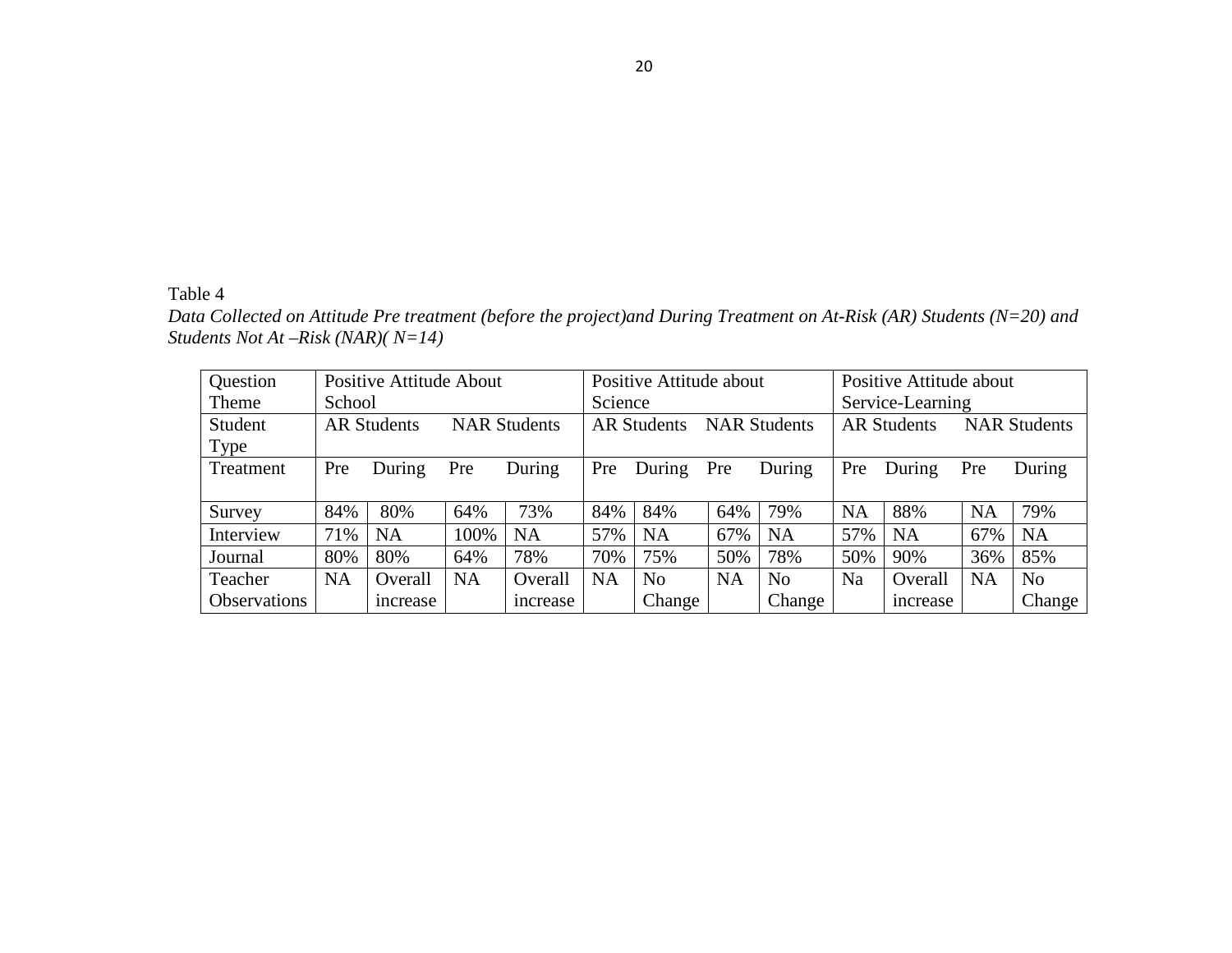When analyzing data on attitude, the most valuable tool were the journal entries. Students wrote comments in their journals almost every day during the year .The journals were analyzed for positive comments, negative comments and/or neutral comments. Because journals were long term, a bad day or a great day were averaged out. The surveys and interviews were administered on one or two days; therefore student mood and a particular activity may have had significant impact on the responses. At risk students showed a general tendency, both before the projects and during the projects, to have a more positive attitude about school and science. This evidence is documented in surveys, journals, interviews and teacher observations. It was more difficult for many AR students to write with detail about their feelings and thoughts about school and science. Many of the AR students were ESL students and find attending school a privilege and know the power it can have on their future. These students have a positive attitude about school. I have a student who physically walked here from Central America and does not miss a day of class. He has a wonderful attitude about school. His dream is to become a doctor. Service- learning projects had a positive effect on all students as noted in the Table 4.

Journals were a part of almost every day's class work. Students spent the first five minutes of class responding to a question or two that related to the previous day's information or were an introduction to the new work of the day. Each question had an attitude response built in. Examples of language used to elicit attitude are: How do you feel about the film we watched on farming? Why do you think the farmers were committing suicide? What can be done to prevent this? Other questions were specific to raising trout in our classroom: How do you feel about releasing the trout in April? Do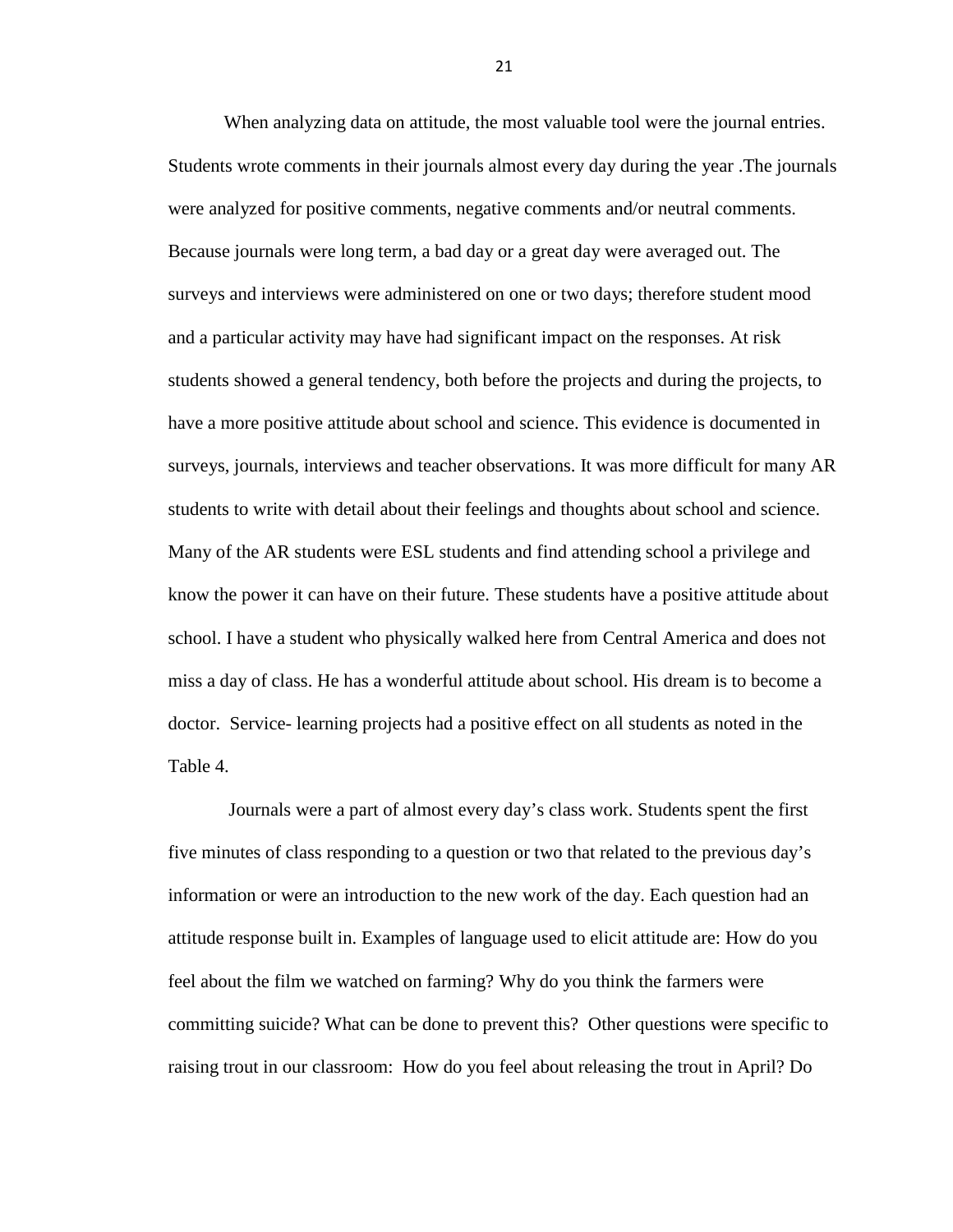you think we should keep them in the tank where they are safe? What are some of the greatest challenges that we have faced in raising the trout? What will be the trout's challenges when they are released and what were their challenges in the tank? These are the types of questions that students were required to write about in their journals. Once a month, I asked them to respond to how school was going, how ecology class was going, how they felt about the service-learning project, and how they felt about coming to school.

When analyzing journals for attitude or mood, I simply put a check for positive, a 0 for neutral, and a minus for negative. One student wrote in her journal that "one of the greatest challenges facing our trout in the tank was that they had to depend on the class for food. We didn't feed them enough in the beginning and we made a lot of them starve. It wasn't fair to them and we should have looked up how much food to give them. I felt bad that they died." This student continued later in her journal that she like having the trout and it made her like ecology class more. This was a positive response and recorded as such.

Although the students are anonymous in this paper, I kept track of them individually to show growth or no growth at the end of the project. Attitude and confidence are internal and therefore personal, and as such were compared on an individual basis. One at risk student became the poster child for service learning. Very shy, he is not very articulate and does not involve himself in class discussions or activities. He struggles academically and socially in a traditional classroom setting. However, he loves to fish and be outdoors. He adopted the fish in the project and was very involved in all matters having to do with the trout. His attendance was almost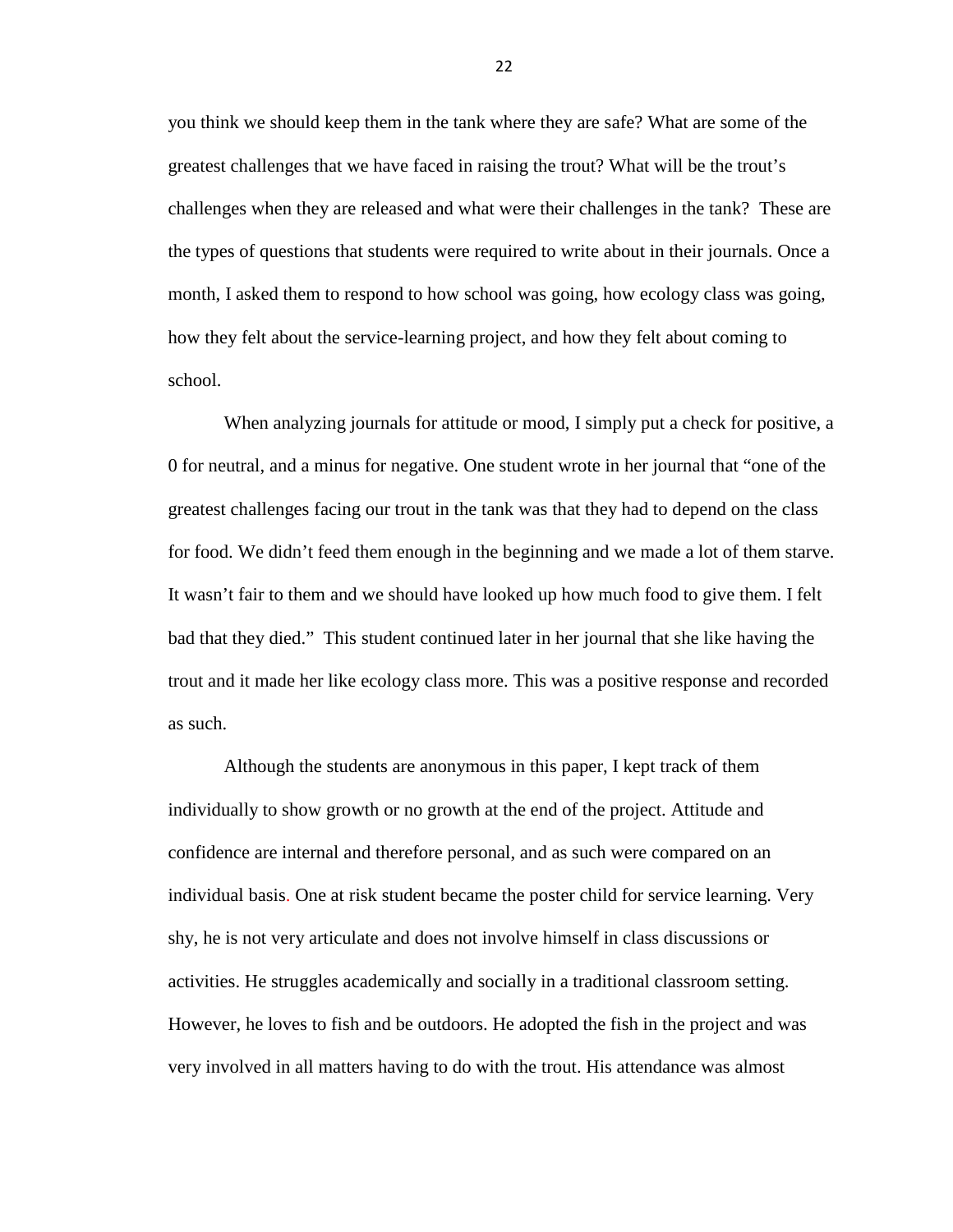perfect during our trout project, and he had the water chemistry completed and recorded before most students had entered the classroom. He loved the project, did not articulate that in his journal, but in a phone conversation I had with his mother, she said it was the best he has ever felt about a class and he loved coming to school to take care of the trout. She was very grateful the trout in the classroom project was available because it had hooked her son into coming to school voluntarily. One of the down sides to having this student take such responsibility was that it absolved the other students from being responsible for their assigned day to take care of the trout. Some students may not realize or just may not tell us how much growing food, or taking care of trout might impact them as students and human beings. Sometimes the realizations come later or when the project information can be applied at home or at work it becomes credible to them.

A survey was given post treatment that looked at how students value attendance, community involvement, achievement, attitude and participation. This survey (Appendix D ) was given to ten ESL students, five special education students and ten regular education, not at risk students. They were separated into groups for individual and group analysis.

A surprising piece of data came from the whole group analysis concerning community involvement and school involvement questions. Students were asked, using the Likert scale values, how they felt about involvement in community projects, pre treatment and post treatment. The data were analyzed by calculating the percentage increase in post treatment responses of the 25 students who took the survey. Community involvement scored a 36.7% increase, and 60% (N=25) of the students answered positively to an increased interest in school involvement. 15 out of the 25 students had an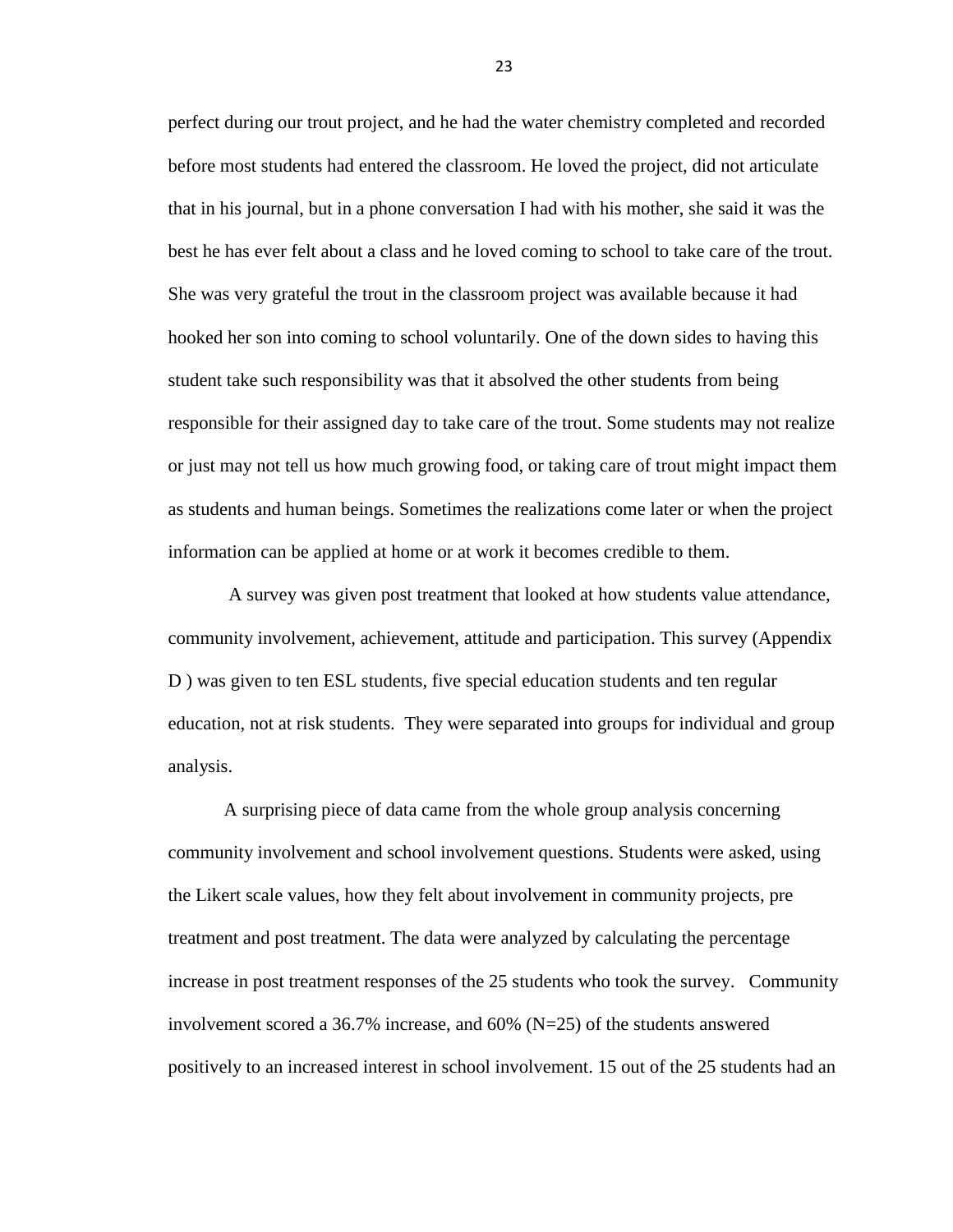increase in positive response to a greater interest in school involvement. I was very encouraged by this data because it can lead to a greater sense of community within the school. Those students interested in service- learning increased by 50%. The data showed that 40% of all students felt they were more likely to attend class when they are involved in a service -learning project. One of my students said specifically that the service -learning project affected her attendance: "I don't want to be late for first period because I might miss working in the garden." She is a special education student who graduated in June and needed the ecology classes to graduate. She loved the garden and had perfect attendance every day we planned on working in the garden. The trout in the classroom project did not have the same effect on her attendance. It is important to be flexible in planning how projects can be supported by students and know that variety is important in trying to meet different students' needs. I asked all students to journal about different types of service- learning projects and what difference they make on involvement, attendance, and achievement. 100% of the responses stated that the type of project was important in capturing their interest and therefore involvement. They also responded positively about having input in determining what the project should entail.

40% of the students felt that doing service -learning projects encouraged higher achievement. One student commented that a research paper would have been a good addition to each project. Students were required to submit a PowerPoint for a final exam grade on any topic we had covered. Several students stated in journal entries that the class could have had more rigor, or in their words, "it needed to be harder." In the future, we can take this to a higher academic level with looking at the development of trout and what inhibits it and also work on soil chemistry.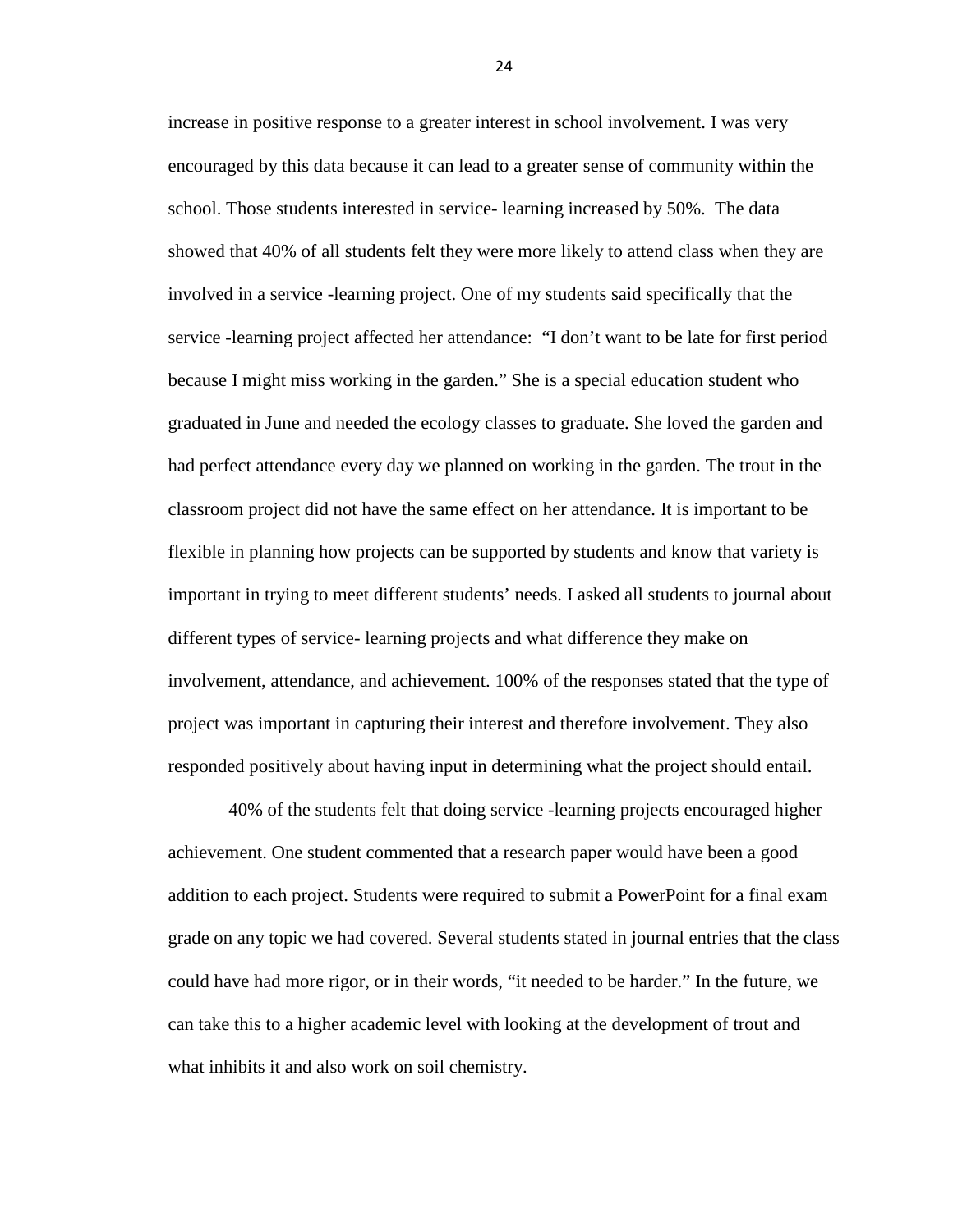Data was collected on attendance of all students involved in the study. Attendance data collected from September through November is considered a time period of pre or non-treatment. Of the 13 students not at risk, attendance for that time period was 89.87%. Attendance documented for the same students from November through June was 83.89%, which shows a change of -5.98% attendance during service learning projects. Attendance collected on at risk students during the time period September through November showed 74.92% attended class, and 80% attended November through June or during the service learning projects. A 5.08% increase in attendance was seen during service learning activities. When asked in a journal entry what would increase a student's attendance, 50% said if school started later, and 30% said if it was more fun with more hands on activities and field trips. The ESL student data were analyzed separately after being included in the total data analysis. These students showed an increase of 7.83% attendance during the treatment period. I separated this data set because the time period and circumstances of the treatment were different; this class was taught in July and August of 2010. Breakfast and lunch were provided, and the student group was homogeneous.

For each data set, one outlier was removed. The ESL group of 14 was reduced to 13 due to one student's pregnancy and the ultimate delivery of her son in October. Her class attendance had no basis in a service learning study. The at risk special education student group of six was reduced to five due to a student's severe vision problem, which keeps him from attending school in the winter months. The third outlier was a student in the not at risk category which decreased the study number to 13. His attendance was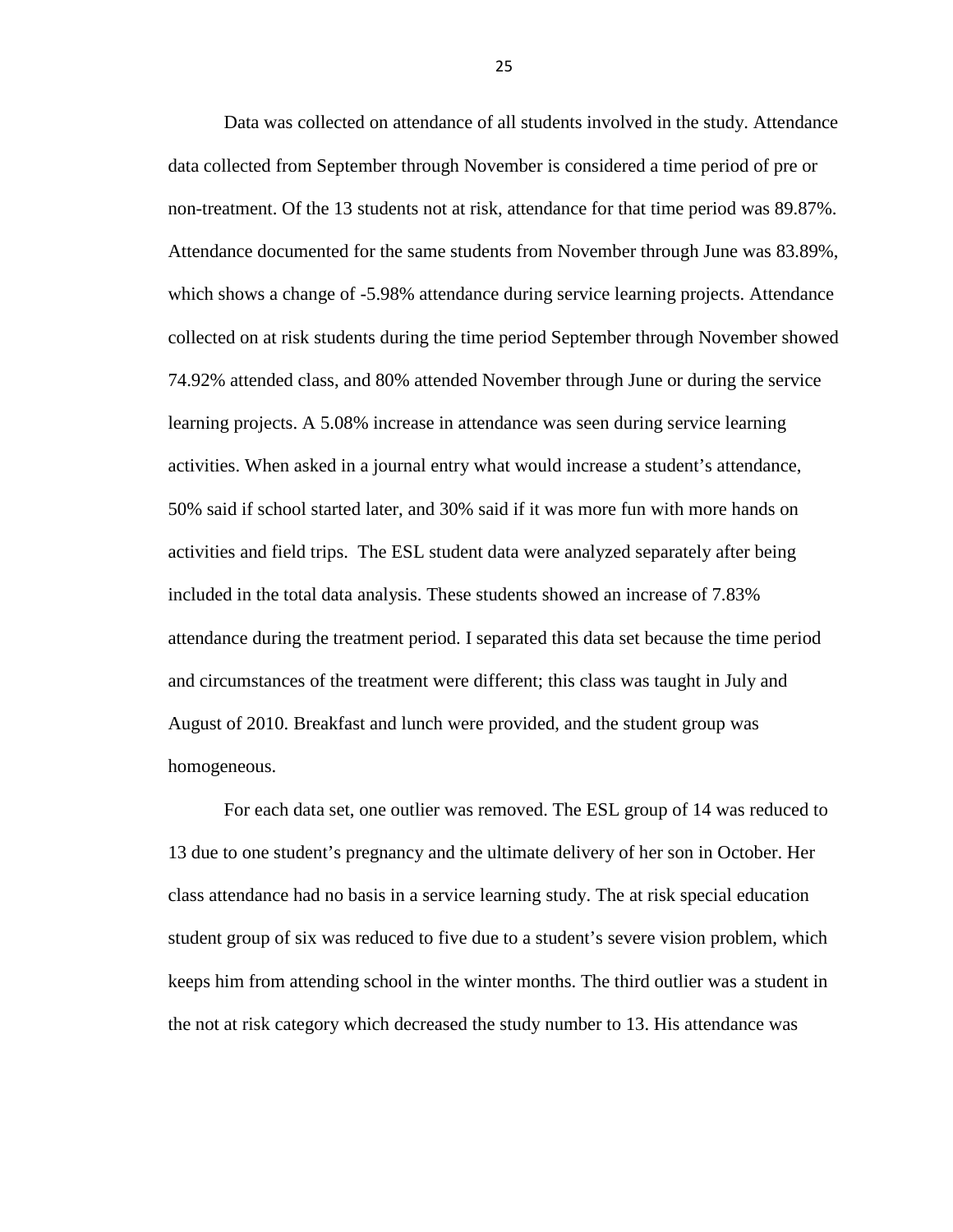limited all year due to family issues, and he eventually left class and got involved in an on line credit recovery program.

For a comparison of attendance and confidence, I have included more raw data on the Likert survey in Appendix E. Confidence levels were measured by surveys, interviews, and journal entries. When reviewing the triangulation matrix (See Table 2) as it relates to student confidence and connection with the classroom, the interviews and journal entries support the survey results. When asked what part of science class they enjoyed, students unanimously preferred hands on activities and labs. One at risk student stated that labs and working on projects were fun and made him want to be involved in class. He said, "If it is fun I want to be here and labs are fun." Only 30% of those students interviewed knew what service learning was, but 70% liked to be involved in the community. Initially student confidence was low, 40%. Throughout the year, journal questions concerning confidence in science class showed an improvement to 86%. I think the relationship that is built between student and teacher as well as between students throughout the academic year helps a student feel more confident in class. Students and teachers work closely on a project that has a goal of making someone or something's life a little better. Having a positive goal as the outcome and having collaboration between teacher and students builds trust and a spirit of cooperation which is more difficult to establish in a traditional classroom. The ESL teacher and the special education teacher both noted the differences in student communication with each other while in the garden. An AR student with garden experience instructed a NAR student, with a 95 average on proper planting technique. A respect between students had been earned that day. I don't necessarily think it means they are successful in science all the time, but they are willing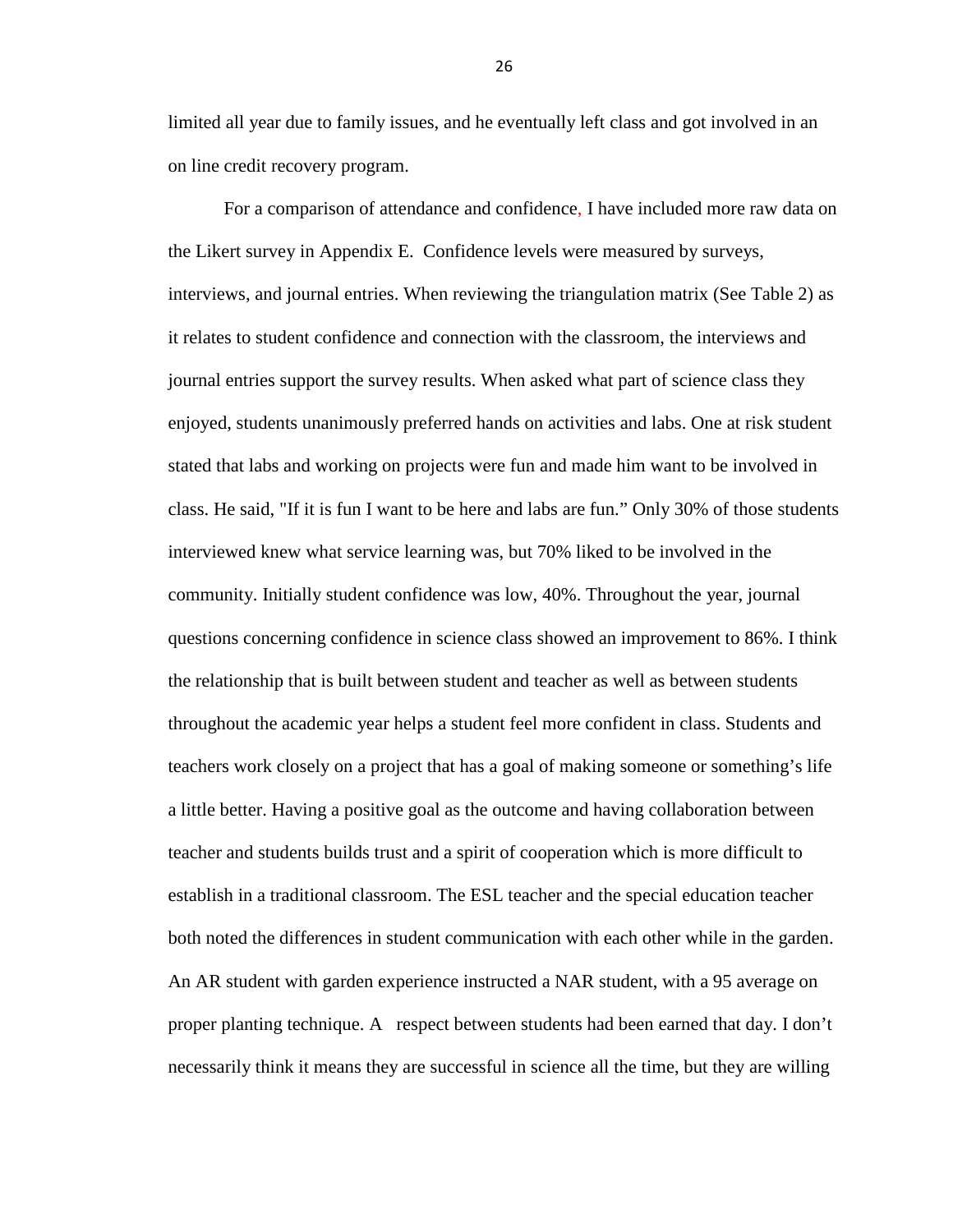to take a risk. They feel safe in their surroundings and in their ability and their confidence increases.

The basic theme of the interview questions was how comfortable the student feels in science class. If the student likes science class, does he/she feel comfortable speaking up in class and working with their peers? Is the student interested in working in the community in a science -based project? At the conclusion of each interview, I documented positive, negative, or neutral next to each question and wrote down any significant comments. I was surprised that 100% of NAR students had a positive reaction to school but only 67% had the same reaction to science. These students are in the  $11<sup>th</sup>$ and  $12<sup>th</sup>$  grade and are happy to be leaving high school for college or the military. In my experience, NAR students that are enrolled in ecology are weaker science students who require a science credit to graduate. Their experience in science classes in the past has not been one of success. AR students had only a 57% positive response to being confident in science. This comes from a lack of prior success as well as a lack of comfort for ESL students in speaking up in class. AR students responded that "more labs, more hands on activities, and field trips would make them like science more." One student asked if the class could visit a farm and a trout hatchery. That is now in next year's plan for the ecology class.

For data on achievement, unit pretests and post tests were administered and quarterly averages pre treatment and during treatment were compared. Three discrete tests were administered to the ESL students in the summer program and to all other students during the service learning garden treatment. Table 5 compares pre and post unit tests during the garden project of both at- risk and not at-risk students.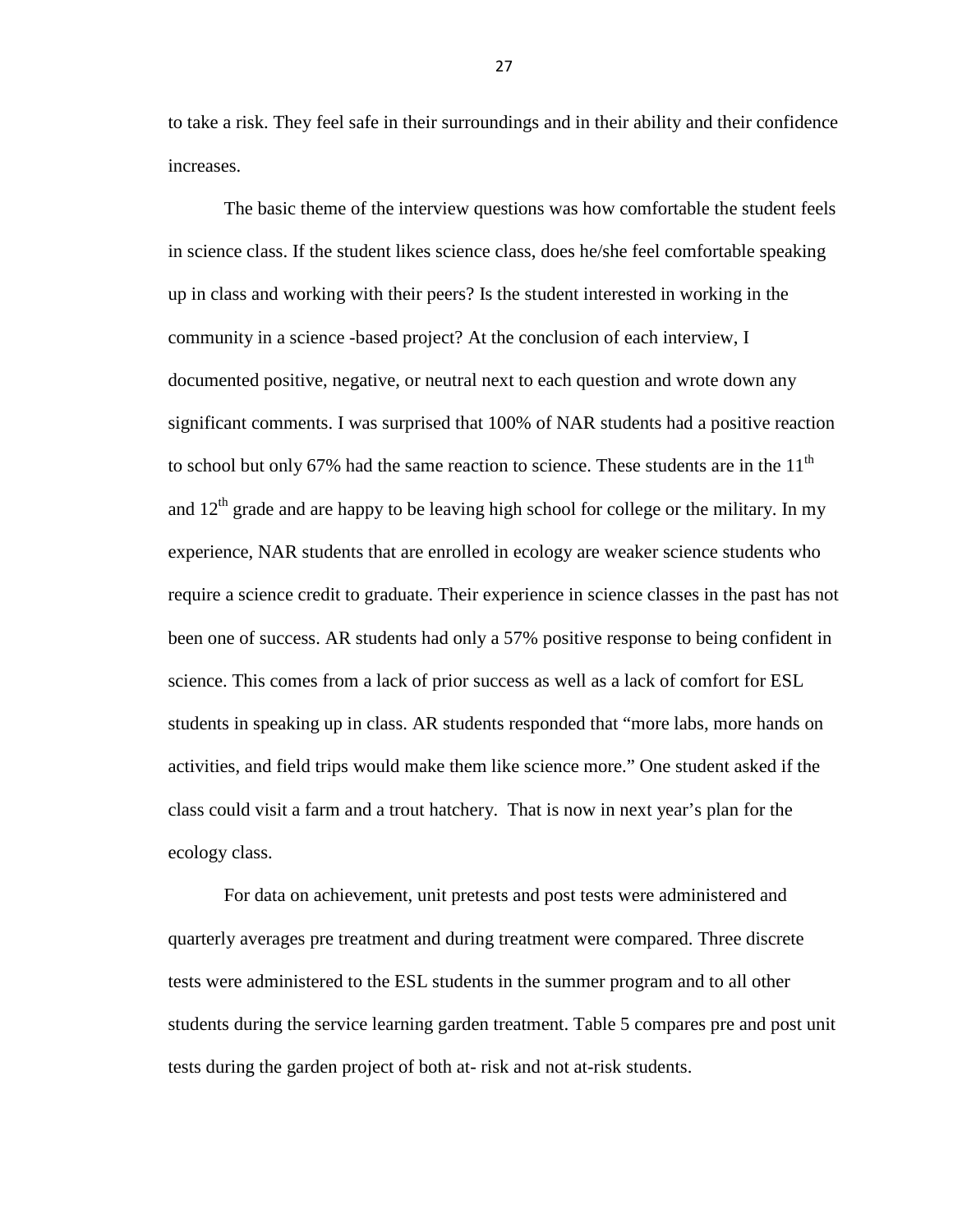|         | Test 1     | Test 1     | Test 2          | Test 2          | Test 3          | Test 3          |
|---------|------------|------------|-----------------|-----------------|-----------------|-----------------|
|         | Scientific |            | <b>Botany</b>   |                 | Nutrient        |                 |
|         | Names      |            | and             |                 | Cycles          |                 |
|         |            |            | Gardening       |                 |                 |                 |
| Student | <b>AR</b>  | <b>NAR</b> | <b>AR</b>       | <b>NAR</b>      | <b>AR</b>       | <b>NAR</b>      |
| Type    | Students   | Students   | <b>Students</b> | <b>Students</b> | <b>Students</b> | <b>Students</b> |
| Pre     | 46.8%      | 65%        | 61.3%           | 77.9%           | 35.7%           | 62.1%           |
| Post    | 63.6%      | 75.7%      | 75.4%           | 86.4%           | 46.7%           | 75.7%           |
| $\%$    | $+16.8$    | $+10.7$    | $+14.1$         | $+8.5$          | $+11.0$         | $+13.6$         |
| change  |            |            |                 |                 |                 |                 |

Table 5 *Garden Topic Unit Pre/Post Test Results AR students (N=20) and NAR students (N=14)*

 All students improved their scores in the post tests of all the units. AR students had their greatest increase in improvement on Test 1.The ESL summer ecology program test scores all increased although as a group never reached passing and therefore did not reach mastery. The increase is important when language issues and the gaps in the education of ESL students are considered. For most at risk students, hands on activities that encourage an alternative way of processing information provide more opportunities for success.

Each test was aligned with NYS Education standards and was given in English.

Test 1 was language based in that scientific naming is in Latin, giving each student a common place to start. AR students had difficulty with this test (pre test 46.8%) and made the greatest gains in the post test although still not to a passing percentage (63.8%). The net gain for AR students' was16.8 and this was their largest gain of all three tests. In my experience, testing about scientific names does not prove well for AR students partly because how the test is constructed. These students learned more in this section than in all others. This is a difficult area and their success was a gain of 16.8%.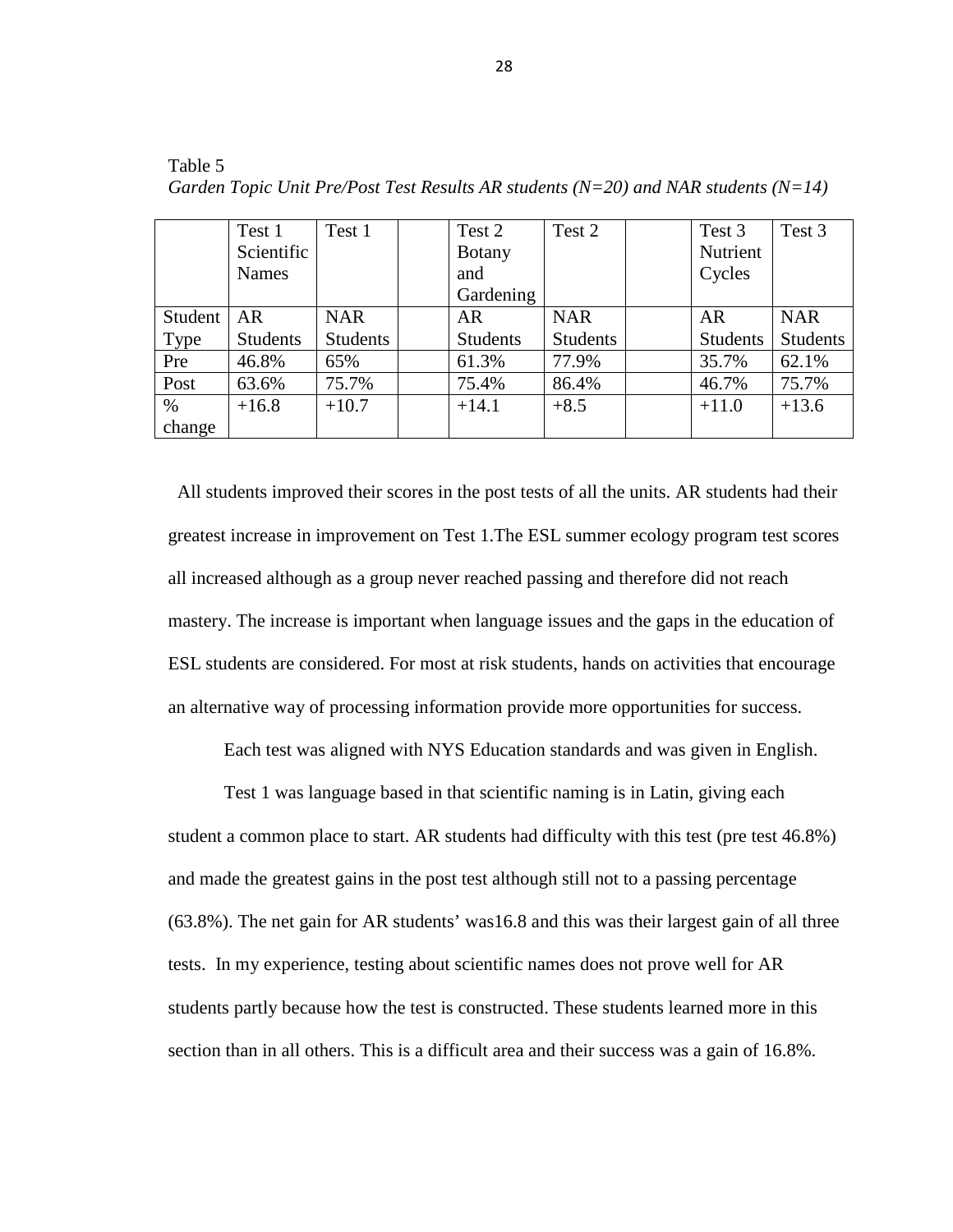The diagrams and language changes do not help students with language issues either as a special education student or an ESL student.

Test 2 was botany and gardening based. Students had been in the garden before the pretest, and some had experience with plants. There was also quite a bit of prior knowledge that students displayed in their responses which explains why AR students scored 61.3% on the pretest. This test also had more diagrams to make language skills less of an issue. AR students showed a net gain of 14.1%. They started with more knowledge and still increased to passing percentage. NAR students had a net gain of 8.5% which seems low until you look at the pre test value at 77.9%. All students had base knowledge about plants prior to the unit.

Test 3 was on nutrient cycles and was very difficult for them initially. Most students increased their base knowledge by quite a bit although AR students did not increase enough to pass the test. This knowledge is still quite abstract for many students. It is not uncommon for high school students to struggle with the details of nutrient cycling. There was not as much emphasis placed on this topic during the project. I will increase that in the future. AR students began this unit with the lowest knowledge base scoring 35.7% on the pre test. After the unit was complete, their scores increased to 46.7% with an 11.0% net gain but this is far below passing percentage. NAR students had higher pre test scores (62.1%), and raised them to a passing percentage of 75.7%. This was NAR students' greatest gain in test scores (13.6%). Nutrient cycling and limiting factors were abstract initially and had we spent more time on this unit, I believe AR students test scores would have improved.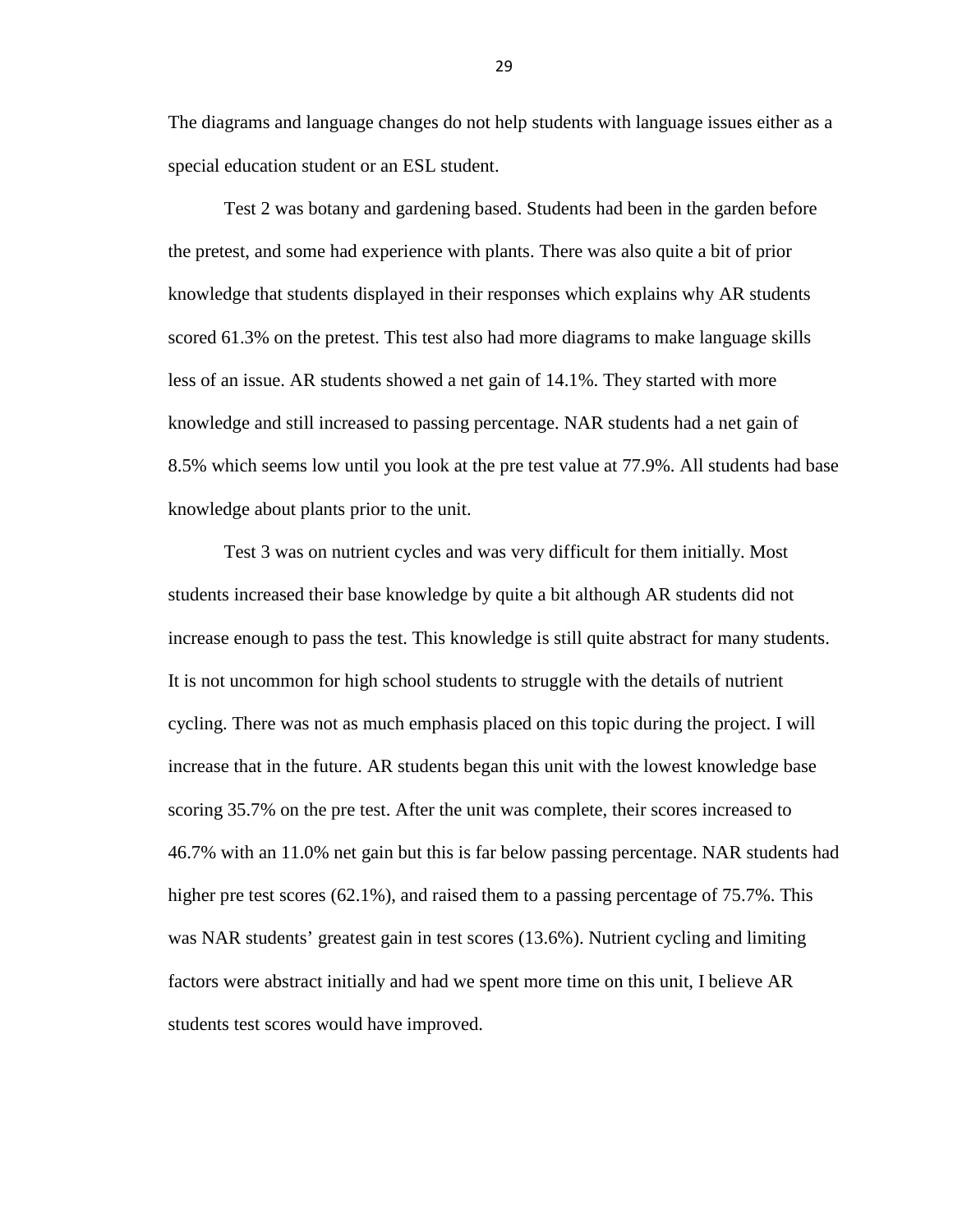I analyzed each test question for potential language difficulty, and I incorporated as many diagrams as I could for clarity. In my experience, at risk students have a more level playing field when the information on a test is communicated in pictures as well as words.

Students in the integrated ecology class had three pretests and post tests administered during the course of the trout in the classroom service learning project. The results follow in Table 6, divided into at risk and not at risk categories.

Table 6 *Students Involved in Trout in the Classroom Pre/Post Unit Tests. AR students (N=6) and NAR (N=14)*

| Test     | Test 1  | Test 1     | Test 2  | Test 2     | Test 3           | Test 3     |
|----------|---------|------------|---------|------------|------------------|------------|
|          | Water   |            | Trout   |            | <b>Nutrients</b> |            |
| Student  | AR      | <b>NAR</b> | AR      | <b>NAR</b> | <b>AR</b>        | <b>NAR</b> |
| Type     |         |            |         |            |                  |            |
| Pre      | 43.3%   | 60.7%      | 71.7%   | 72.1%      | 48.3%            | 50%        |
| Post     | 55%     | 77.9%      | 81.7%   | 86.4%      | 75%              | 72.1%      |
| % Change | $+11.7$ | $+17.2$    | $+10.0$ | $+14.3$    | $+26.7$          | $+22.1$    |

Test 1 included questions on water chemistry and properties of water. Because this information is abstract, students who are at risk have a more difficult time answering these questions correctly. Memorization is not as easy for these students and shows in the increase in their knowledge base, which improved but was not enough for a passing grade. Students who are not at risk had a 16.4% higher pretest score and a 22.9% higher post test score. These students also had an increase of 17.2% pre to post tests while at risk students had an 11.7% increase.

Test 2 included questions on characteristics of trout and their development. Students had prior knowledge before taking this pre test. Students had already done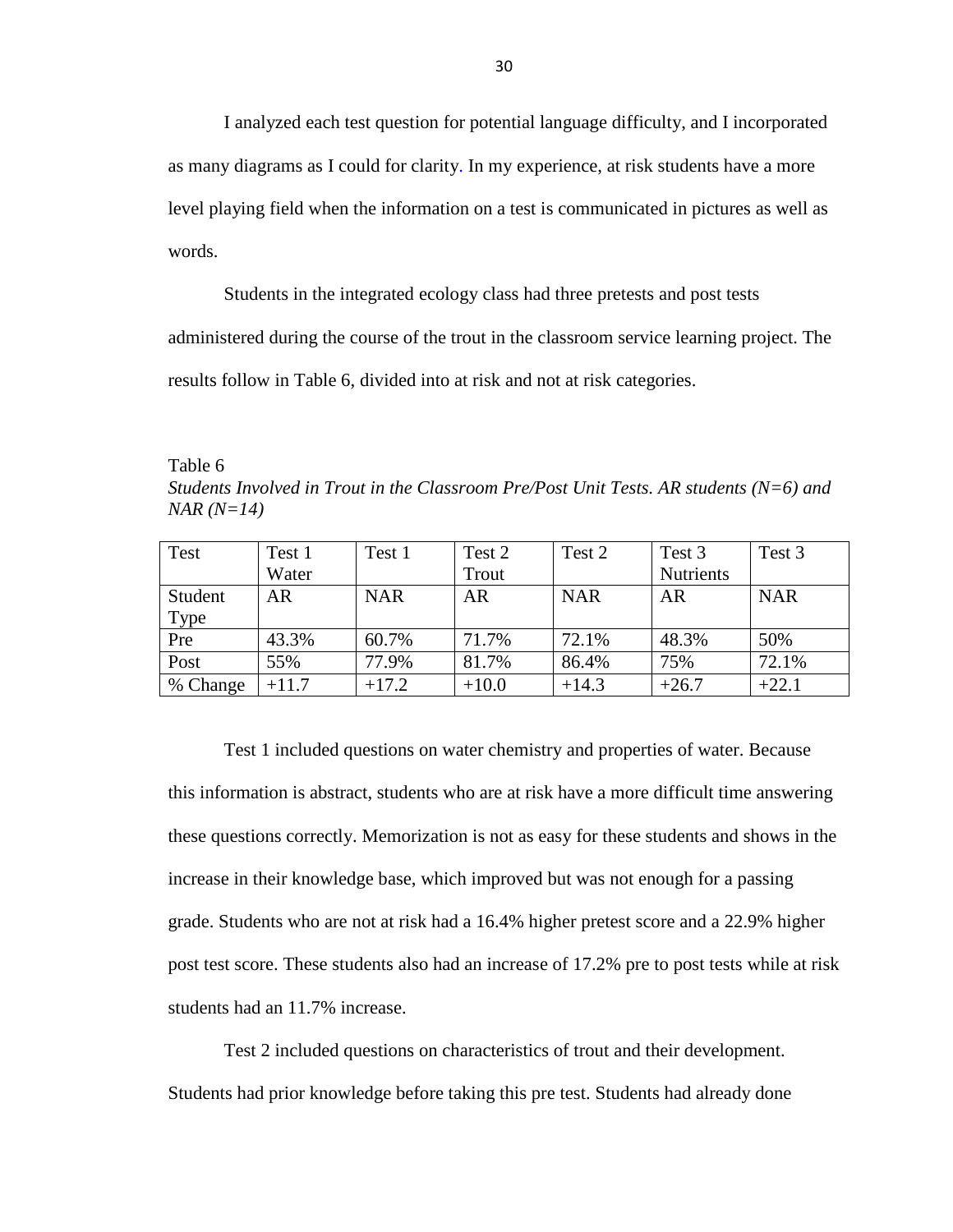journal entries on trout development research questions prior to this test. This is demonstrated in the high pretest scores. Both at risk students and students not at risk scored well and proved mastery on the post test scores.

Test 3 included questions on nutrient cycles and limiting factors. All students had difficulty with these questions in the pretest. These questions seemed abstract, and students had difficulty relating them to trout care. Between the pretest and post test, an activity was done to relate the nutrient cycling to an aquarium with trout. This activity brought the abstract to the understandable for students. Students at risk improved test scores by 26.7%, and students not at risk improved by 22.1%.

Quarterly averages were compared between at risk and not at risk students before service learning and during service -learning. When averaged, the quarterly course average of the at risk students, pre treatment, was 75, and during treatment it was 79. Scores of students not at risk showed an average of 82 pre treatment and 77 during treatment. Service- learning projects seemed to have a more positive effect on at risk students. Teacher observations noted that the at- risk students were very involved in the garden project and put in extra time after class in the garden. Teacher observations concerning at risk students participation in the garden project were very positive.

When analyzing data on service- learning projects for at- risk students, attendance and achievement are closely related. Attendance data for at- risk students show an improvement of 5.08% during treatment. Surveys showed that only 40% of students felt that attendance would improve if involved in a service- learning project. However, as enthusiastic and involved as students were in the garden and trout in the classroom, they did not take responsibility for their part in the project if they were absent. One student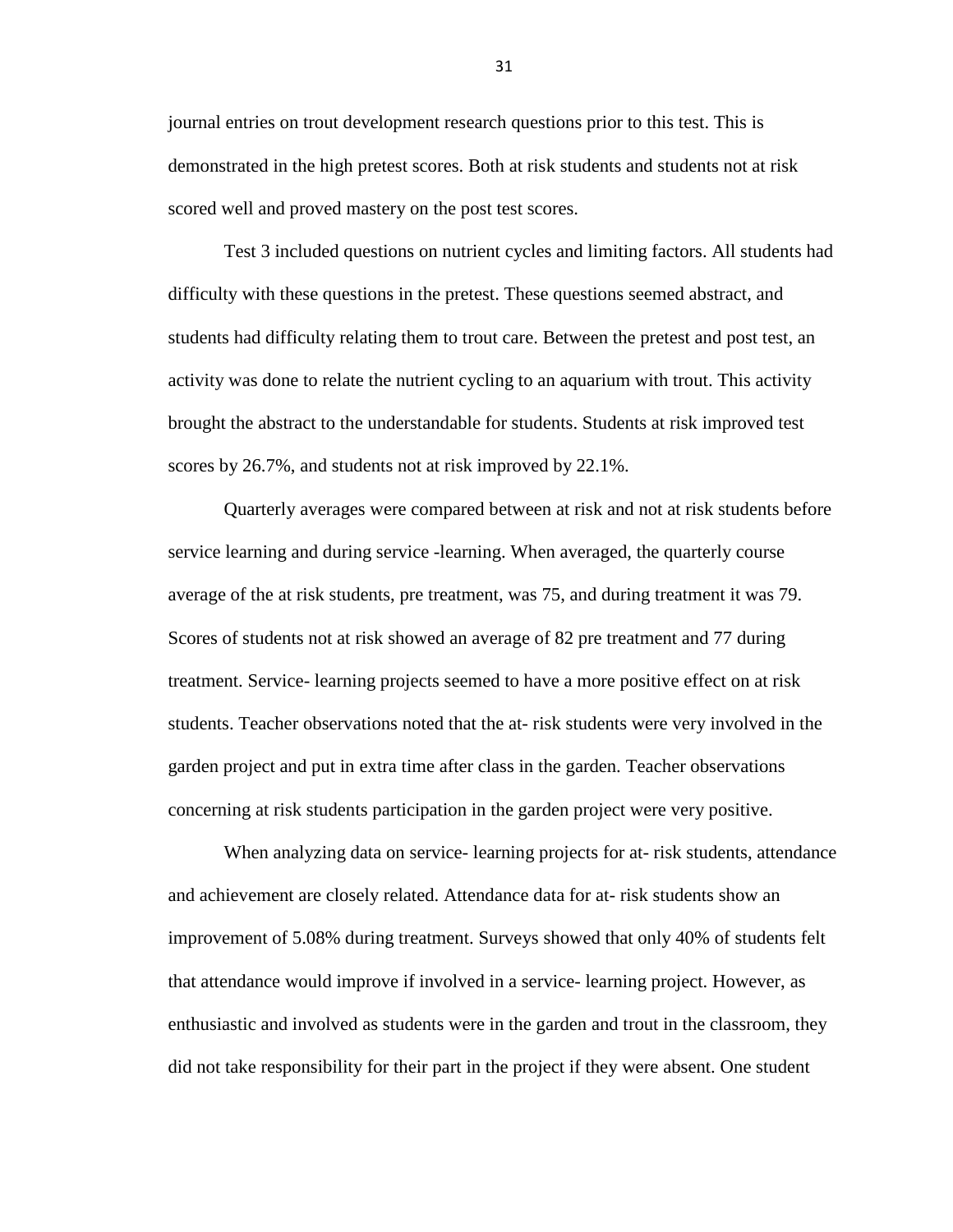wrote in her journal concerning attendance that, "it is nice not to worry about a job being done because there are so many of us. Someone else will do it today if I am not here and I will do it for them when they are not here." Because friendship is such a strong motivator for attendance, I will try to pair up friends to be teams on future projects and encourage the fun and important aspect of their involvement.

The projects did not foster a need in students to attend even though journal entries were positive concerning attendance in class and involvement in the projects (84%). At risk students showed an increase in quarterly average during the service- learning projects, but students not at- risk showed a slight decrease. Achievement showed an increase on every post test given. 60% of students surveyed did not think that service learning affected their ability or desire to achieve. The journal entries and interviews were more neutral on the topic of achievement. Students did not make the connection between service- learning and academics. I need to make that more obvious to them. As I continue with the garden project, I will design benchmarks of knowledge for each topic we enter. For scientific names, I will have them identify all the tomatoes that can be grown in our garden and research the common name and scientific name for each. That activity may help bring the concept from abstract to practical. It is easy for a teacher to put so much emphasis on the project itself, that making and keeping the connection between the project outcome and the service- learning goal can be lost.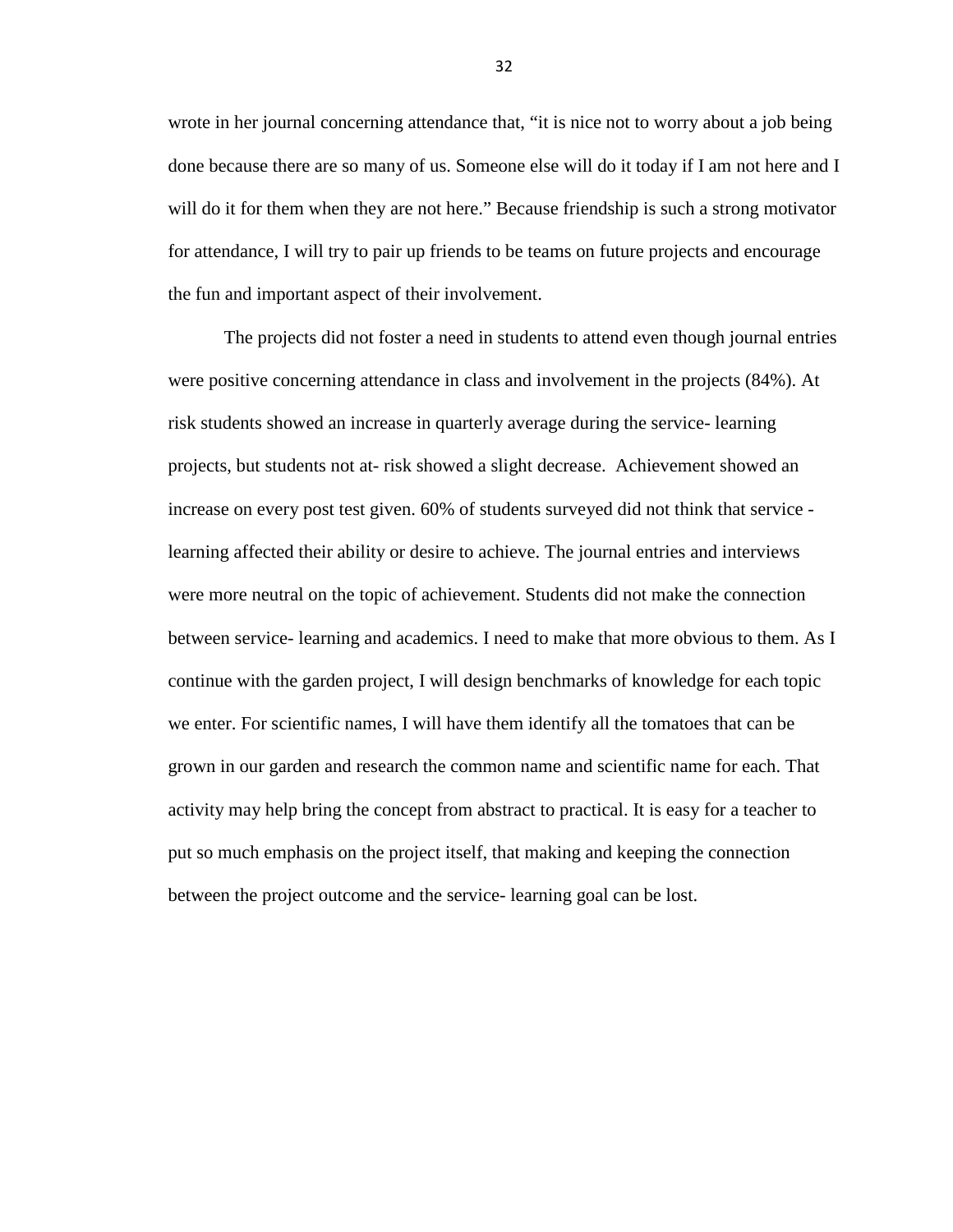#### INTERPRETATION AND CONCLUSION

Is service- learning a viable teaching tool in a science classroom? This question was posed at the onset of the project with a few sub questions to narrow the research field. To address this question, this study included students who are at risk of not graduating from high school with their cohort as the target population, and two ecology classes were the setting. The service- learning projects were an outdoor garden and a trout in the classroom project. The question, the study, and the answer encompass attendance, attitude, and achievement.

The attendance issue shows an increase for at risk students (5.08%). While the actual numbers show an increase, the survey questions, journal entries, and interview responses all have students verbalizing that service learning projects do not encourage them to come to school. When asked what does make a difference in attendance, the response was unequivocally social life and friends.

The ecology class in question was in session from 7:50 a.m-8:42 a.m. Many students had difficulty coming to school that early as many of them walk to school, and as the weather got colder, that walk to school got later. (This is an observation not documented in terms of a data set). This class is the first of the day, and the students are juniors and seniors. All these factors affect attendance. To encourage students to come to class, we began journal quizzes in late January. During the first five minutes of class, students took a quiz in their journal about the previous day's events. This encouraged students to come to class on time. I believe this action impacted the attendance data.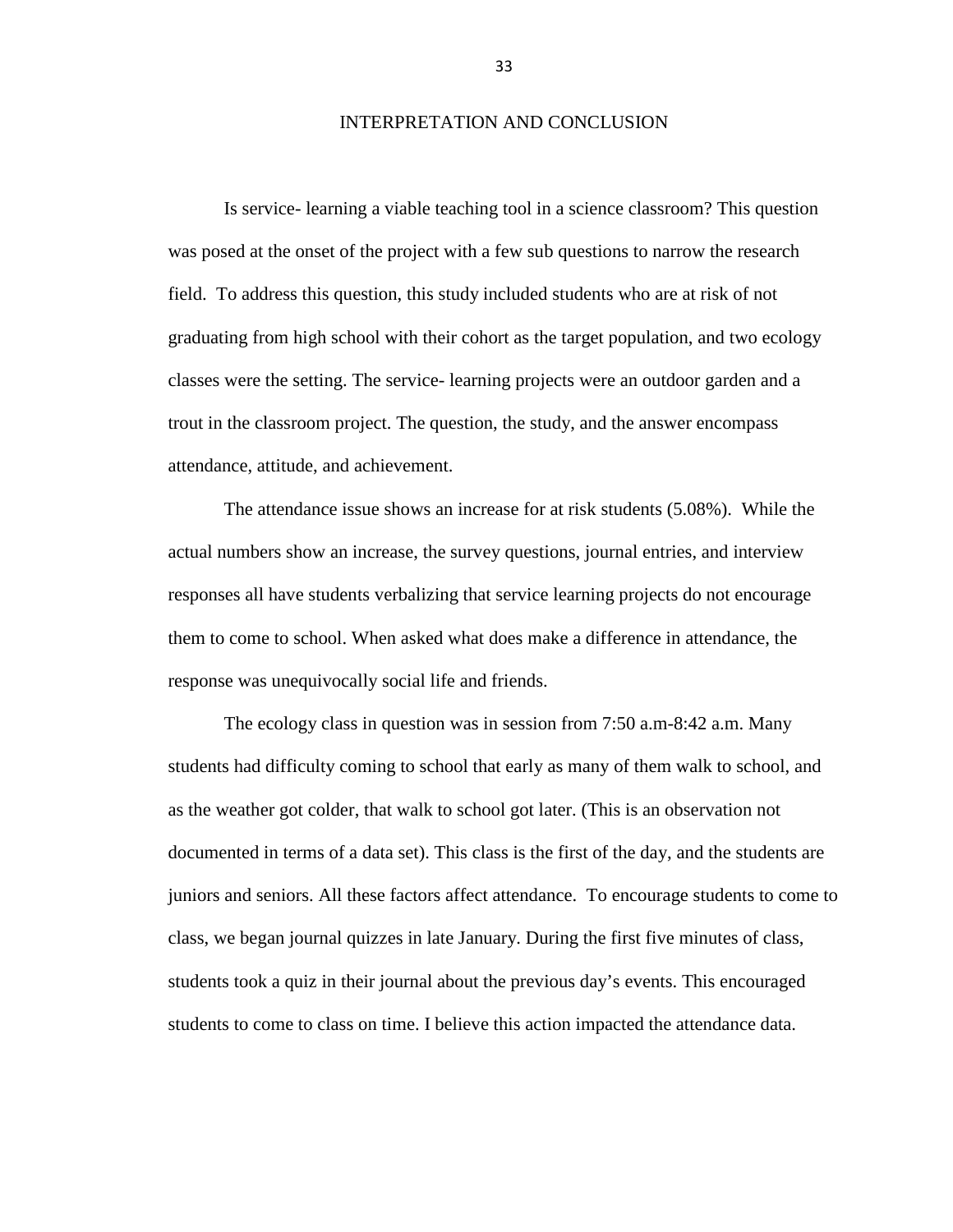Attendance is such a major part in all other factors being studied. If a student is not present, all else is moot.

The ESL students' increased participation in the summer service -learning project, and this could be because breakfast and lunch were provided. These students traditionally have less food available than they need; therefore the incentive to attend could have been food rather than service learning. I have no data to support this statement, but I did observe that students took their lunch home to their families daily. The garden project allowed them to harvest vegetables and take them home to their families as well. I noticed on harvest days there were more students present. The ESL teacher, whom I worked with, also observed the increase in student attendance on harvest days although we did not document harvest days specifically. This observation is anecdotal, but it is a place for further research.

All students improved test grades on all unit tests. To look for an overall effect on academic performance, I compared students' first quarter and last quarter averages; the first quarter was pre treatment, and the last was during treatment. All at risk students improved academically during the service learning projects (+ 4 points). However, quarterly averages of students not at risk decreased by 5 points during the service learning projects. One variable to consider is that for many not at risk students this was the last quarter of their senior year and a lack of academic focus was obvious.

40% of students surveyed did not believe that service learning and academics had a correlation for them personally. During the trout in the classroom project, students took an interest in the fish, and many went to the tank as they walked into class. They argued about who was going to do water chemistry or feed them. Enthusiasm was sparked and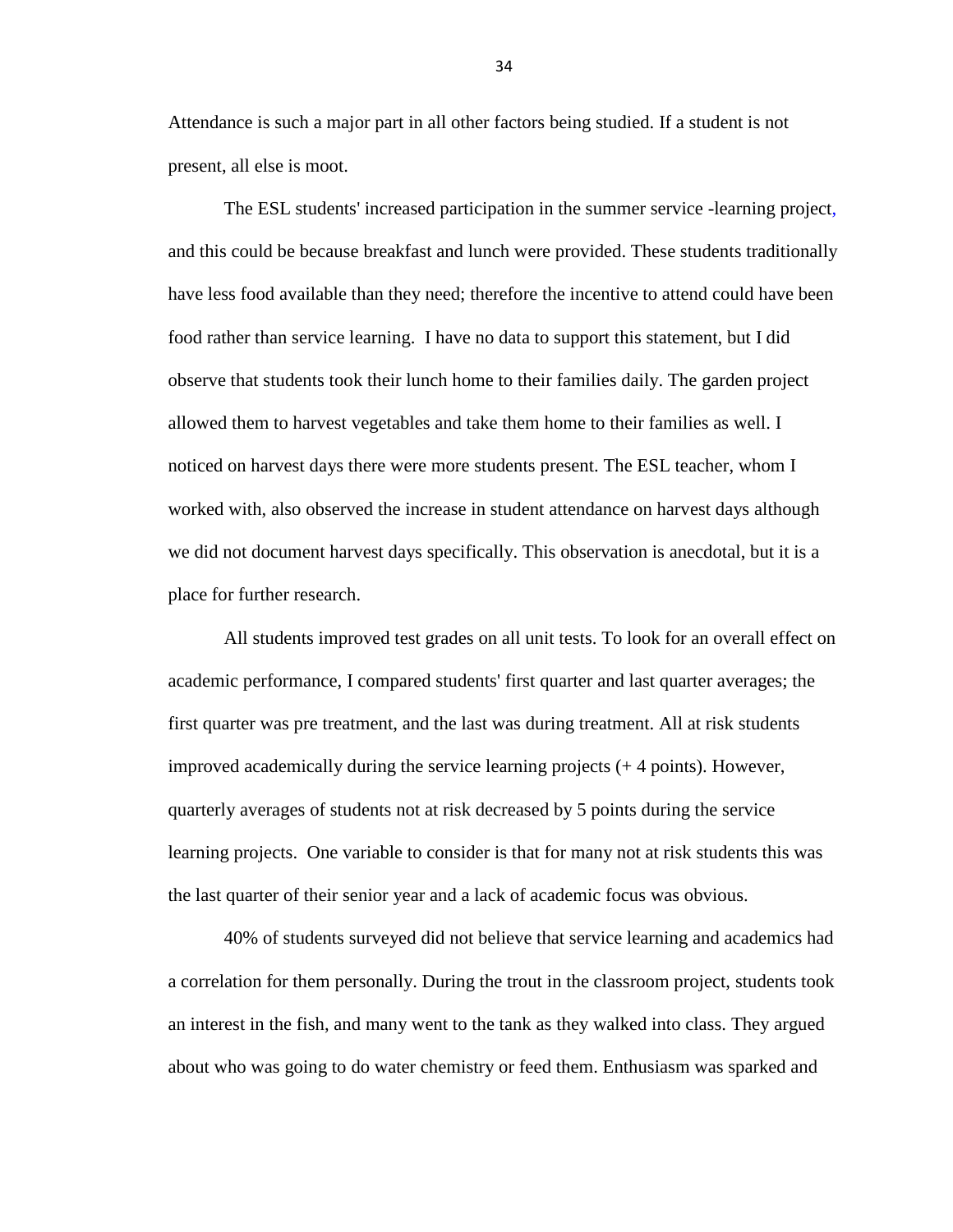was documented in their journals. 94% of the journal entries were positive and showed correct information on questions concerning trout. The common criticism of our trout program was that more students should be involved more often.

The attitude of the learner who is classified as at risk is critical to success. 60% of all students surveyed said they were more likely to get involved in school projects and 50% in service learning projects. The impact of the relationship that is built between teacher and student as well as those between student and student during service learning projects is difficult to measure. The teacher can note a change in behavior, and the student may attend class more frequently. The student's journal that they liked coming to class more now, spent time researching plants or trout, and came to class with questions. Still, some changes, such as attitude, are not easy to quantify. The attitude portion of this study should actually be a long-term study.

Service learning is, in part, a character education program that has a goal to encourage students to become good citizens by becoming involved in the community. Character development takes time. There are many variables to take into consideration in an action research study like the one I have done. The type of service learning project is only one.

#### VALUE

Service- learning has been a passion of mine since 1998. I find it logical, engaging, and dynamic. When I was asked to choose an action research topic, service learning was an immediate choice. Service learning takes time and creativity. Keeping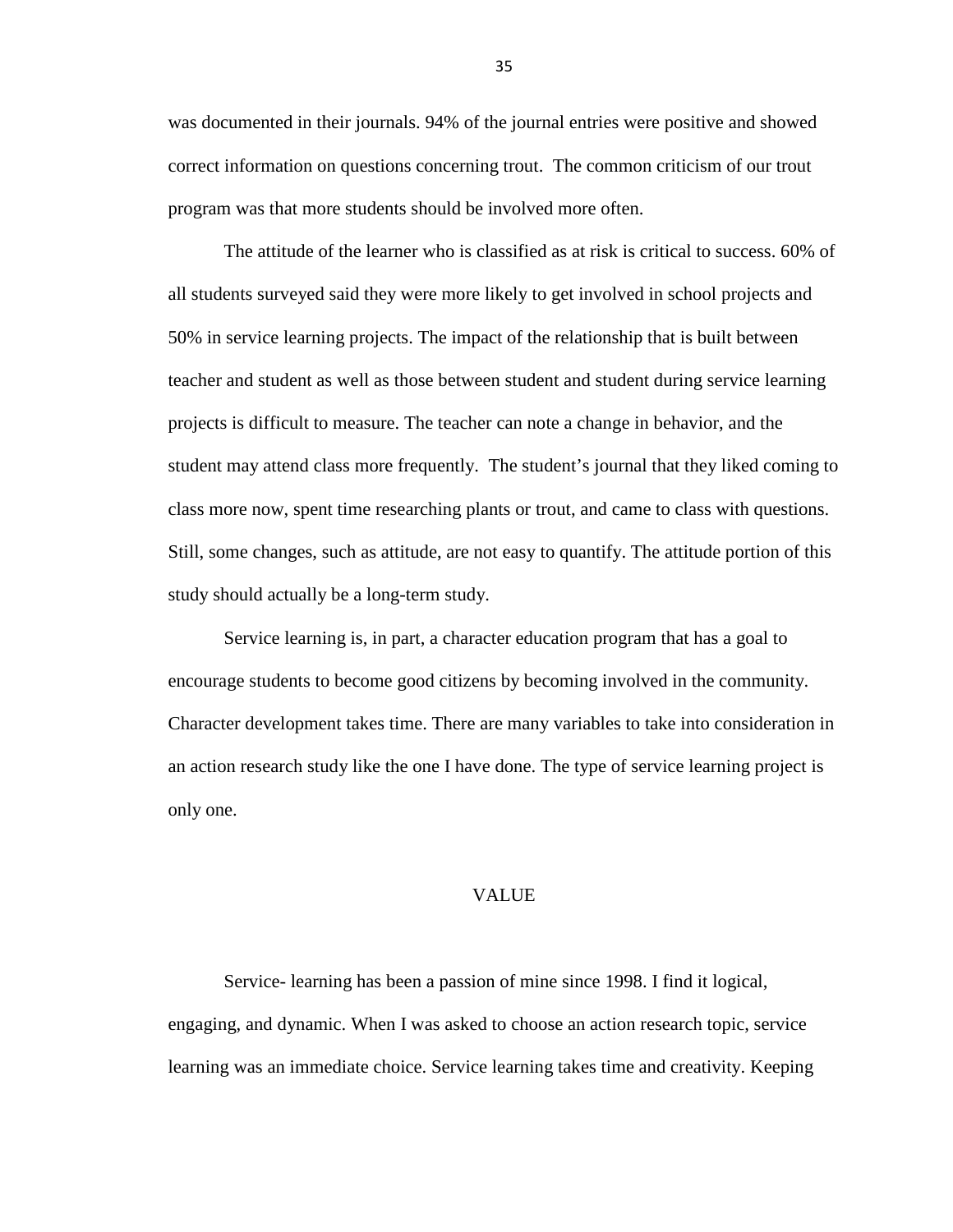the science in a project that is community based is sometimes difficult. That said, over the years I have seen students thrive emotionally in this atmosphere, but I did not take the time to document the impact of service- learning on personal and academic success until now.

Through service- learning projects, my students are learning how to grow their own food and to respect the environment. Some of my students volunteered to help on World AIDS Day at our community's remembrance. One week a month students bake cookies for Angelfood East to be delivered to people living with AIDS. My students are increasingly involved in community activities. Is this increase in involvement because of service- learning? The data show a 36% increase in community awareness and a desire to get involved. This data indicate that after students have experienced a positive servicelearning experience, they are more likely to become involved in a community activity (60%). Forty percent of the students surveyed state they learn best when they are involved in community projects.

The data gathered and analyzed on at risk students' attendance show improvement in attendance (5.08%) and improvement in achievement (4 points). Long-term research could be done following students from  $9<sup>th</sup>$  grade through  $12<sup>th</sup>$  grade, as they are involved in service- learning projects. Research could be done in the middle schools to determine what projects are interesting to students and could be carried on to high school. The type of service- learning projects in different grades and in different subject areas could be addressed in further research. Having students involved in the decision- making process concerning project choice and community involvement could be another opportunity to see what works best for more students. A further place of research could look at gender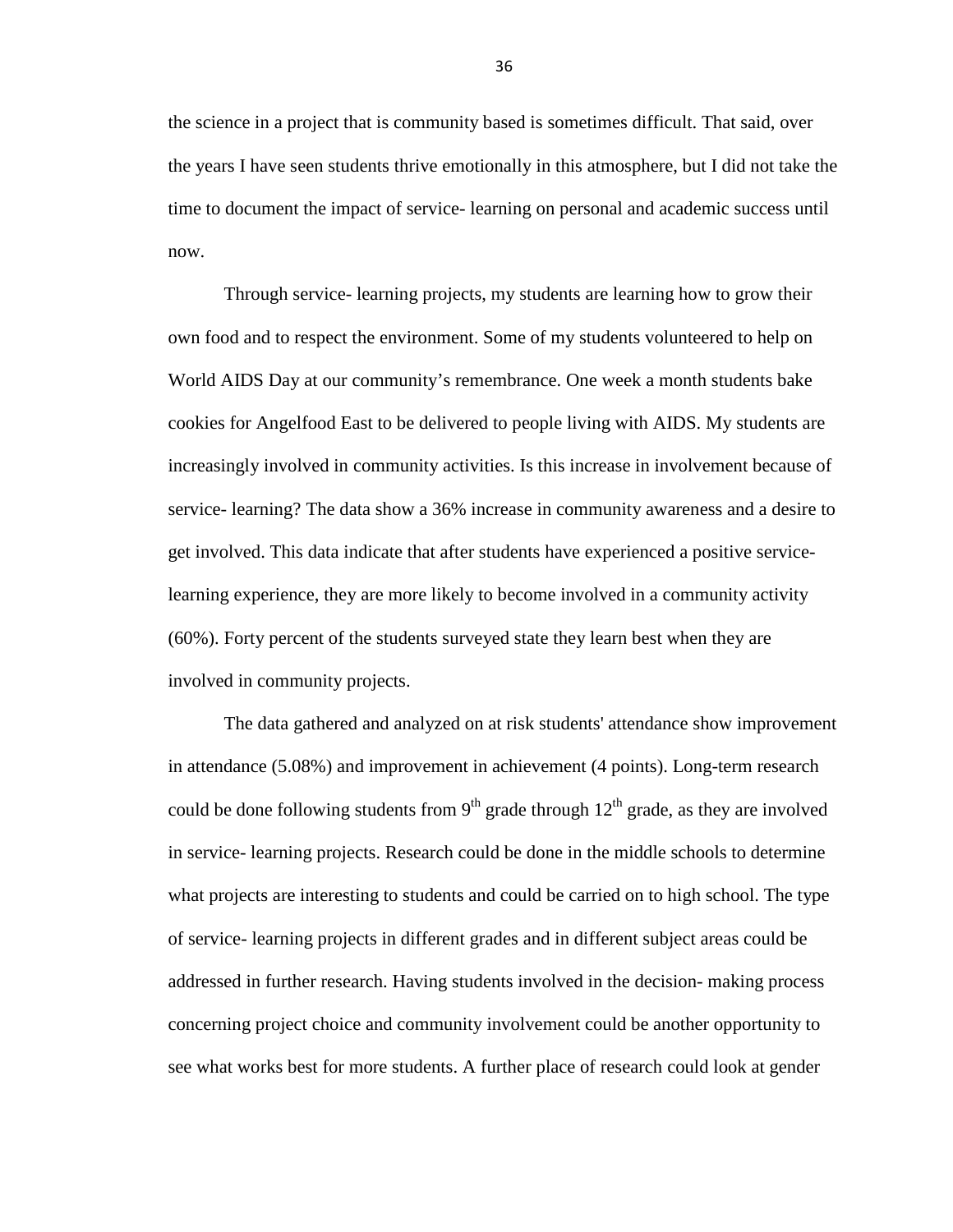differences and how they relate to project types. There is also room for research on the impact of project duration on student attendance, achievement, and participation.

For this project to have been stronger, I would have liked to have done the service- learning projects in separate classes, one project per class. I do not suggest the overlap of two projects when doing an action research project. It is difficult to separate results when another variable is added. I also would have had a greater number of subjects involved with more classes, so the data would have more validity.

One of the most valuable reasons to be involved in service-learning projects with a group of students is to build relationships with students. Watching students work with each other and learn from each other is rewarding and inspiring. The person in our school who is charge of security is a retired FBI agent and a very imposing man. Our garden is very close to his office and he comes out when students are working there and talks with them and on hot days has offered them a cold drink. This is a relationship that was completely peripheral and very important to many students. Security guards, custodians, secretaries, and other teachers are all talking about our garden and talk to the students, ask them how it is going, what is happening with the groundhogs, the rabbits and is the fence really working. I had students planting fruit trees at the end of the school year, just because they felt like hanging out, talking and being in the garden. Students who don't speak English don't have to speak well or often in the garden so you form a relationship. "First is spending time, then you communicate on some level, and then there some laughter, some work, and some trust." My ESL teacher wrote that in her journal about relationships and the garden.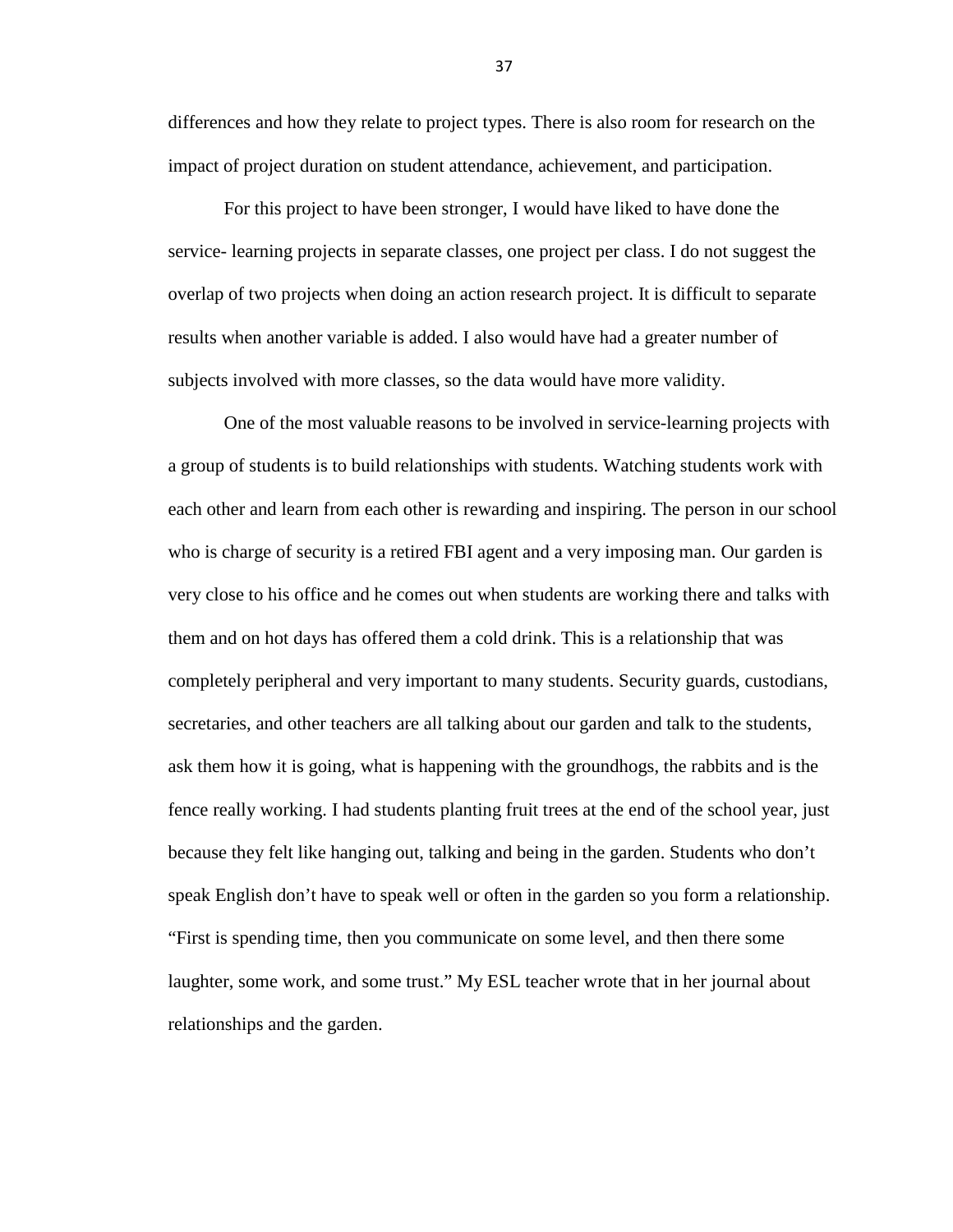This action research will have immediate effect on my teaching. For example, I have not traditionally given pretests. This is a change I am planning to make in my teaching. With pretests, students will be aware of the expectations at the onset of a topic. Another value added to my teaching from this project is to encourage student involvement in the design and implementation of the service- learning project. Students can research a need, and I can facilitate the completion of the project. Students will own the project and not just be involved in it. I will also continue to document students' changes and successes as this project continues and others join it in future years.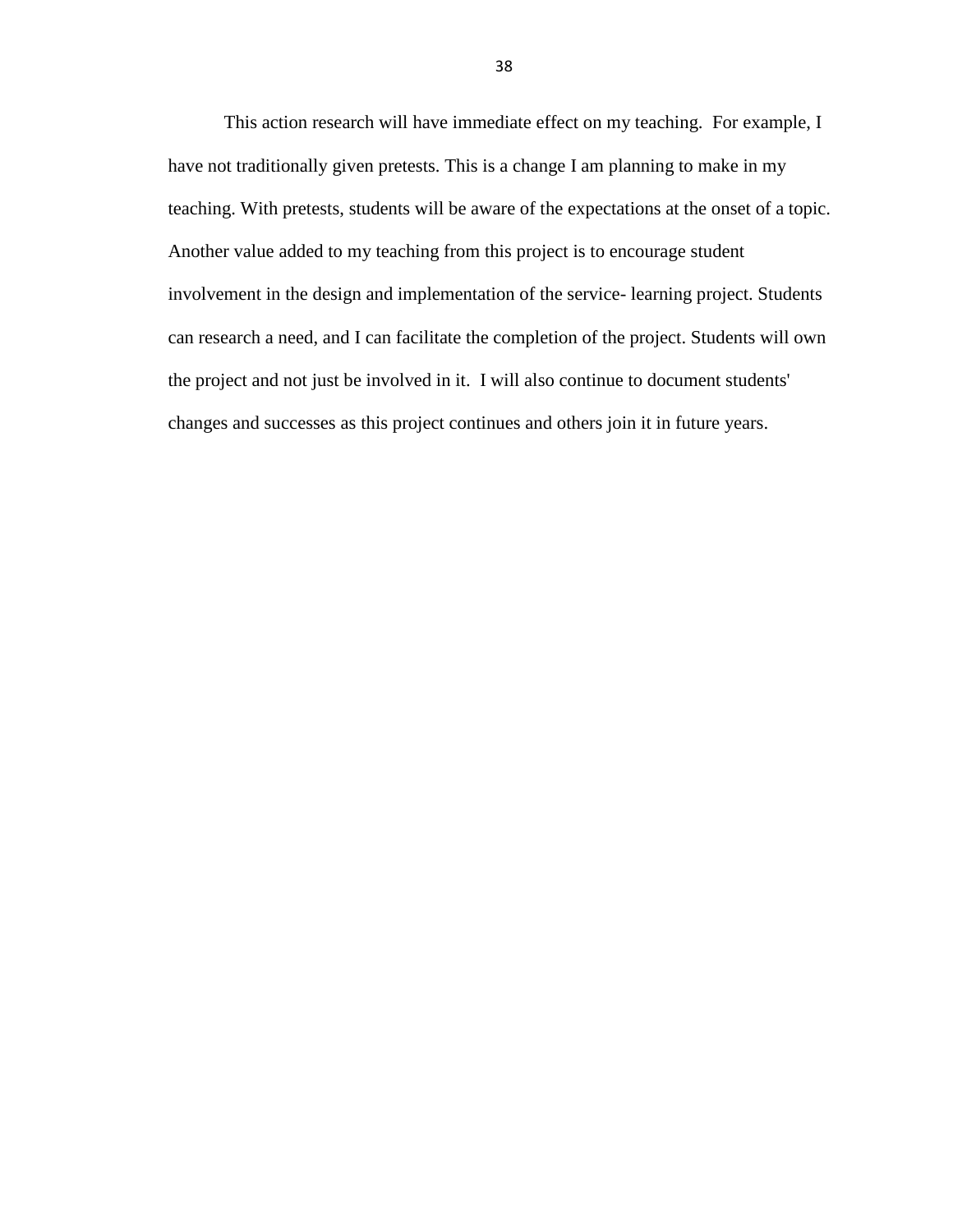#### REFERENCES CITED

- Billing, S., Root, S. & Jesse, D. (2005). *The Impact of Participation in Service-learning on High School Students' Civic Engagement*. Denver, CO: Circle Working Paper 33 RMC Research Corporation.
- Bridgeland, J. (2007). The Promise of Service-Learning Excerpted from *Growing to Greatness2007*. NYLC Resource Center. Retrieved in February 2010, from http:/[/www.nylc.org](http://www.nylc.org/)
- Duckenfield, M. and Drew, S. (2006). Measure What Matters from *Growing to Greatness 2006* NYLC Resource Center. Retrieved in February 2010, from http:/[/www.nylc.org.](http://www.nylc.org/)
- Kaye, Cathryn Berger (2007). *The Complete Guide to Service Learning*. Free Spirit Publishing, Inc. [www.freespirit.com.](http://www.freespirit.com/)
- Pickeral, T (2002) Linking Service –Learning and Standards excerpted from *Service-Learning and Standards Toolkit*. Retrieved in February 2010 from http:/[/www.nylc.org.](http://www.nylc.org/)
- Reardon, K. (1998). Participatory Action Research as Service Learning from *New Directions for Teaching and Learning*, no. 73. Spring 1998 @ Jossey-Bass Publishers.
- Rousseau, Jean-Jaques. (1762). *Emile.* NuVision Publication, February 6,2009.
- Satin, A., Vogelgesang, L., Ikeda, E. &Yee, J. (2000). *How Service Learning Affects Students*, Executive Summary from Higher Education Research Institute University of California, Los Angeles.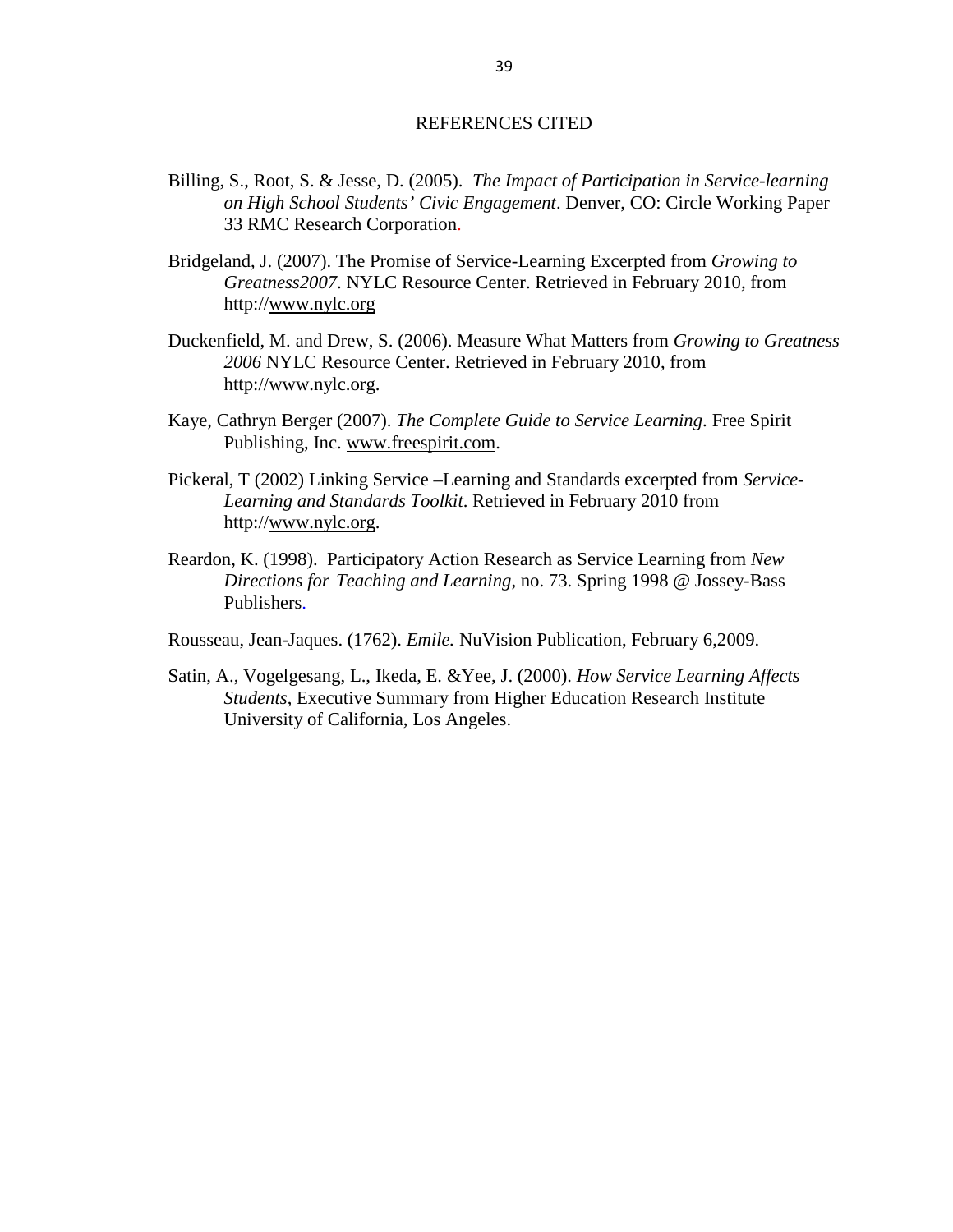APPENDICES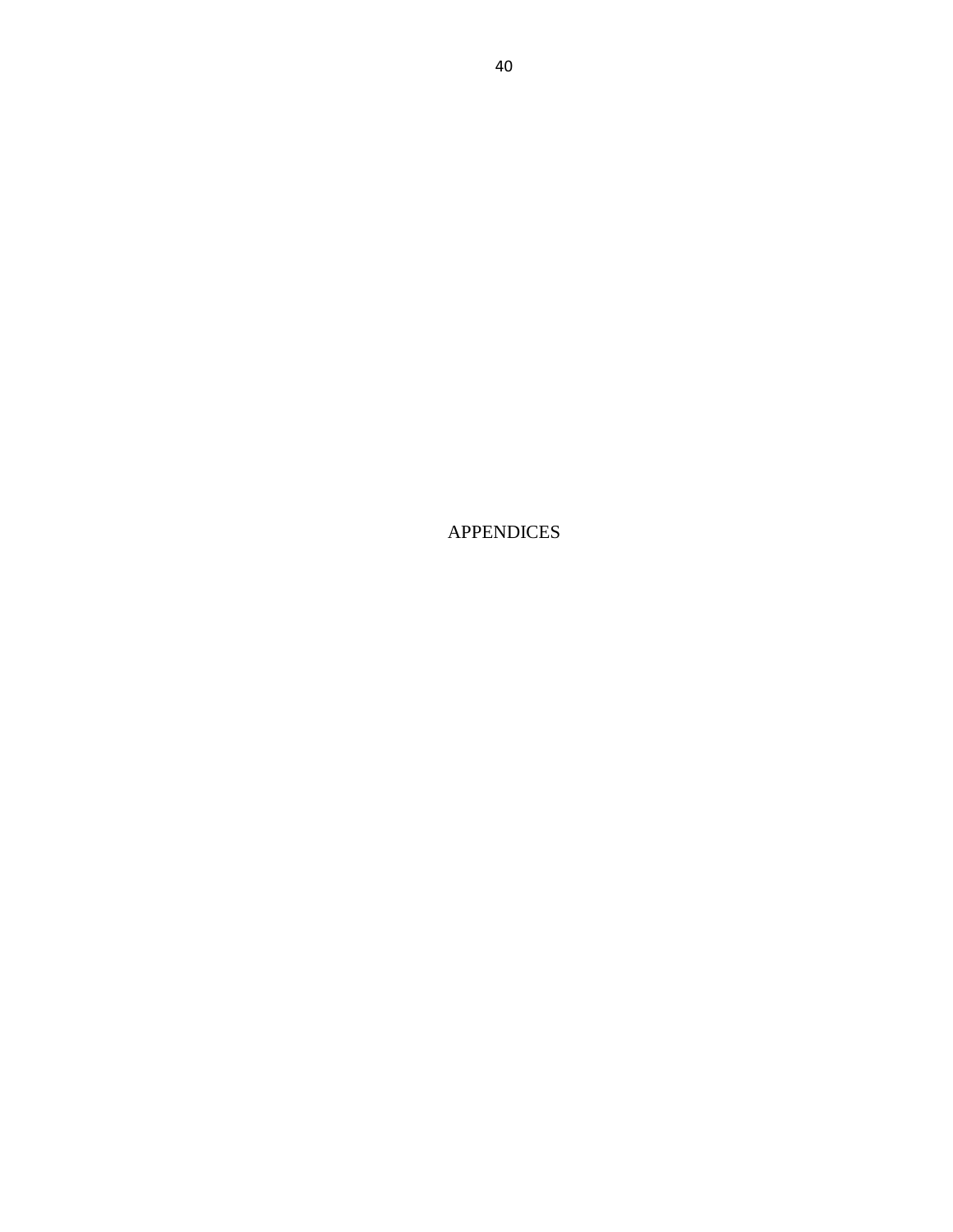APPENDIX A

TABLE OF DATA METHODOLOGIES FOR EACH TREATMENT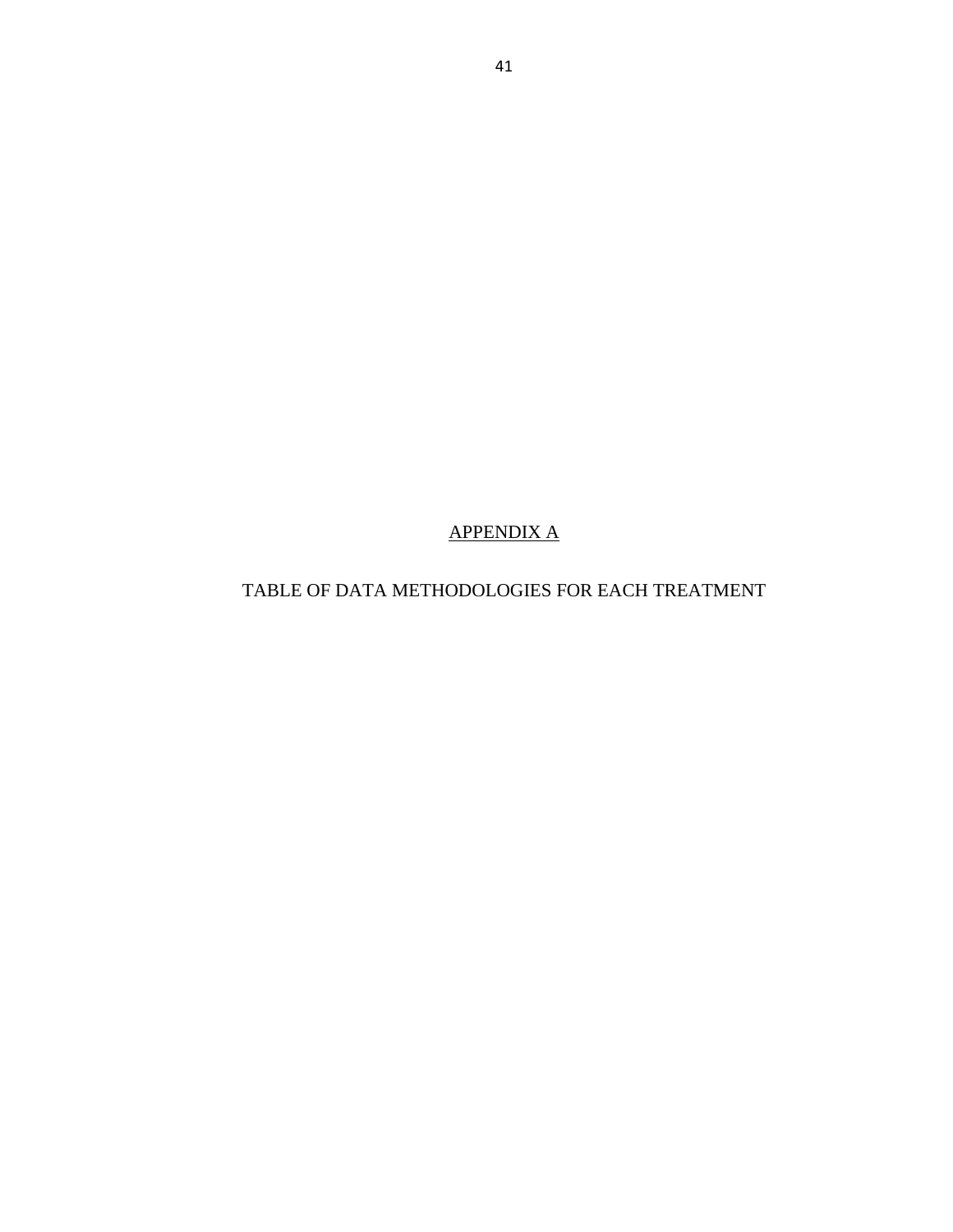| Survey      | Interview   | Post-Test<br>Pre-Test | Journal          |   |             | Final Survey<br>/ Interview |
|-------------|-------------|-----------------------|------------------|---|-------------|-----------------------------|
|             | X           | $\boldsymbol{X}$      | $\boldsymbol{X}$ | X | X           | X                           |
| X           | $\mathbf X$ |                       | $\boldsymbol{X}$ | X | $\mathbf X$ | X                           |
| X           | $\mathbf X$ | $\mathbf X$           | $\boldsymbol{X}$ | X | $\mathbf X$ | X                           |
| X           | X           | $\mathbf X$           |                  | X | X           | X                           |
|             |             |                       |                  |   |             |                             |
| $\mathbf X$ | X           | X                     |                  | X | $\mathbf X$ | X                           |
|             |             |                       |                  |   | Attendance  | Participation               |

Table of Data Methodologies for Each Treatment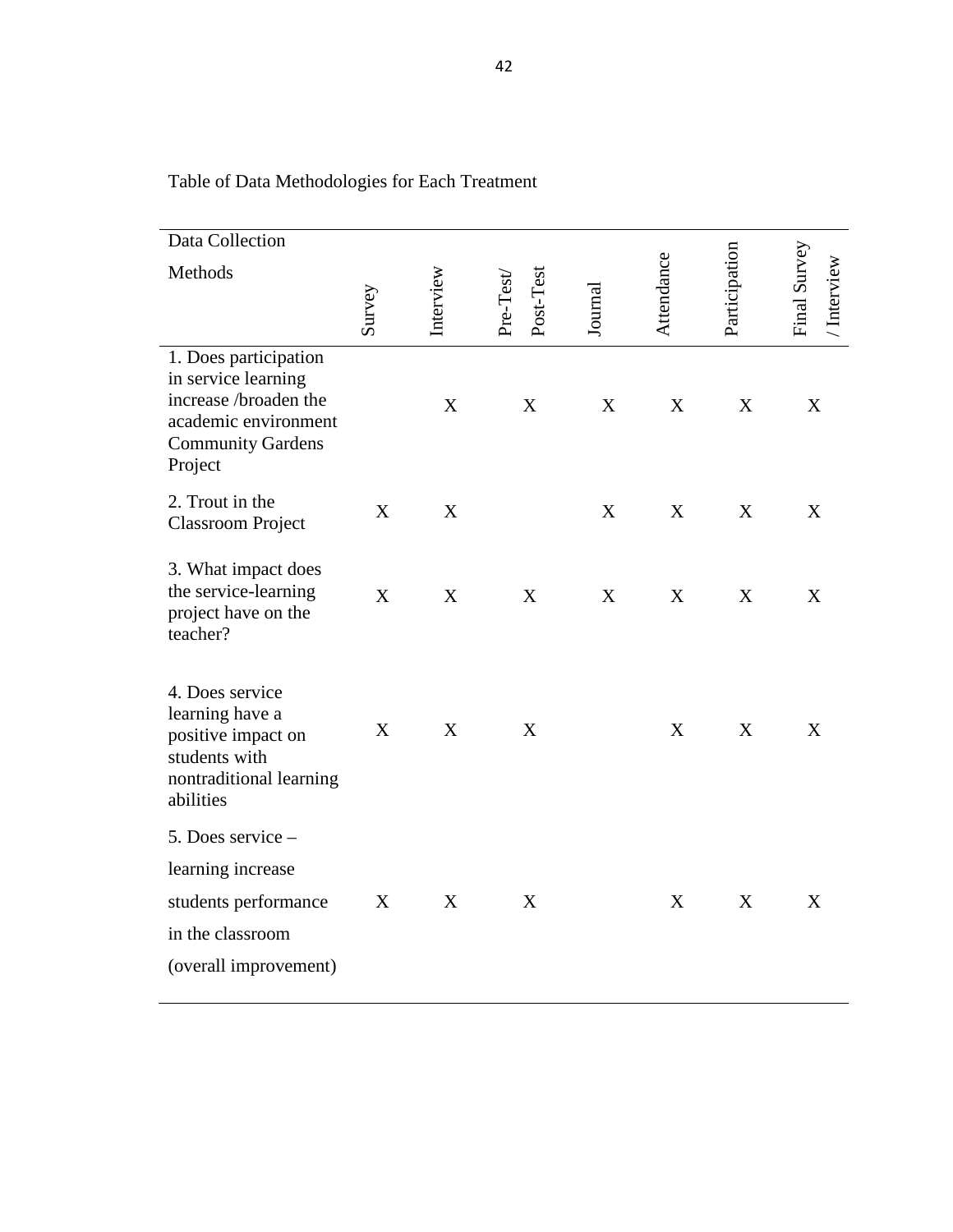APPENDIX B

LIKERT CONFIDENCE SURVEY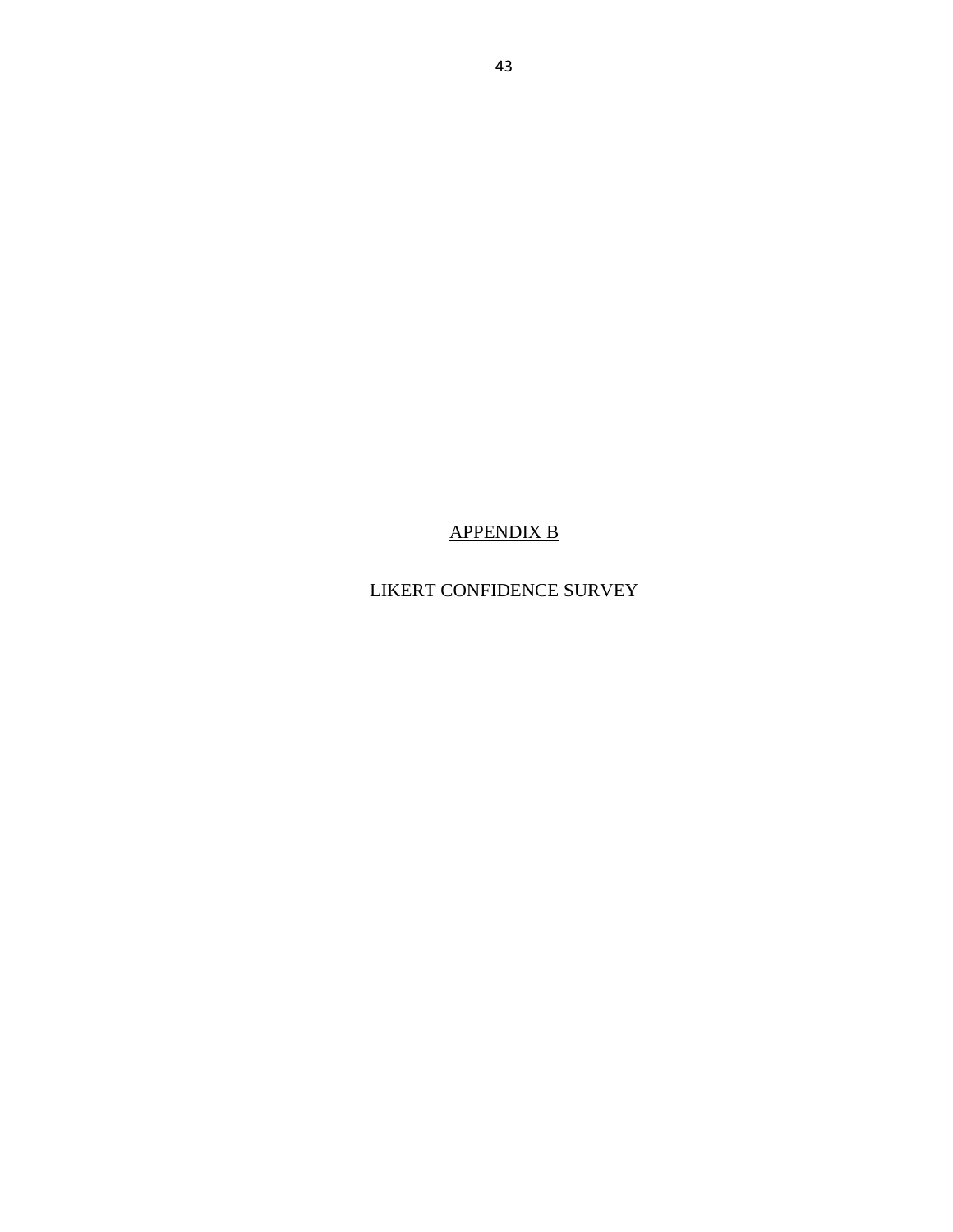1. I look forward to attending my science class.

1. Strongly Disagree 2. Disagree 3. Agree 4. Strongly Agree

- 2. I feel confident about science.
	- 1. Strongly Disagree 2. Disagree 3. Agree 4. Strongly Agree
- 3. I feel confident speaking up in science class.
	- 1. Strongly Disagree 2. Disagree 3. Agree 4. Strongly Agree
- 4. I would like to take another science class next year.
	- 1. Strongly Disagree 2. Disagree 3. Agree 4. Strongly Agree
- 5. I learn best by doing hands on activities.
	- 1. Strongly Disagree 2. Disagree 3. Agree 4. Strongly Agree
- 6. I am active in my community (outside of school: examples could be a church group, sports, music, POOK, ENERGY, a band, a community garden, working with younger children).

1. Strongly Disagree 2. Disagree 3. Agree 4. Strongly Agree

7. I am interested in being involved in service learning.

1. Strongly Disagree 2. Disagree 3. Agree 4. Strongly Agree

8. I am interested in growing my own food.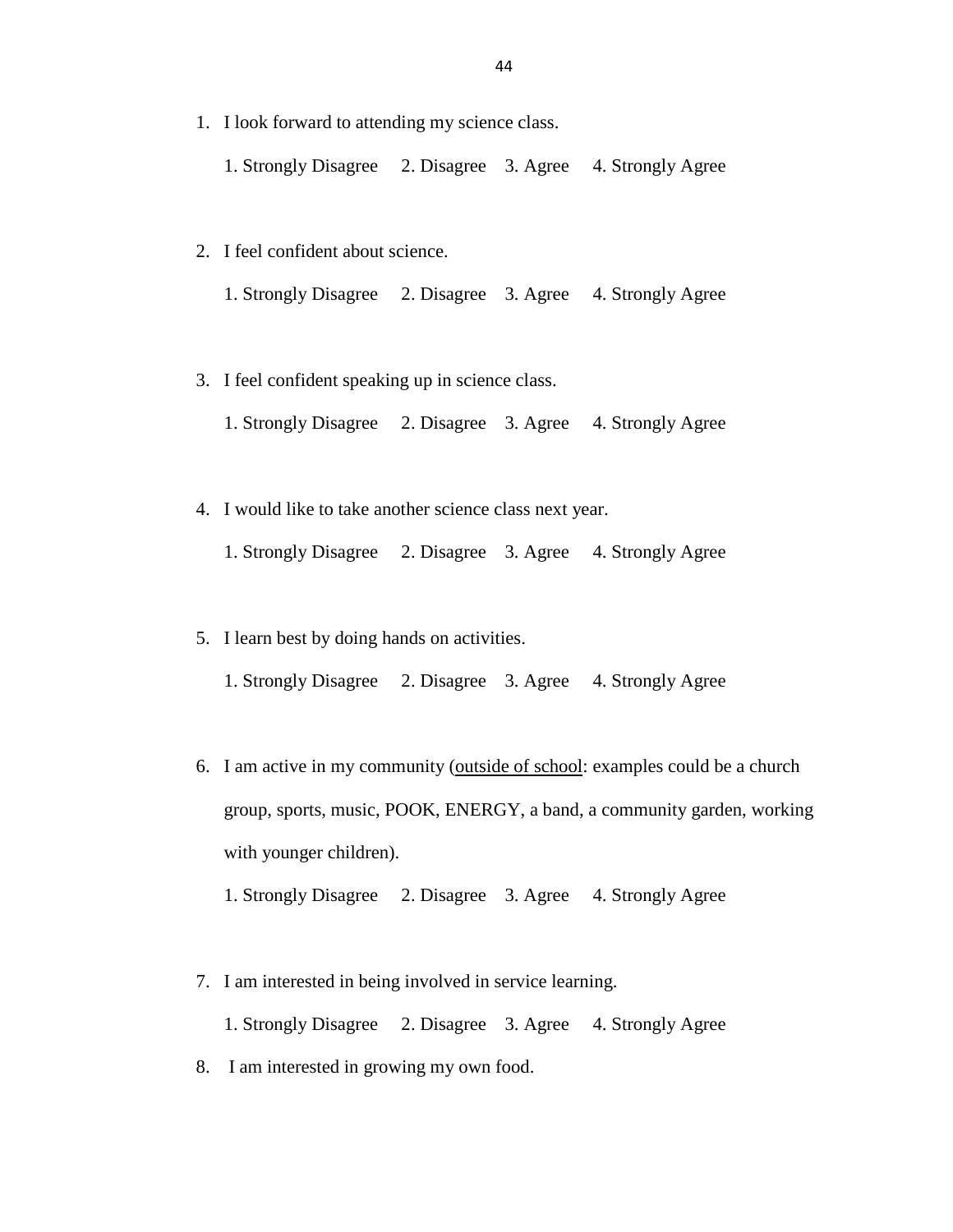- 1. Strongly Disagree 2. Disagree 3. Agree 4. Strongly Agree
- 9. I like having animals (trout) in the classroom.
	- 1. Strongly Disagree 2. Disagree 3. Agree 4. Strongly Agree

Table 3. Student attitudes about science class as analyzed using frequency of response to Likert scale values. (Pre treatment). N=34

| Frequency of response to<br>Likert scale values 1-4 | Questions $1-4$ at $-risk$<br>students $N = 20$ | Questions 1-4 not at-risk<br>$N=14$ |
|-----------------------------------------------------|-------------------------------------------------|-------------------------------------|
|                                                     |                                                 |                                     |
| 1 strongly disagree                                 | 3%                                              | 14%                                 |
| 2 disagree                                          | 13 %                                            | 22%                                 |
| 3 agree                                             | 44%                                             | 50%                                 |
| 4 strongly agree                                    | 41%                                             | 14%                                 |

At-risk students responded more definitively that they enjoy science class.

Table 3.…. Student responses to attitudes about involvement outside the classroom (community) as analyzed using frequency of response to Likert scale values (Pre treatment). N=34

| Frequency of Response to | Frequency of Response     | Frequency of Response       |
|--------------------------|---------------------------|-----------------------------|
| Questions 6-7 using      | Questions 6-7             | Questions 6-7               |
| Likert scale values      | At–Risk Students $N = 20$ | Not At-Risk students $N=14$ |
|                          |                           |                             |
| 1 strongly disagree      | 0%                        | 0%                          |
| 2 disagree               | 0%                        | 19%                         |
| 3 agree                  | 64%                       | 44%                         |
| 4 strongly agree         | 36%                       | 38%                         |

At-risk students responded more definitively that they enjoy community involvement, although all students show a mostly positive response

Table 3D Student responses to questions concerning hands on learning activities as analyzed using frequency of response to Likert scale values. (Pre treatment).  $N=34$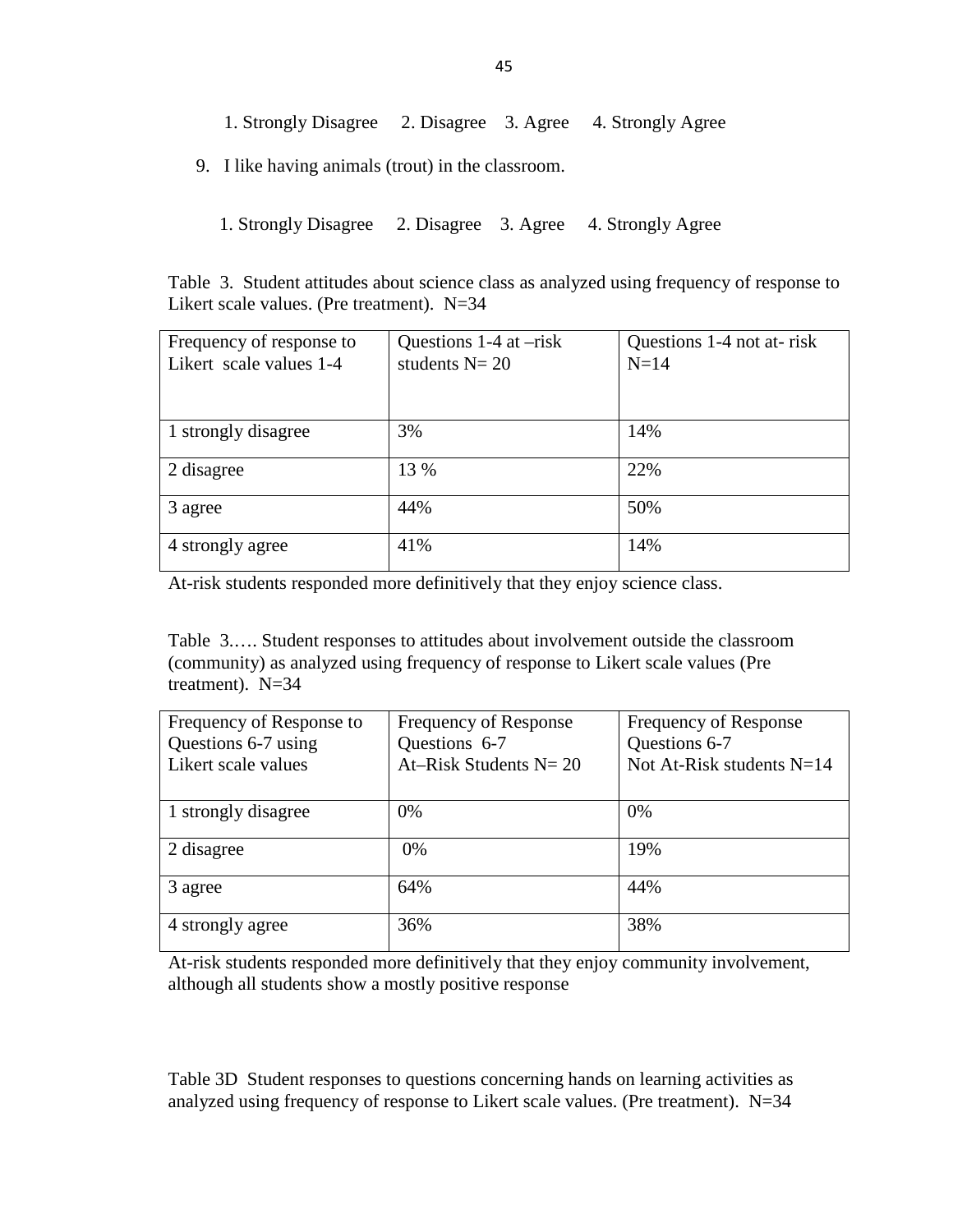| Frequency of response to | Frequency of Response     | Frequency of Response       |
|--------------------------|---------------------------|-----------------------------|
| Questions 5-7-8 using    | Questions 5-7-8           | Questions 5-7-8             |
| Likert scale values      | At–Risk Students $N = 20$ | Not At-Risk Students $N=14$ |
|                          |                           |                             |
| 1 strongly disagree      | 5%                        | 0%                          |
| 2 disagree               | 24%                       | 33%                         |
| 3 agree                  | 48%                       | 33%                         |
| 4 strongly agree         | 24%                       | 33%                         |

At –risk students responded more positively to hands on activities by 6%.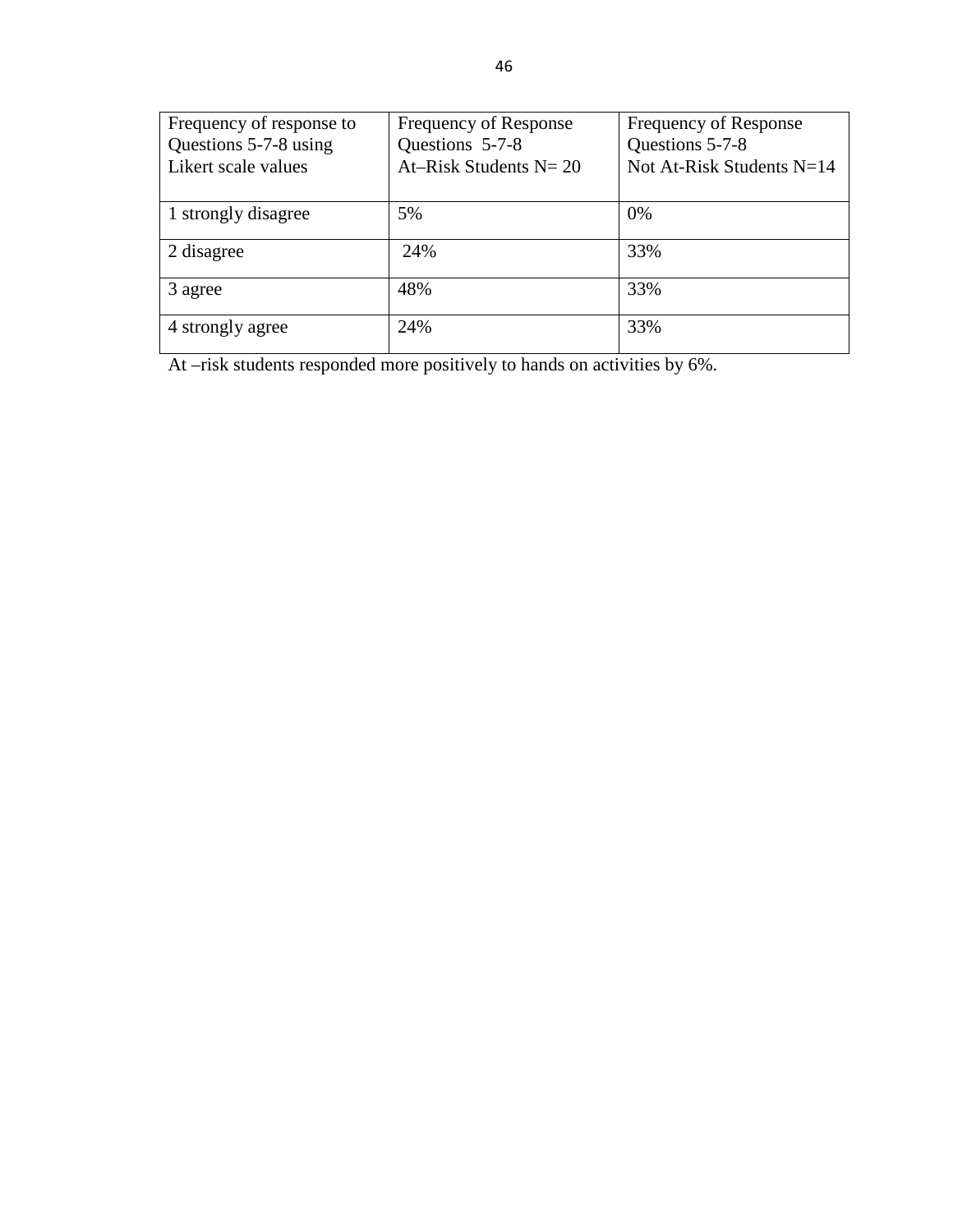APPENDIX C

INTERVIEW QUESTIONS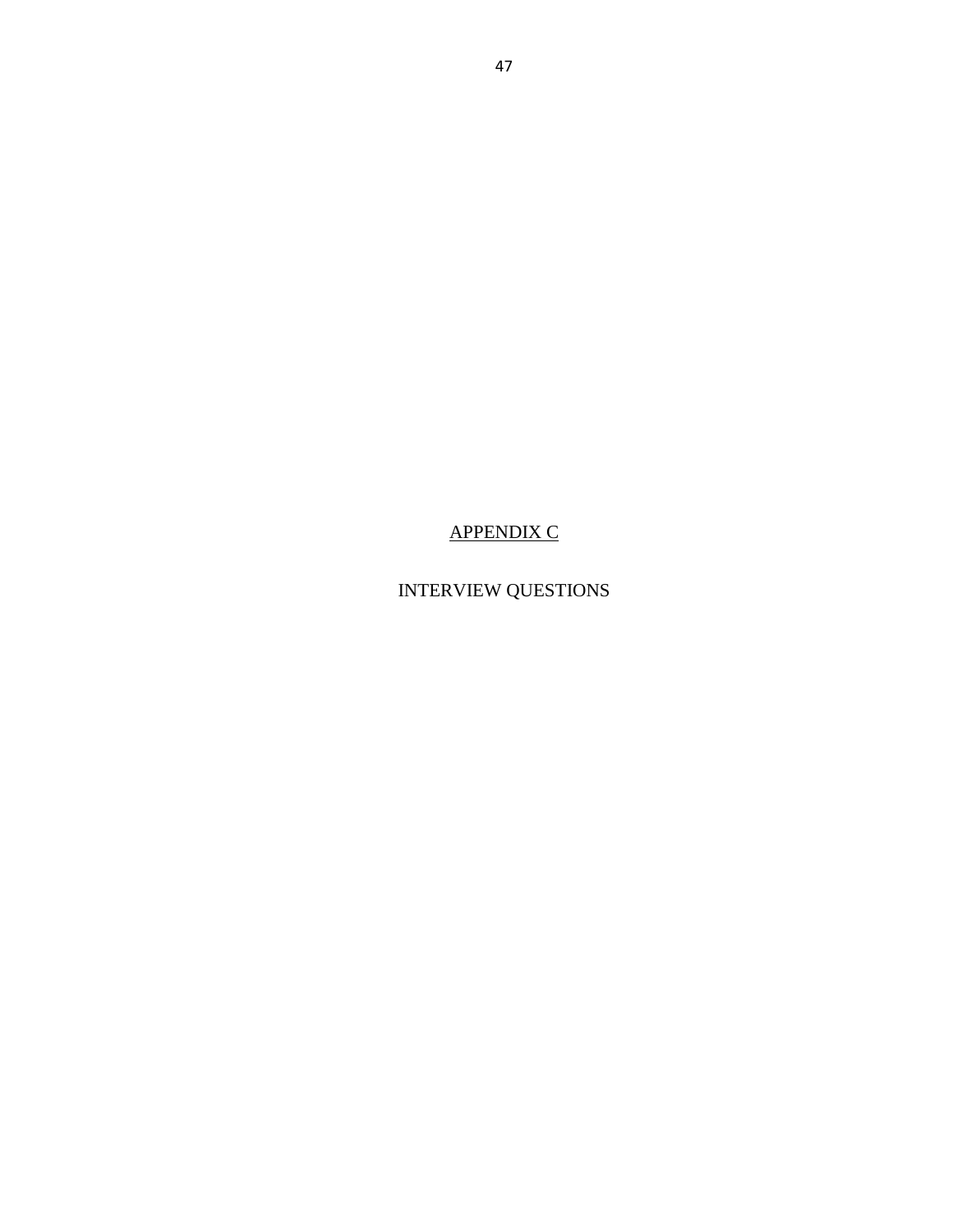My interview questions followed along the same line as the survey although with probative value.

- 1. Do you like science class?
	- a. What do you like and/or what don't you like?
	- b. What would make you like science class more?
- 2. Do you feel confident in science?
	- a. Are you comfortable speaking up in class?
	- b. Are you comfortable with your peers in science class?
- 3. Are you interesting in service learning?
	- a. Is there a particular area of service learning that you would like to be involved?
	- b. Are you involved in any community activities?
	- c. What type of community involvement do you participate in?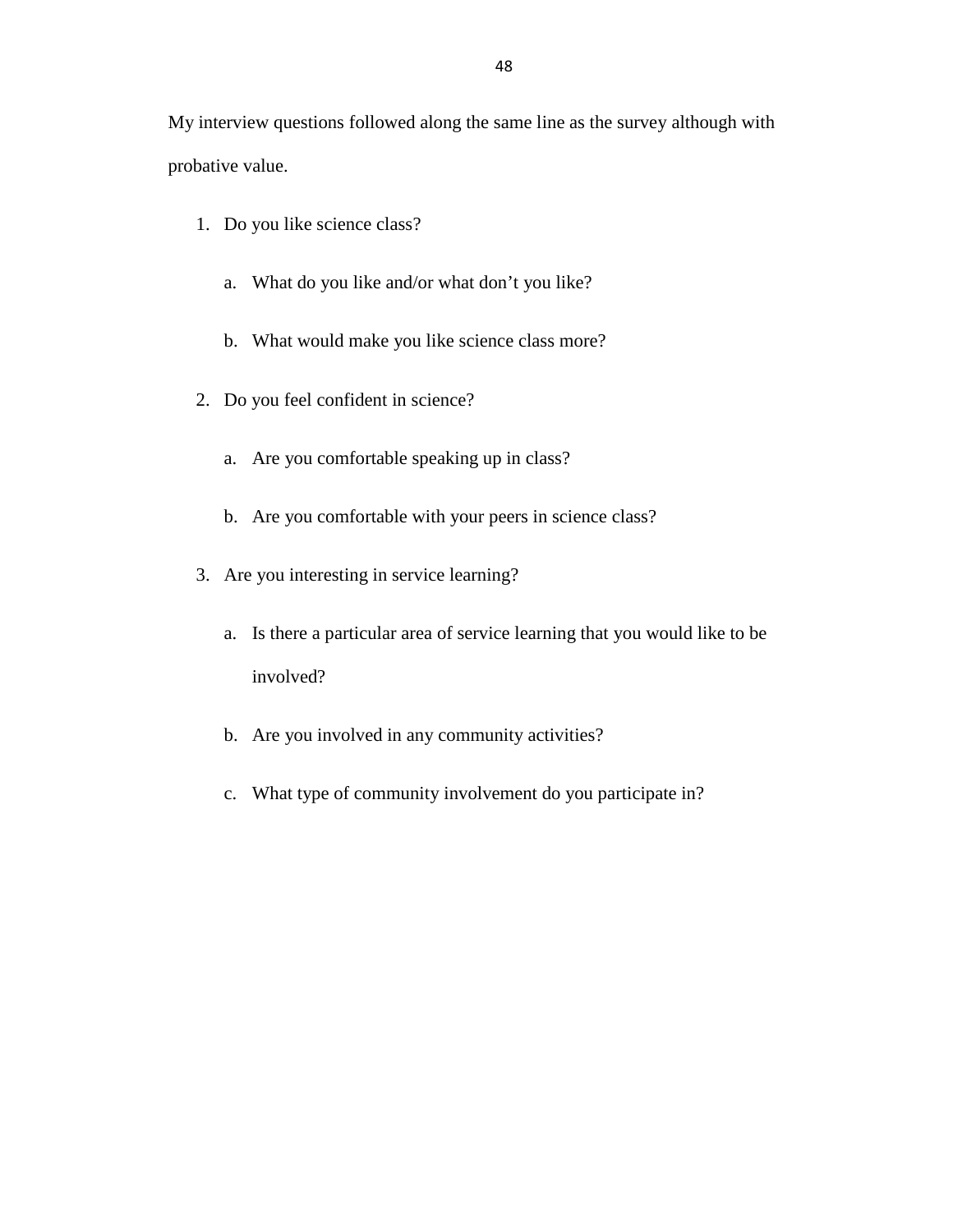APPENDIX D

ATTITUDE SURVEY AND SERVICE LEARNING EVALUATION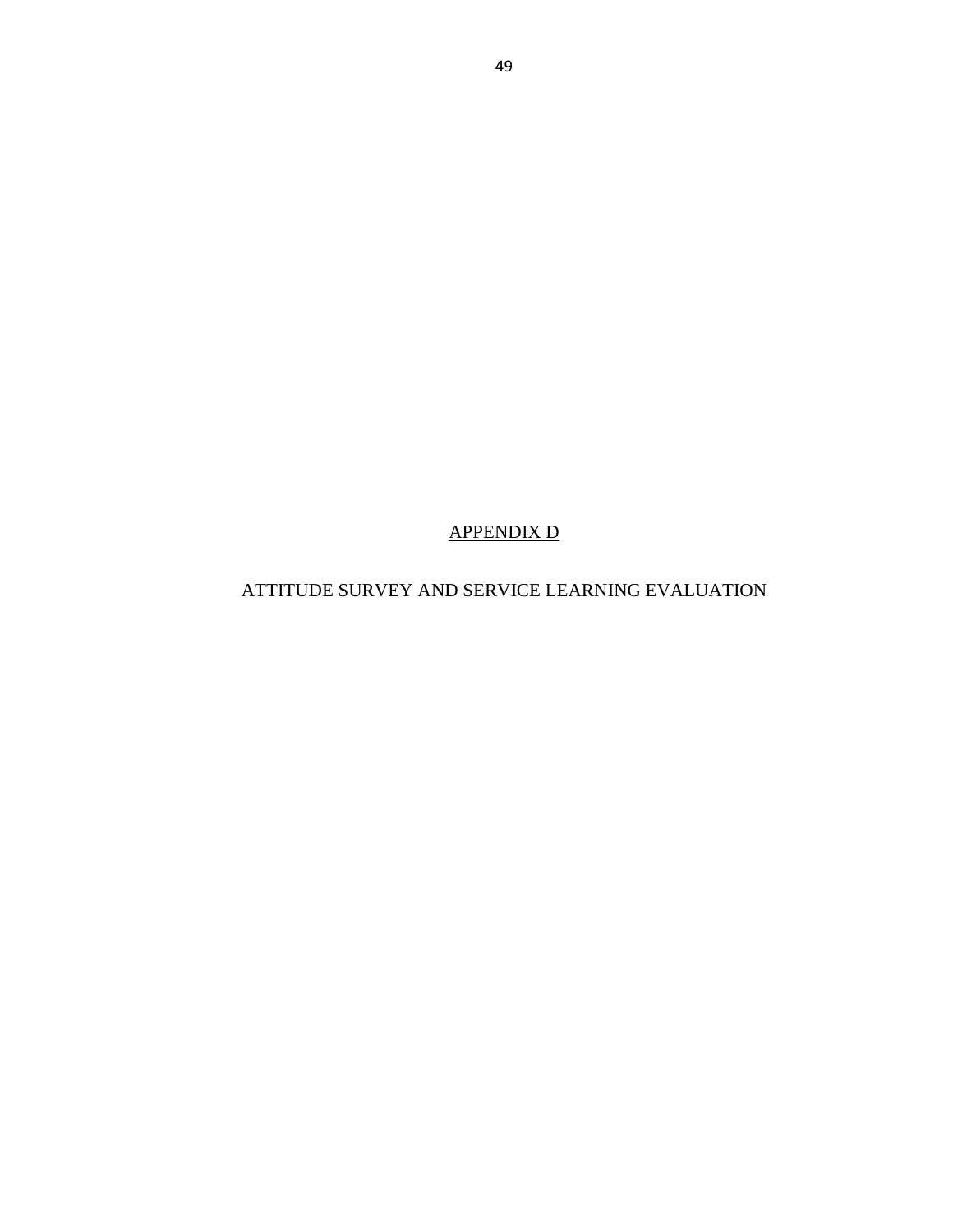|                                                                             |                |               |   |   | <b>ATTITUDE SURVEY</b>                                                                     |   |                       |            |                |   |
|-----------------------------------------------------------------------------|----------------|---------------|---|---|--------------------------------------------------------------------------------------------|---|-----------------------|------------|----------------|---|
| <b>Strongly Disagree</b><br>$\overline{2}$<br>3<br>5<br>1<br>$\overline{4}$ |                |               |   |   |                                                                                            |   | <b>Strongly Agree</b> |            |                |   |
|                                                                             |                | <b>Before</b> |   |   |                                                                                            |   |                       | <b>Now</b> |                |   |
| 1                                                                           | $\overline{2}$ | 3             | 4 | 5 |                                                                                            | 1 | 2                     | 3          | $\overline{4}$ | 5 |
|                                                                             |                |               |   |   | I enjoy helping others in the community                                                    |   |                       |            |                |   |
|                                                                             |                |               |   |   | I like being involved in school projects                                                   |   |                       |            |                |   |
|                                                                             |                |               |   |   | I enjoy growing food for others                                                            |   |                       |            |                |   |
|                                                                             |                |               |   |   | I enjoy raising animals                                                                    |   |                       |            |                |   |
|                                                                             |                |               |   |   | I learn best when I am involved in community projects                                      |   |                       |            |                |   |
|                                                                             |                |               |   |   | I would like to be a part of a community action project<br>to grow food in my neighborhood |   |                       |            |                |   |
|                                                                             |                |               |   |   | Service Learning is a way to learn that engages me                                         |   |                       |            |                |   |
|                                                                             |                |               |   |   | I am more likely to come to class when I am involved<br>in a service learning project      |   |                       |            |                |   |
|                                                                             |                |               |   |   | When I am involved in a service learning project, I<br>am happier and work harder in class |   |                       |            |                |   |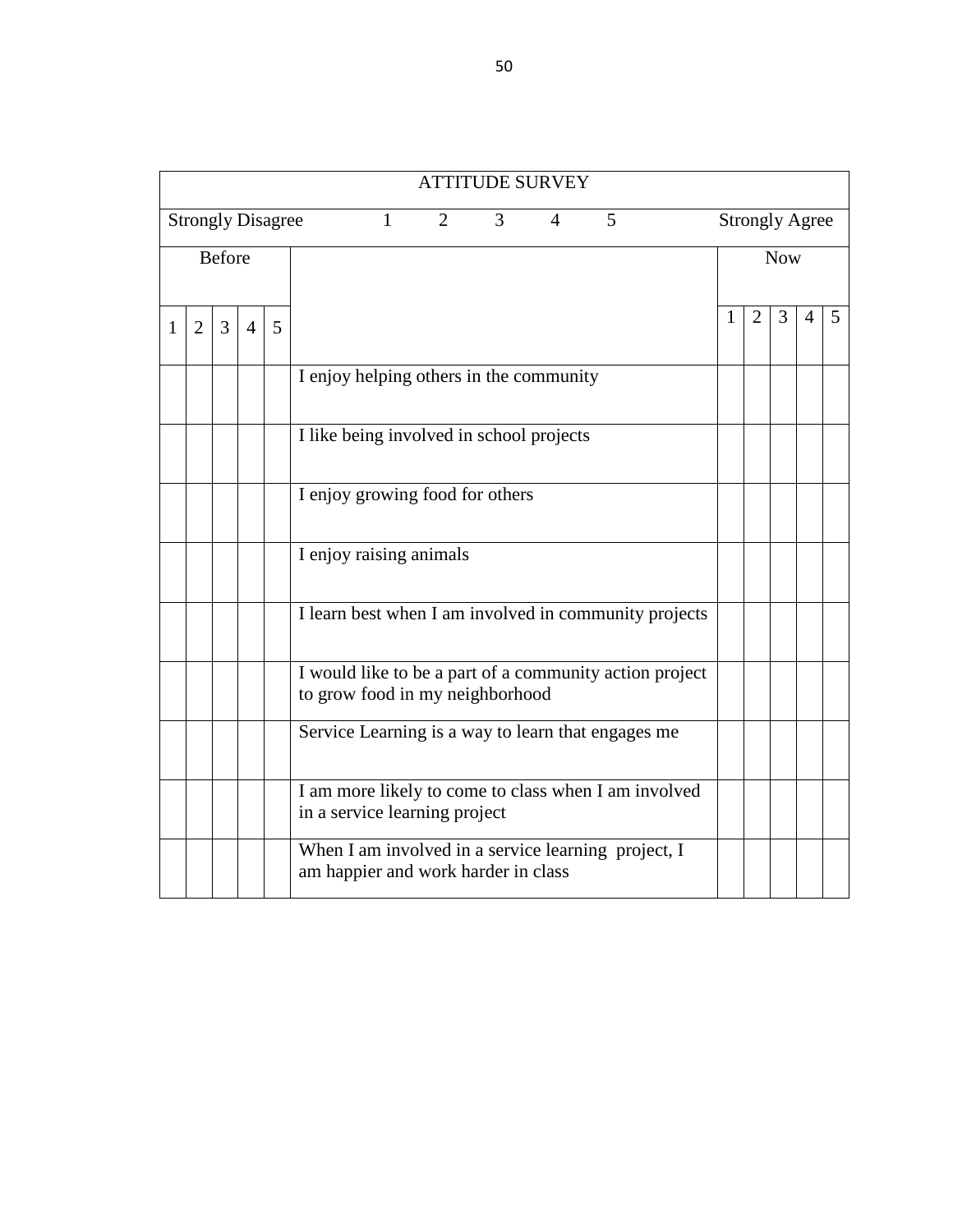Service Learning Evaluation May 12, 2011

1. Define your concept of service learning:

2. Can you describe our service learning projects this year?

3. Do you feel that either project has affected your attendance in class?

4. Do you feel that either project has affected your attitude towards school in general or this class in particular?

5. Do you feel that either project has affected your ability to do well academically in school in general or this class in particular?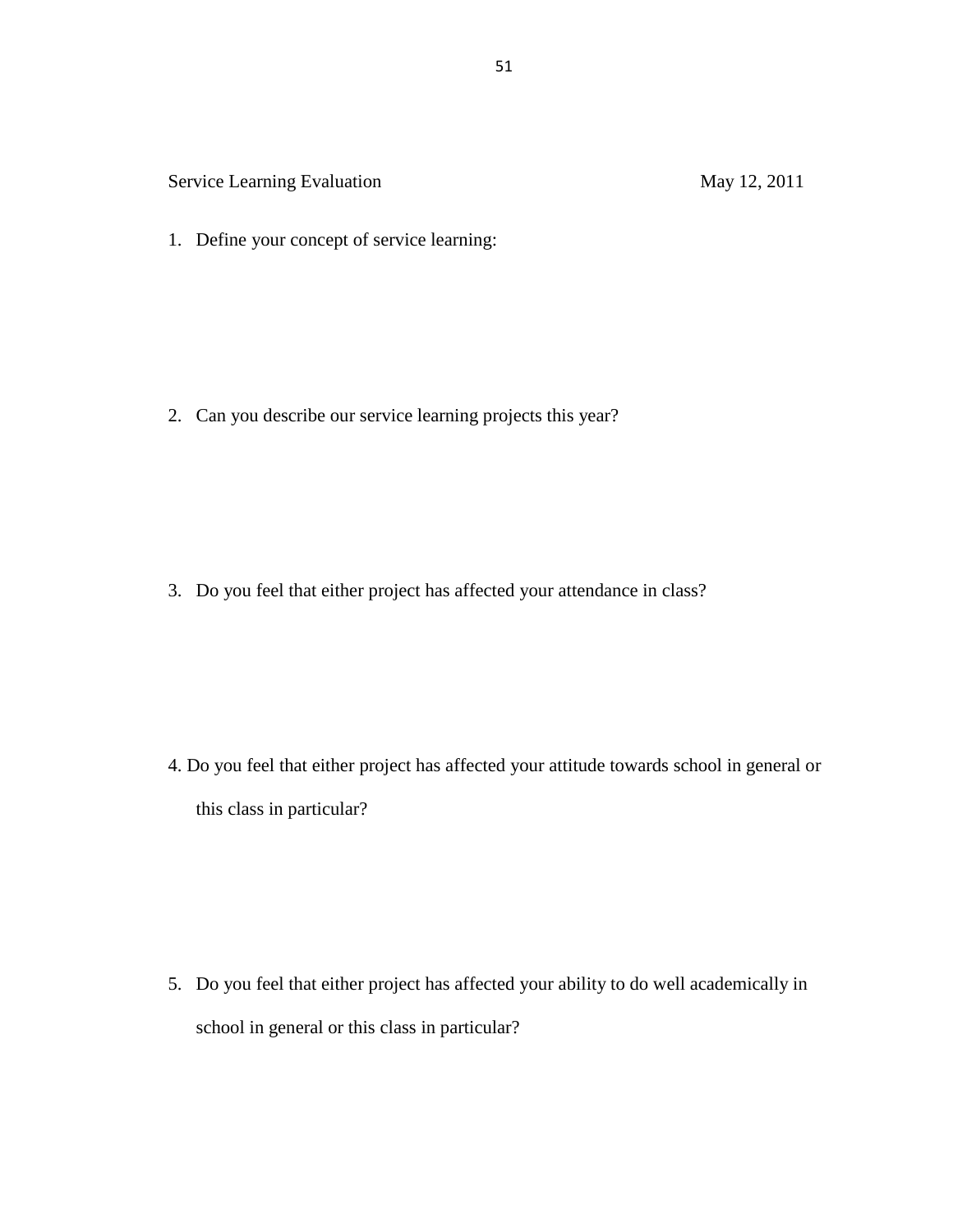6. Does the type of service learning project affect how involved you would be?

7. What would encourage you to attend school more consistently? Be specific.

8. What suggestions do you have for the service learning program in this class?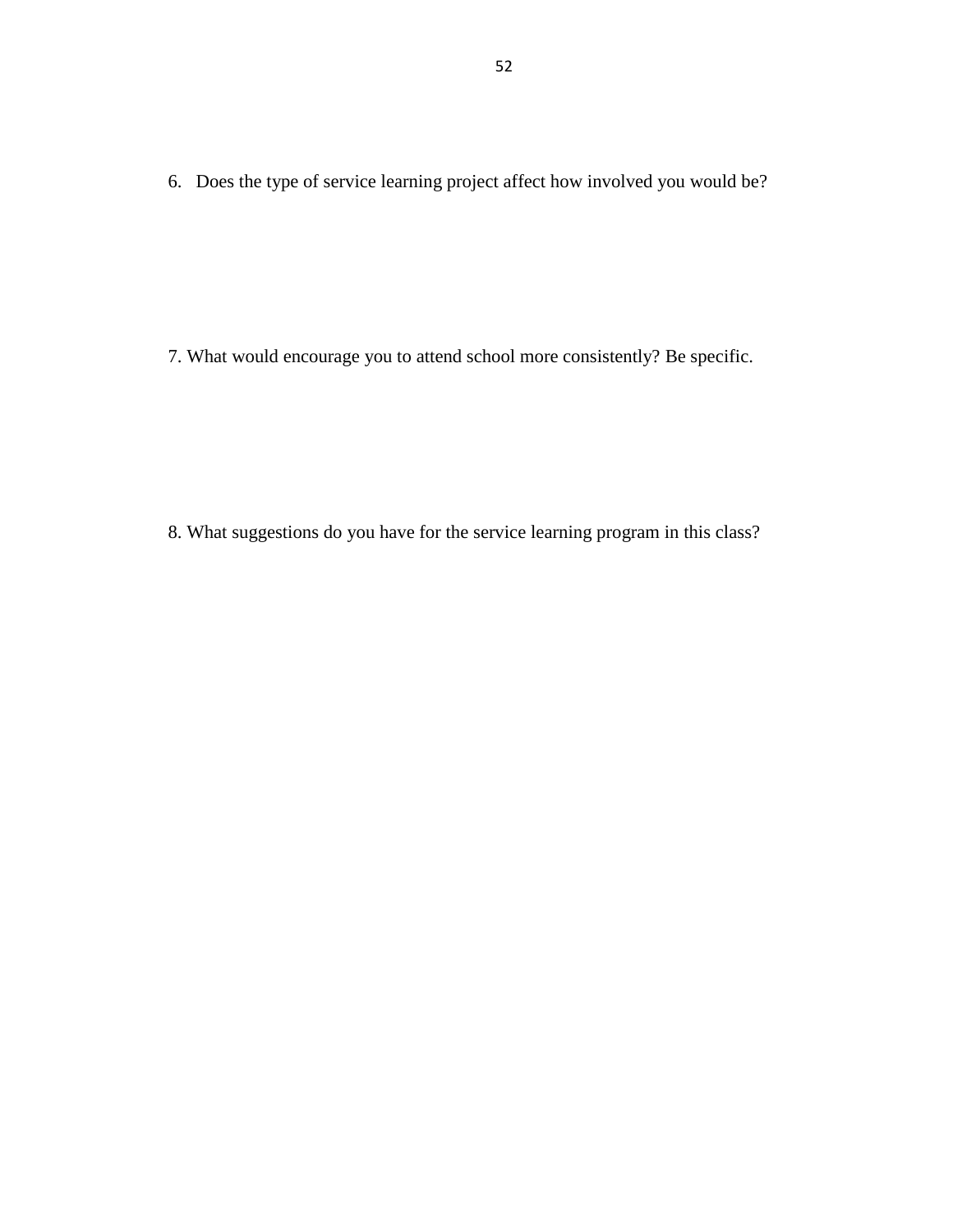# APPENDIX E

RAW DATA ON ATTENDANCE AND SURVEY QUESTIONS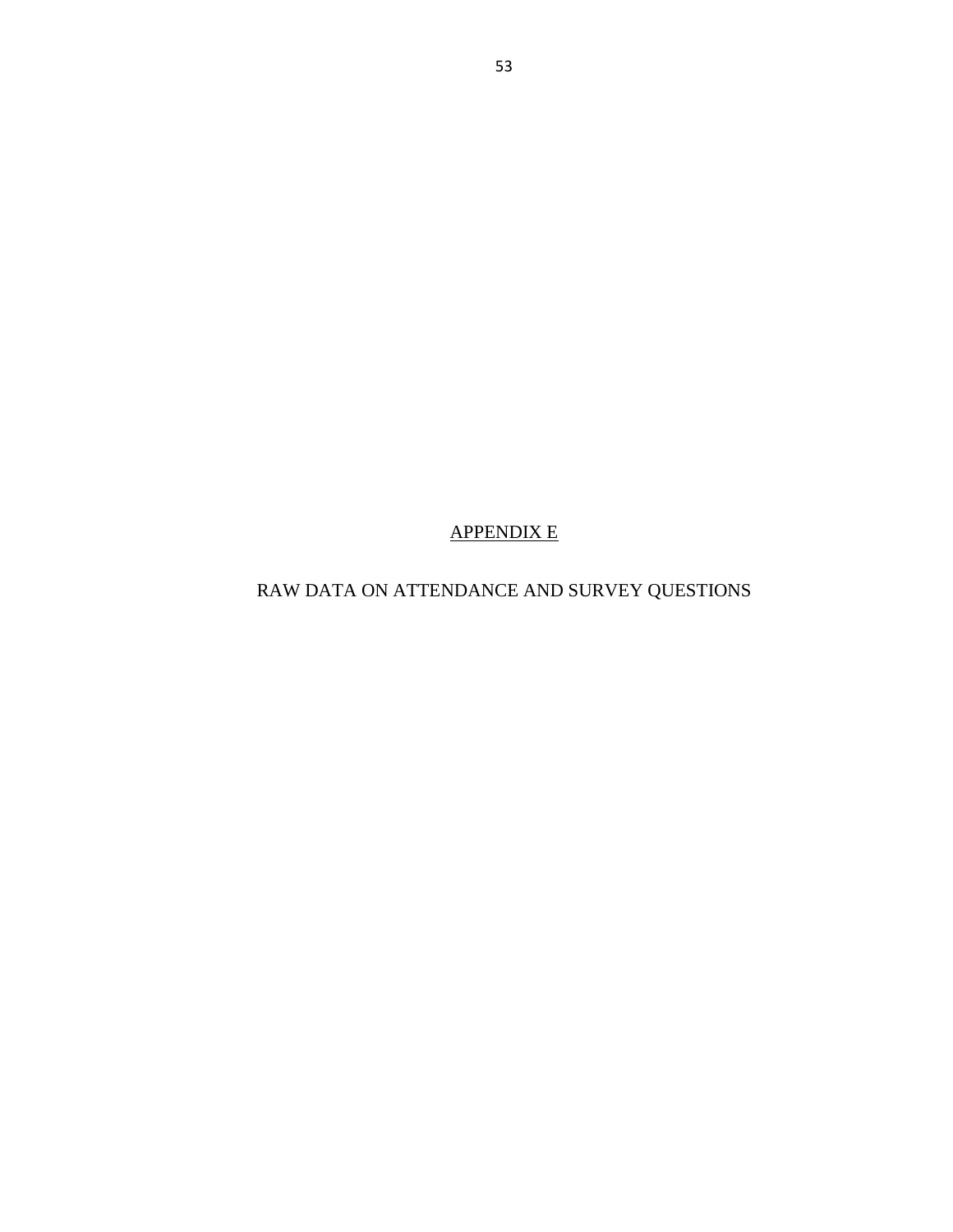### Students Not At Risk

|                                                                                                                                                                                                                                                                                                                                                                                                                                              | Pre treatment | During    | % change          |
|----------------------------------------------------------------------------------------------------------------------------------------------------------------------------------------------------------------------------------------------------------------------------------------------------------------------------------------------------------------------------------------------------------------------------------------------|---------------|-----------|-------------------|
|                                                                                                                                                                                                                                                                                                                                                                                                                                              |               | Treatment |                   |
| $\mathbf{a}$                                                                                                                                                                                                                                                                                                                                                                                                                                 | 88.3          | 77        | $-11.3$           |
| $\mathbf b$                                                                                                                                                                                                                                                                                                                                                                                                                                  | 100           | 94.6      | $-5.4$            |
| $\mathbf{C}$                                                                                                                                                                                                                                                                                                                                                                                                                                 | 93.3          | 71.9      | $-21.4$           |
| $\mathrm{d}% \left\  \mathbf{r}_{i}^{*}\right\  _{A_{i}}=\mathrm{d}\left\  \mathbf{r}_{i}^{*}\right\  _{A_{i}}=\mathrm{d}\left\  \mathbf{r}_{i}^{*}\right\  _{A_{i}}=\mathrm{d}\left\  \mathbf{r}_{i}^{*}\right\  _{A_{i}}=\mathrm{d}\left\  \mathbf{r}_{i}^{*}\right\  _{A_{i}}=\mathrm{d}\left\  \mathbf{r}_{i}^{*}\right\  _{A_{i}}=\mathrm{d}\left\  \mathbf{r}_{i}^{*}\right\  _{A_{i}}=\mathrm{d}\left\  \mathbf{r}_{i}^{*}\right\  _$ | 96.7          | 96.7      | $\boldsymbol{0}$  |
| ${\bf e}$                                                                                                                                                                                                                                                                                                                                                                                                                                    | 93.3          | 96.7      | 3.4               |
| $\mathbf f$                                                                                                                                                                                                                                                                                                                                                                                                                                  | 88.3          | $80\,$    | $-8.3$            |
| $\mathbf{g}% _{T}=\mathbf{g}_{T}=\mathbf{g}_{T}=\mathbf{g}_{T}=\mathbf{g}_{T}=\mathbf{g}_{T}=\mathbf{g}_{T}=\mathbf{g}_{T}=\mathbf{g}_{T}=\mathbf{g}_{T}=\mathbf{g}_{T}=\mathbf{g}_{T}=\mathbf{g}_{T}=\mathbf{g}_{T}=\mathbf{g}_{T}=\mathbf{g}_{T}=\mathbf{g}_{T}=\mathbf{g}_{T}=\mathbf{g}_{T}=\mathbf{g}_{T}=\mathbf{g}_{T}=\mathbf{g}_{T}=\mathbf{g}_{T}=\mathbf{g}_{T}=\mathbf{g}_{T}=\mathbf{g}_{T}=\mathbf{g}_{T}=\math$               | 96.7          | 98        | 1.3               |
| $\boldsymbol{\textbf{h}}$                                                                                                                                                                                                                                                                                                                                                                                                                    | $90\,$        | $77\,$    | $-13$             |
| $\rm i$                                                                                                                                                                                                                                                                                                                                                                                                                                      | 81.7          | 57        | $-24.7$           |
| $\mathbf{j}$                                                                                                                                                                                                                                                                                                                                                                                                                                 | 80            | 89        | $\boldsymbol{0}$  |
| $\mathbf k$                                                                                                                                                                                                                                                                                                                                                                                                                                  | 57            | 43        | outliner<br>$-14$ |
| $\bf{l}$                                                                                                                                                                                                                                                                                                                                                                                                                                     | $77\,$        | 89.8      | 12.8              |
| ${\bf m}$                                                                                                                                                                                                                                                                                                                                                                                                                                    | 83            | 71.9      | $-11.1$           |
| $\mathbf n$                                                                                                                                                                                                                                                                                                                                                                                                                                  | $100\,$       | $100\,$   | $\boldsymbol{0}$  |

Attendance Data AT RISK STUDENTS: A1, G1,Q1,R1,S1,T1 are all Special education students and A1 and P are not included in attendance calculations. These are outliers.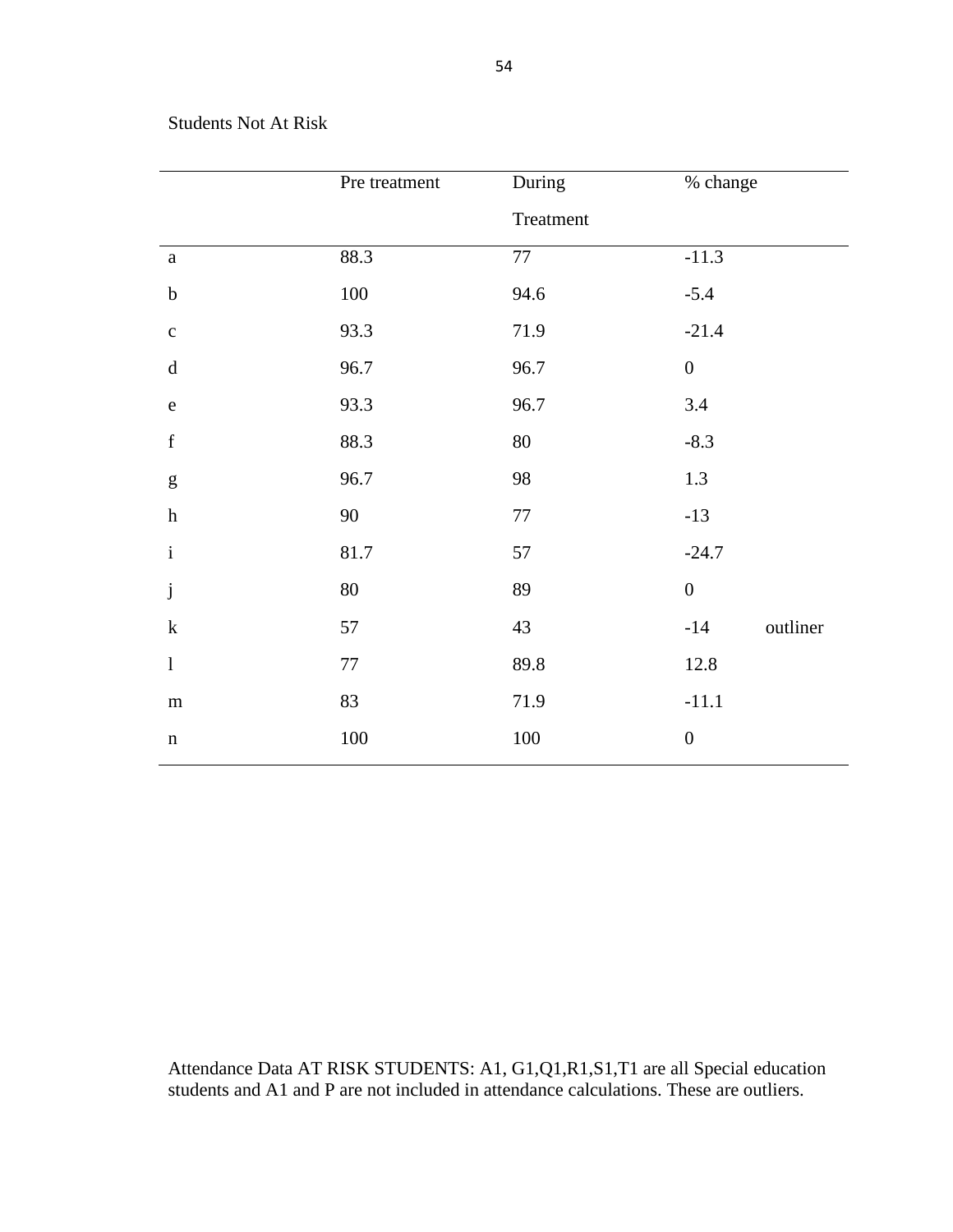|               | Pre treatment | During    | % change  |          |
|---------------|---------------|-----------|-----------|----------|
|               |               | Treatment |           |          |
| A1            | 85            | 52        | $-33$     | outliner |
| $\, {\bf B}$  | $71.7\,$      | 83.3      | $11.6\,$  |          |
| $\mathbf C$   | 90            | 94.6      | 4.6       |          |
| ${\bf D}$     | 96.7          | 97.6      | 0.9       |          |
| ${\bf E}$     | $70\,$        | 78.2      | $\ \ 8.2$ |          |
| ${\bf F}$     | $70\,$        | 87.4      | 17.4      |          |
| G1            | $75\,$        | 77.7      | $2.7\,$   |          |
| $\, {\rm H}$  | 83.3          | 88        | 4.7       |          |
| $\bf I$       | 76.7          | 71.4      | $-5.3$    |          |
| $\bf J$       | 65            | 71.9      | 6.9       |          |
| $\bf K$       | 63.3          | 78        | 14.7      |          |
| $\mathbf L$   | 75            | 85        | 10        |          |
| $\mathbf M$   | $70\,$        | 73.8      | $3.8\,$   |          |
| ${\bf N}$     | 91.7          | 90        | $-1.7$    |          |
| ${\bf O}$     | 41.7          | 67.7      | 26        |          |
| ${\bf P}$     | 31.7          | 66.4      | 34.7      | outliner |
| Q1            | 66.7          | 51.4      | $-15.3$   |          |
| R1            | 88.3          | 67.7      | $-20.6$   |          |
| $\mathbf{S}1$ | 61.7          | 86.4      | 24.7      |          |
| $\mathbf{T}1$ | 91.7          | 89.8      | $-1.9$    |          |
|               |               |           |           |          |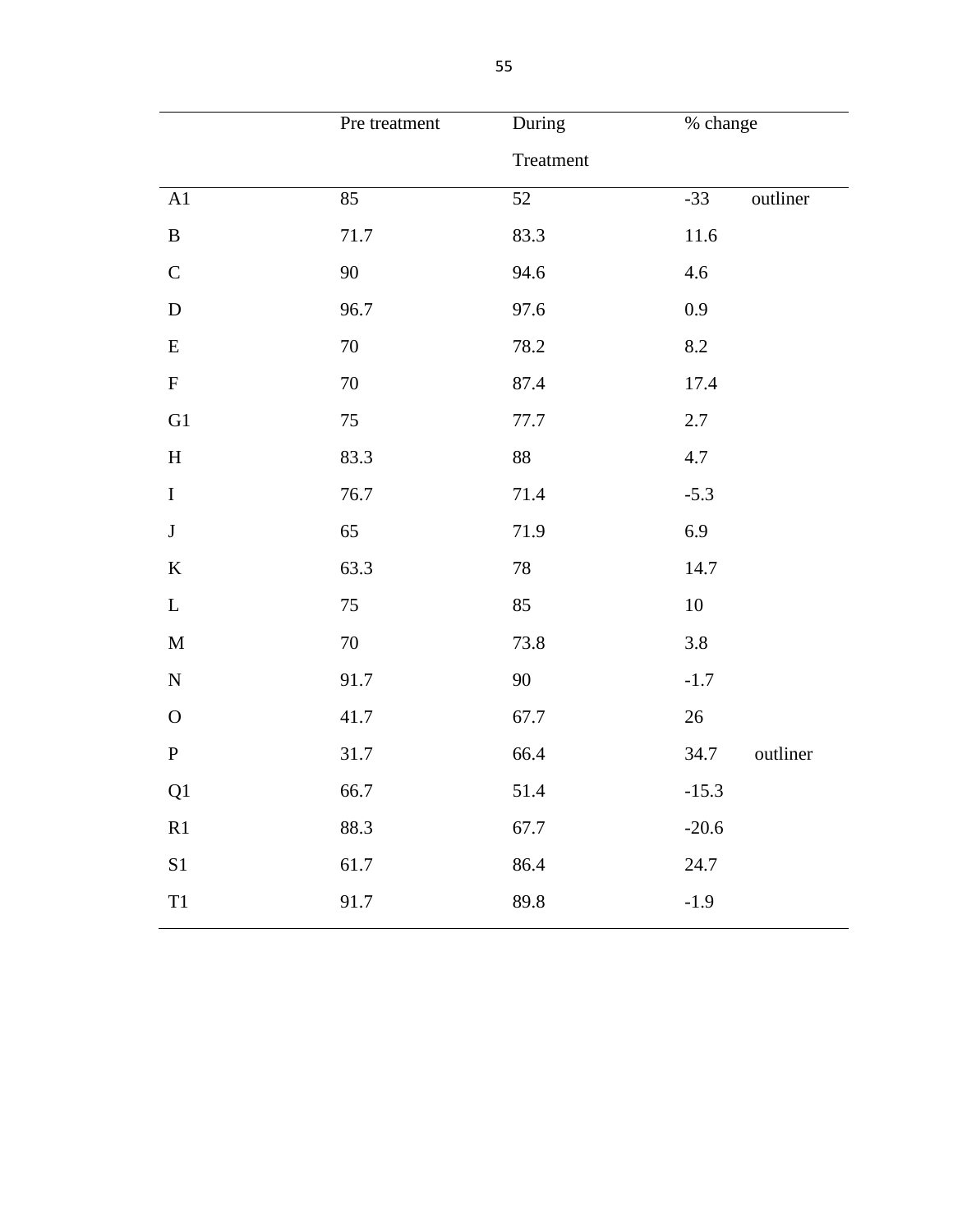APPENDIX F

SAMPLE WORKSHEETS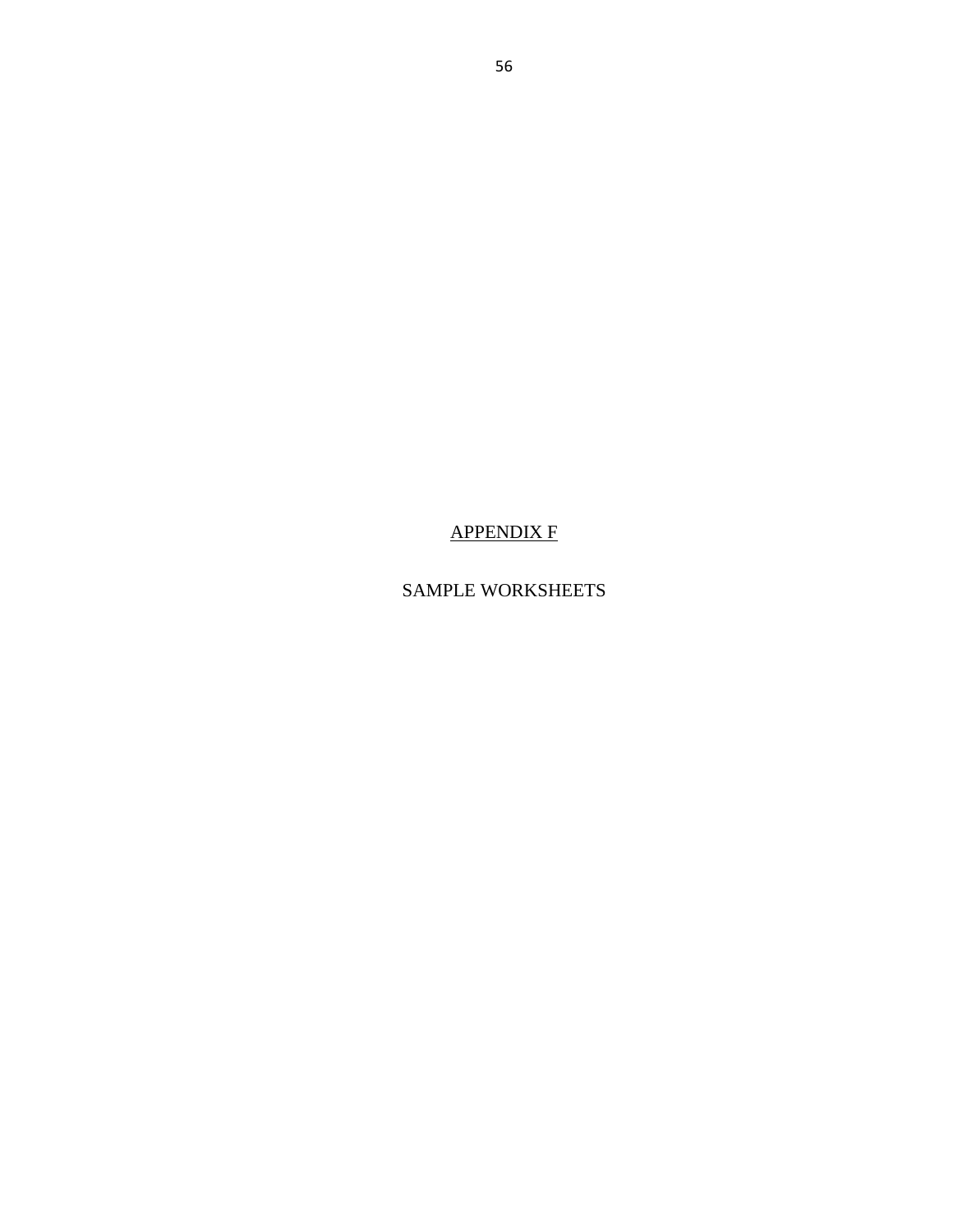Ecology (Dayton-Wolf)

 $-11 - 1$ 

## WEBQUEST: How Does Your Garden Grow?

Your task in this webquest is to find suitable plants for our garden this year. You will research plants that will thrive in our specific hardiness zone. The following list of website links may be useful.

| The National Gardening Association<br><b>Veggie Harvest</b>                                                                                   |  |
|-----------------------------------------------------------------------------------------------------------------------------------------------|--|
| The Vegetable Garden                                                                                                                          |  |
| I. Hardiness zone<br>What is a hardiness zone?                                                                                                |  |
| In which hardiness zone is Kingston located?<br>What is our estimated first freeze free date?<br>What is our estimated last freeze free date? |  |

II. Choose 3 vegetable plants or herbs that could thrive in our hardiness zone that you would like to see in our garden:

| ı.       |  |
|----------|--|
| ⌒<br>ـ ت |  |
| 3.       |  |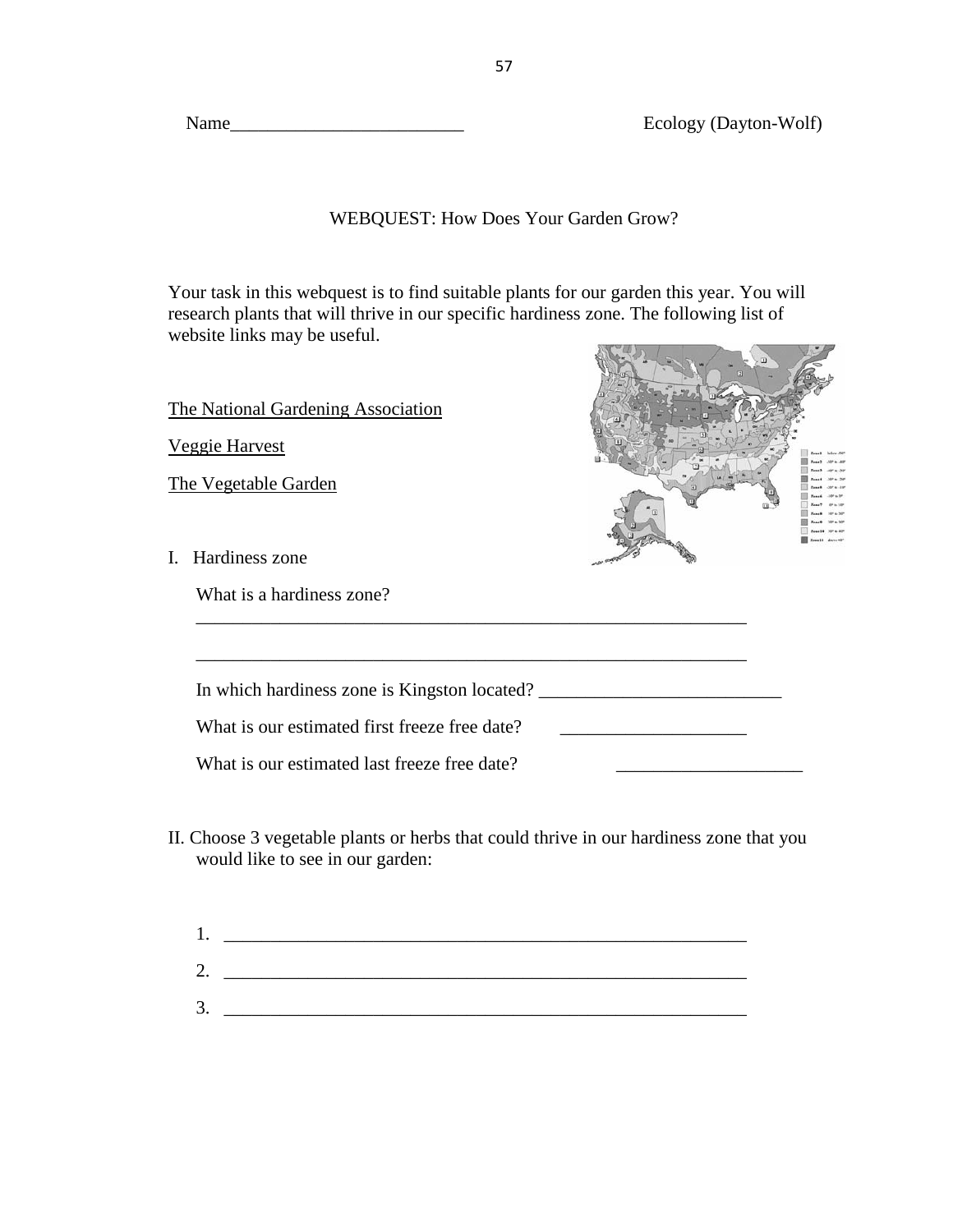|                         | PLANT <sub>1</sub> | PLANT <sub>2</sub> | PLANT <sub>3</sub> |
|-------------------------|--------------------|--------------------|--------------------|
| Common                  |                    |                    |                    |
| Name                    |                    |                    |                    |
| Scientific              |                    |                    |                    |
| Name                    |                    |                    |                    |
| Planting                |                    |                    |                    |
| Timeline                |                    |                    |                    |
| Harvesting              |                    |                    |                    |
| Timeline                |                    |                    |                    |
| Amount                  |                    |                    |                    |
| of Sun                  |                    |                    |                    |
| Nutrients               |                    |                    |                    |
|                         |                    |                    |                    |
| Soil depth              |                    |                    |                    |
|                         |                    |                    |                    |
| Advantages              |                    |                    |                    |
|                         |                    |                    |                    |
| <b>Special Concerns</b> |                    |                    |                    |
|                         |                    |                    |                    |

III. For each of the plants you selected:

IV. Of the three plants you described, which is your top choice and why?

\_\_\_\_\_\_\_\_\_\_\_\_\_\_\_\_\_\_\_\_\_\_\_\_\_\_\_\_\_\_\_\_\_\_\_\_\_\_\_\_\_\_\_\_\_\_\_\_\_\_\_\_\_\_\_\_\_\_\_

\_\_\_\_\_\_\_\_\_\_\_\_\_\_\_\_\_\_\_\_\_\_\_\_\_\_\_\_\_\_\_\_\_\_\_\_\_\_\_\_\_\_\_\_\_\_\_\_\_\_\_\_\_\_\_\_\_\_\_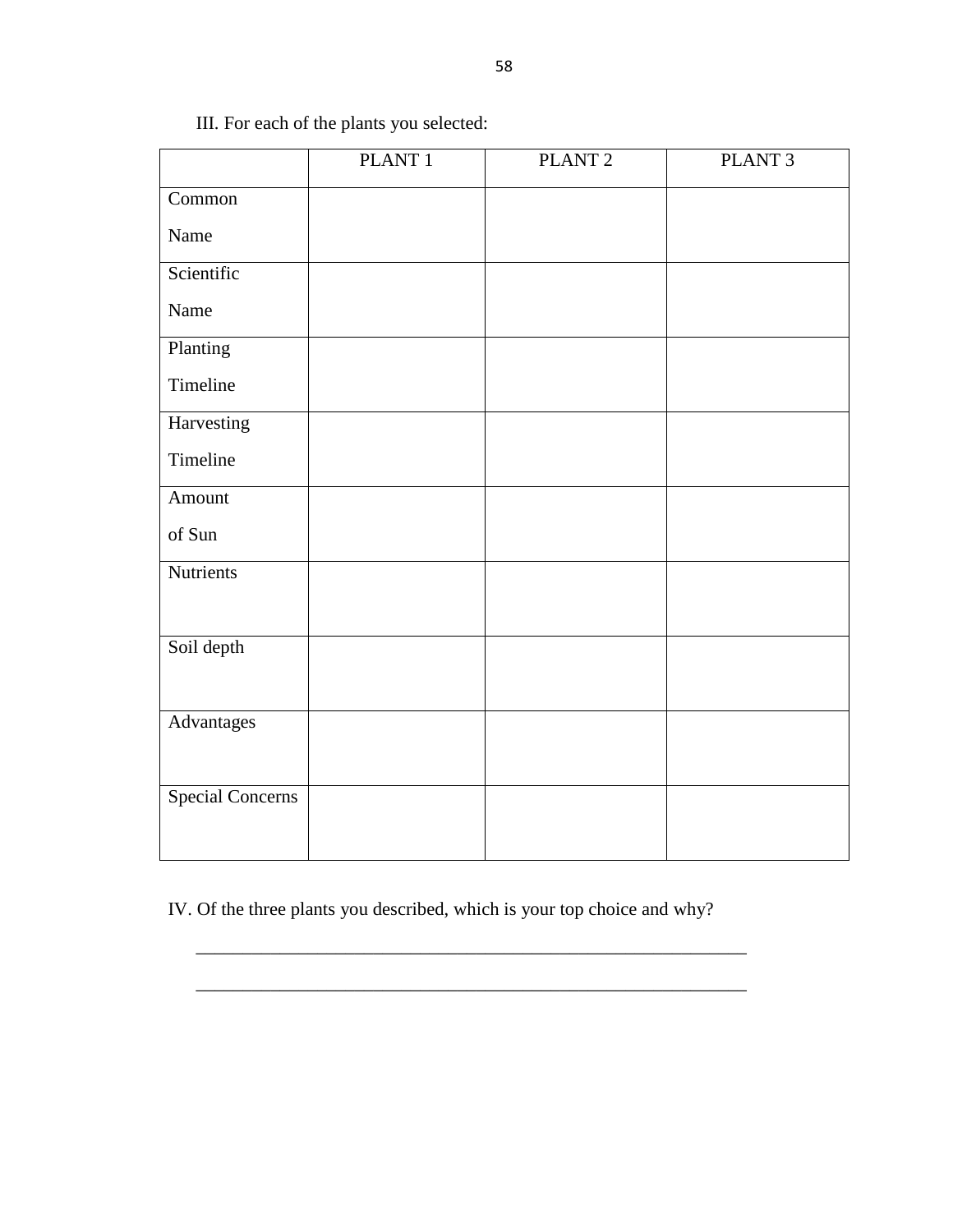V. Experimental Design

Remember that a good experiment has tests only one variable at a time and uses controls make results clear. Design an experiment to test how germination is affected by soil medium (regular soil, peat pots, and vermiculite). Identify both dependent and independent variables.

| and the control of the control of the control of the control of the control of the control of the control of the                                                                |  |
|---------------------------------------------------------------------------------------------------------------------------------------------------------------------------------|--|
|                                                                                                                                                                                 |  |
| <u> 1989 - Johann Stoff, amerikansk politiker (d. 1989)</u><br>and the control of the control of the control of the control of the control of the control of the control of the |  |
|                                                                                                                                                                                 |  |
| <u> 1989 - Johann Stoff, amerikansk politiker (d. 1989)</u>                                                                                                                     |  |
|                                                                                                                                                                                 |  |
| ,我们也不能在这里的时候,我们也不能在这里的时候,我们也不能会在这里的时候,我们也不能会在这里的时候,我们也不能会在这里的时候,我们也不能会在这里的时候,我们也不                                                                                               |  |
| ,我们也不会有什么。""我们的人,我们也不会有什么?""我们的人,我们也不会有什么?""我们的人,我们的人,我们的人,我们的人,我们的人,我们的人,我们的人,我                                                                                                |  |
|                                                                                                                                                                                 |  |